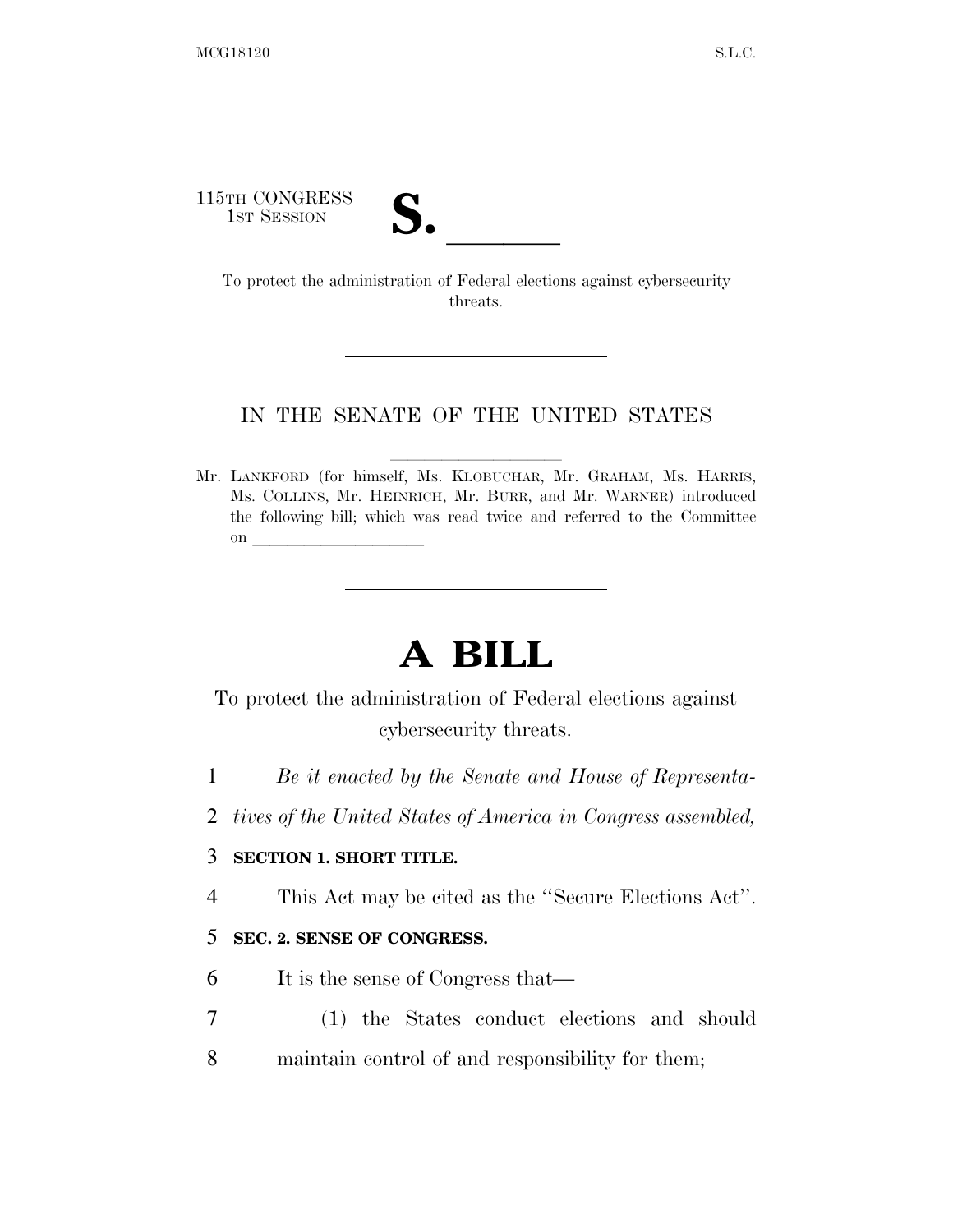| $\mathbf{1}$   | $(2)$ it is important to maintain State leadership     |
|----------------|--------------------------------------------------------|
| $\overline{2}$ | in election administration;                            |
| 3              | (3) free and fair elections are central to our de-     |
| $\overline{4}$ | mocracy;                                               |
| 5              | (4) protecting our elections is a national secu-       |
| 6              | rity priority; and                                     |
| 7              | $(5)$ an attack on our election systems by a for-      |
| 8              | eign power is a hostile act and should be met with     |
| 9              | appropriate retaliatory actions, including immediate   |
| 10             | and severe sanctions.                                  |
| 11             | SEC. 3. DEFINITIONS.                                   |
| 12             | In this Act:                                           |
| 13             | (1) ADVISORY PANEL.—The term "Advisory                 |
| 14             | Panel" means the advisory panel of independent ex-     |
| 15             | perts on election cybersecurity established under sec- |
| 16             | tion $5(a)(1)$ .                                       |
| 17             | (2)<br>APPROPRIATE<br>CONGRESSIONAL<br>COMMIT-         |
| 18             | TEES.—The term "appropriate congressional com-         |
| 19             | mittees" means—                                        |
| 20             | (A) the Committee on Rules and Adminis-                |
| 21             | tration, the Committee on Armed Services, the          |
| 22             | Committee on Homeland Security and Govern-             |
| 23             | mental Affairs, the Committee on Appropria-            |
|                |                                                        |
| 24             | tions, the Select Committee on Intelligence, the       |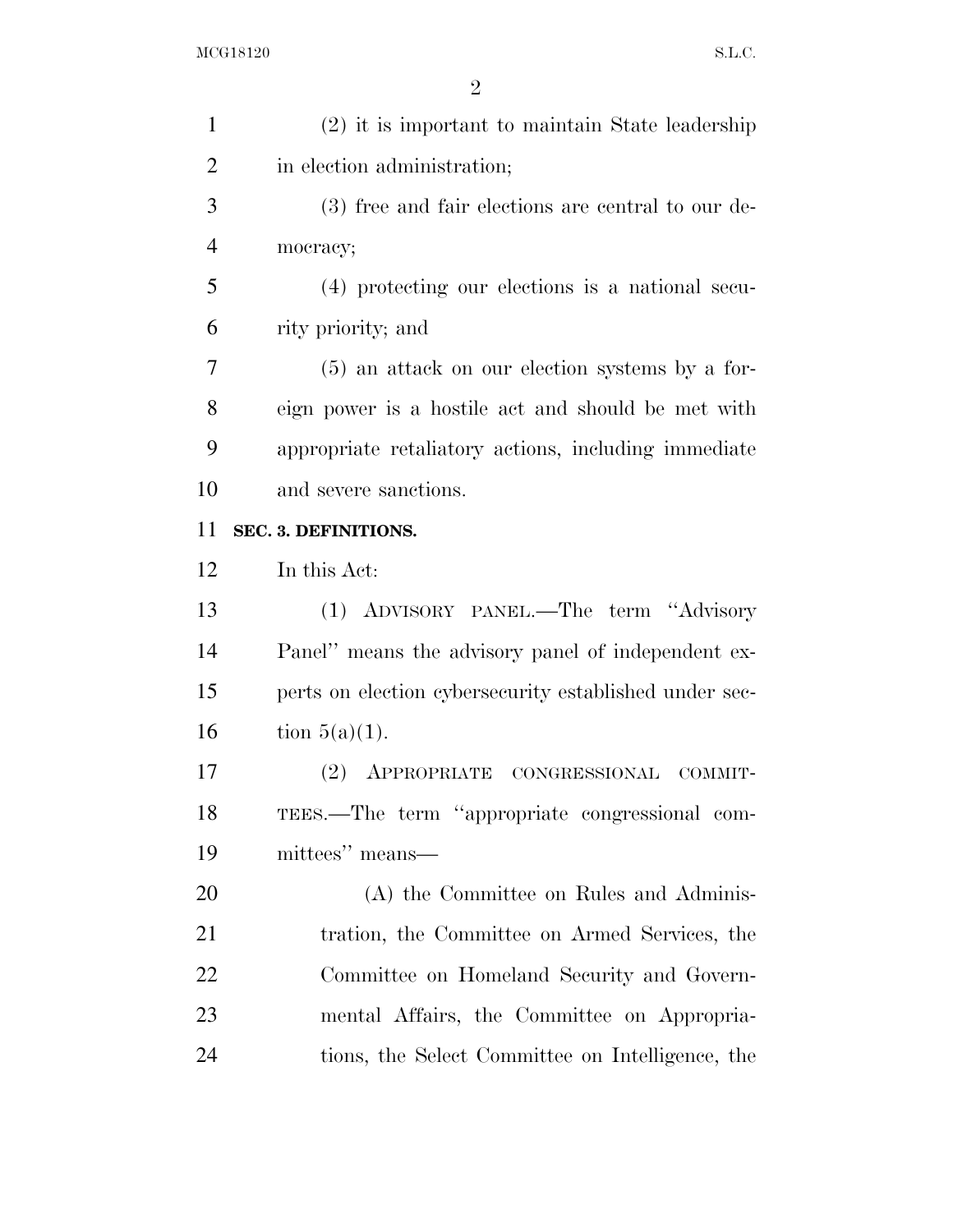| $\mathbf{1}$   | majority leader, and the minority leader of the    |
|----------------|----------------------------------------------------|
| $\overline{2}$ | Senate; and                                        |
| 3              | (B) the Committee on House Administra-             |
| $\overline{4}$ | tion, the Committee on Armed Services, the         |
| 5              | Committee on Homeland Security, the Com-           |
| 6              | mittee on Appropriations, the Permanent Select     |
| $\tau$         | Committee on Intelligence, the Speaker, and the    |
| 8              | minority leader of the House of Representa-        |
| 9              | tives.                                             |
| 10             | (3) APPROPRIATE FEDERAL ENTITIES.—The              |
| 11             | term "appropriate Federal entities" means—         |
| 12             | (A) the Department of Commerce, includ-            |
| 13             | ing the National Institute of Standards and        |
| 14             | Technology;                                        |
| 15             | (B) the Department of Defense;                     |
| 16             | (C) the Department, including the compo-           |
| 17             | nent of the Department that reports to the         |
| 18             | Under Secretary responsible for overseeing crit-   |
| 19             | ical infrastructure protection, cybersecurity, and |
| 20             | other related programs of the Department;          |
| 21             | (D) the Department of Justice, including           |
| 22             | the Federal Bureau of Investigation;               |
| 23             | (E) the Commission; and                            |
| 24             | (F) the Office of the Director of National         |
| 25             | Intelligence, the National Security Agency, and    |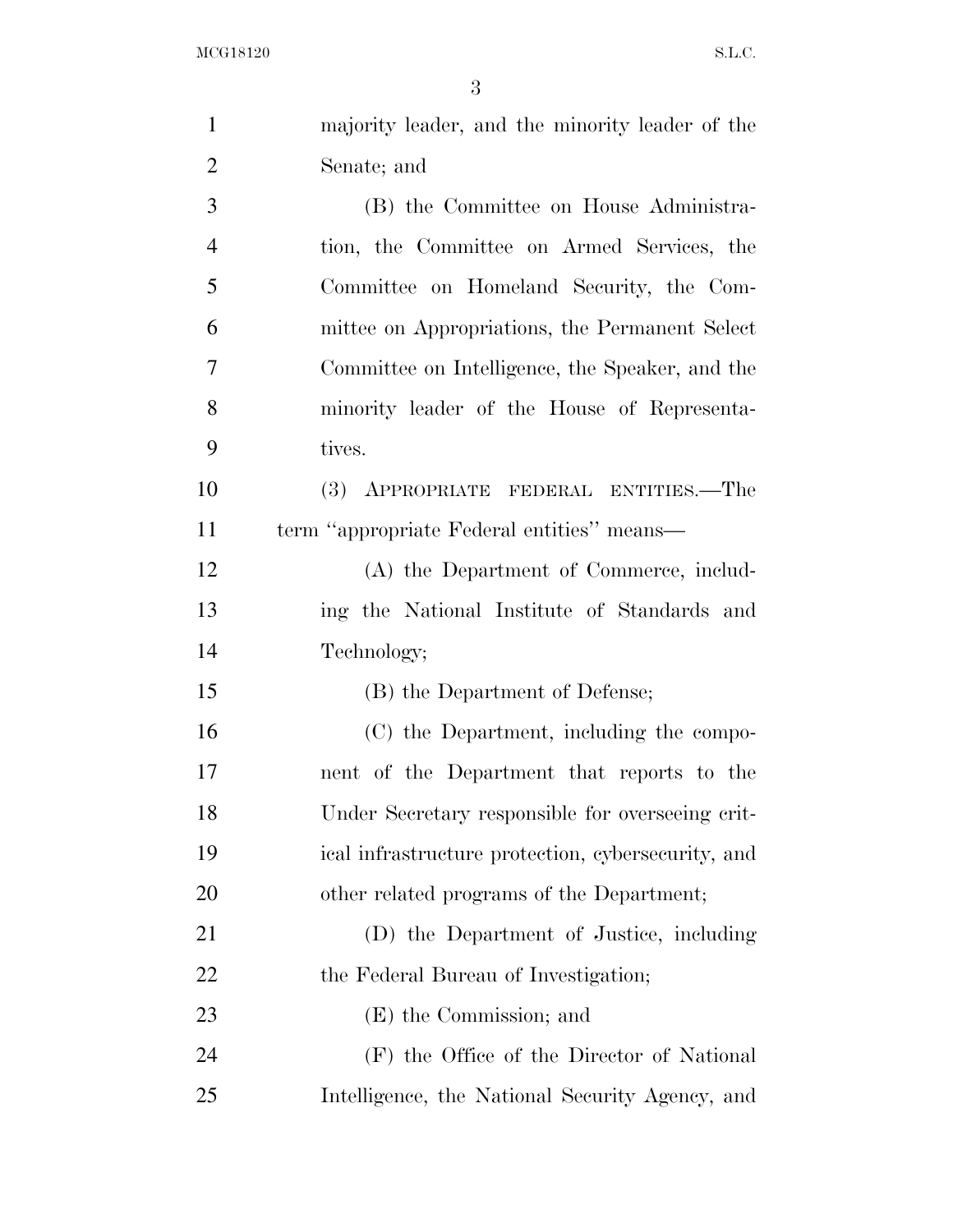| $\mathbf{1}$   | such other elements of the intelligence commu-       |
|----------------|------------------------------------------------------|
| $\overline{2}$ | nity (as defined in section 3 of the National Se-    |
| 3              | curity Act of 1947 (50 U.S.C. 3003)) as the          |
| $\overline{4}$ | Director of National Intelligence determines are     |
| 5              | appropriate.                                         |
| 6              | (4) CHAIRMAN.—The term "Chairman" means              |
| 7              | the Chairman of the Election Assistance Commis-      |
| 8              | sion.                                                |
| 9              | (5) COMMISSION.—The term "Commission"                |
| 10             | means the Election Assistance Commission.            |
| 11             | (6) DEPARTMENT.—The term "Department"                |
| 12             | means the Department of Homeland Security.           |
| 13             | (7) ELECTION AGENCY.—The term "election              |
| 14             | agency" means any component of a State or any        |
| 15             | component of a county, municipality, or other sub-   |
| 16             | division of a State that is responsible for admin-   |
| 17             | istering Federal elections.                          |
| 18             | $(8)$ ELECTION CYBERSECURITY INCIDENT.               |
| 19             | The term "election cybersecurity incident" means     |
| 20             | any incident involving an election system.           |
| 21             | (9) ELECTION CYBERSECURITY THREAT.—The               |
| 22             | term "election cybersecurity threat" means any cy-   |
| 23             | bersecurity threat (as defined in section 102 of the |
| 24             | Cybersecurity Information Sharing Act of 2015 (6)    |
| 25             | $($ U.S.C. 1501) to an election system.              |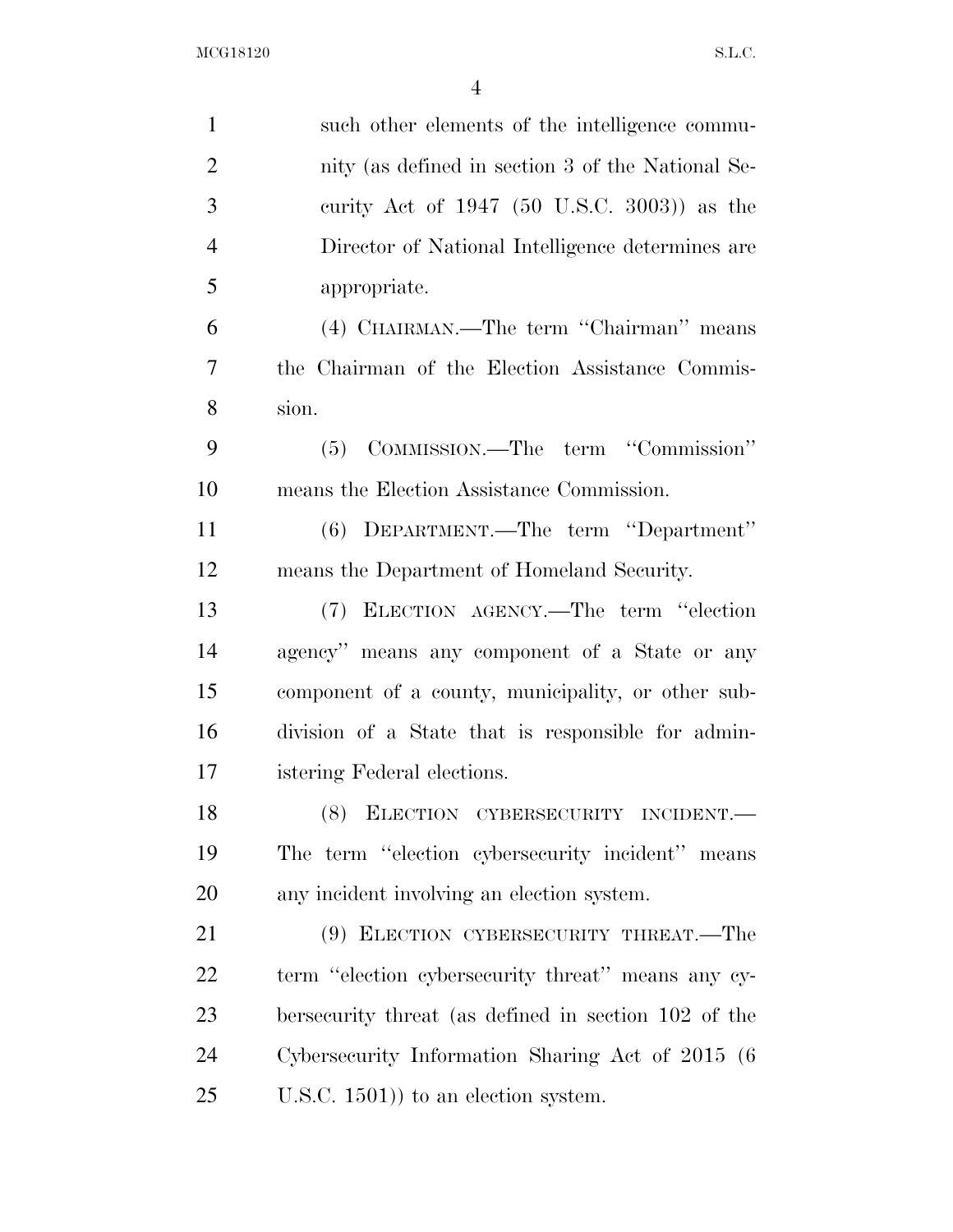(10) ELECTION CYBERSECURITY VULNER- ABILITY.—The term ''election cybersecurity vulner- ability'' means any security vulnerability (as defined in section 102 of the Cybersecurity Information Sharing Act of 2015 (6 U.S.C. 1501)) that affects an election system.

 (11) ELECTION SERVICE PROVIDER.—The term ''election service provider'' means any person pro- viding, supporting, or maintaining an election sys- tem on behalf of an election agency, such as a con-11 tractor or vendor.

 (12) ELECTION SYSTEM.—The term ''election system'' means a voting system, an election manage- ment system, a voter registration website or data- base, an electronic pollbook, a system for tabulating or reporting election results, an election agency com- munications system, or any other information sys- tem (as defined in section 3502 of title 44, United States Code) that the Secretary identifies as central to the management, support, or administration of a Federal election.

 (13) FEDERAL ELECTION.—The term ''Federal election'' means any election (as defined in section 301(1) of the Federal Election Campaign Act of 1971 (52 U.S.C. 30101(1)) for Federal office (as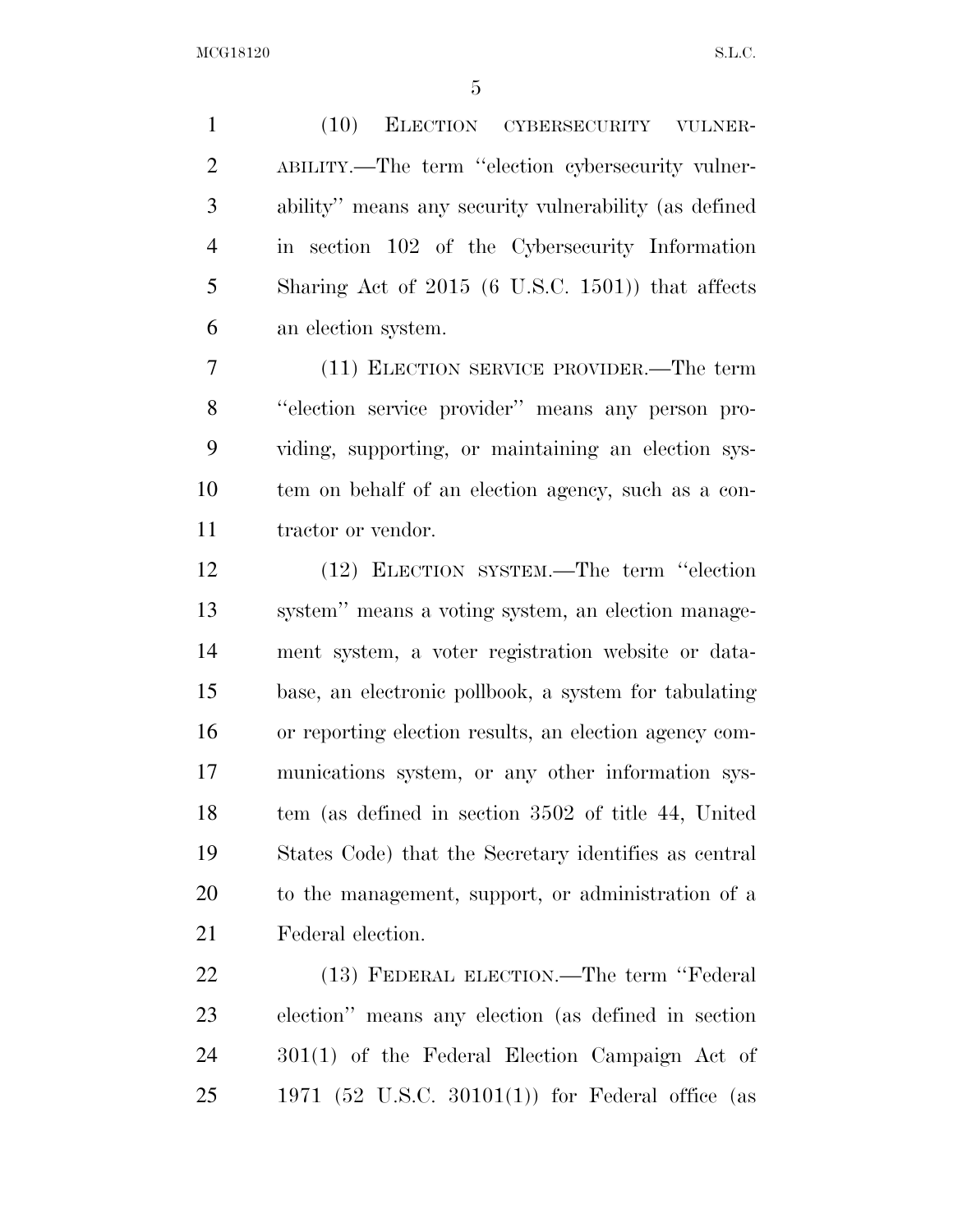$\rm MCG18120 \qquad \qquad S.L.C.$ 

| $\mathbf{1}$   | defined in section $301(3)$ of the Federal Election   |
|----------------|-------------------------------------------------------|
| $\overline{2}$ | Campaign Act of 1971 (52 U.S.C. 30101(3)).            |
| 3              | (14) FEDERAL ENTITY.—The term "Federal                |
| $\overline{4}$ | entity" means any agency (as defined in section 551   |
| 5              | of title 5, United States Code).                      |
| 6              | (15) INCIDENT.—The term "incident" has the            |
| 7              | meaning given the term in section $227(a)$ of the     |
| 8              | Homeland Security Act of $2002$ (6 U.S.C. 148(a)).    |
| 9              | (16) SECRETARY.—The term "Secretary"                  |
| 10             | means the Secretary of Homeland Security.             |
| 11             | (17) STATE.—The term "State" means each of            |
| 12             | the several States of the United States, the District |
| 13             | of Columbia, the Commonwealth of Puerto Rico,         |
| 14             | Guam, American Samoa, the Commonwealth of             |
| 15             | Northern Mariana Islands, and the United States       |
| 16             | Virgin Islands.                                       |
| 17             | (18) STATE ELECTION OFFICIAL.—The term                |
| 18             | "State election official" means-                      |
| 19             | (A) the chief State election official of a            |
| 20             | State designated under section 10 of the Na-          |
| 21             | tional Voter Registration Act of 1993 (52)            |
| 22             | U.S.C. 20509); or                                     |
| 23             | (B) in the Commonwealth of Puerto Rico,               |
| 24             | Guam, American Samoa, the Commonwealth of             |
| 25             | Northern Mariana Islands, and the United              |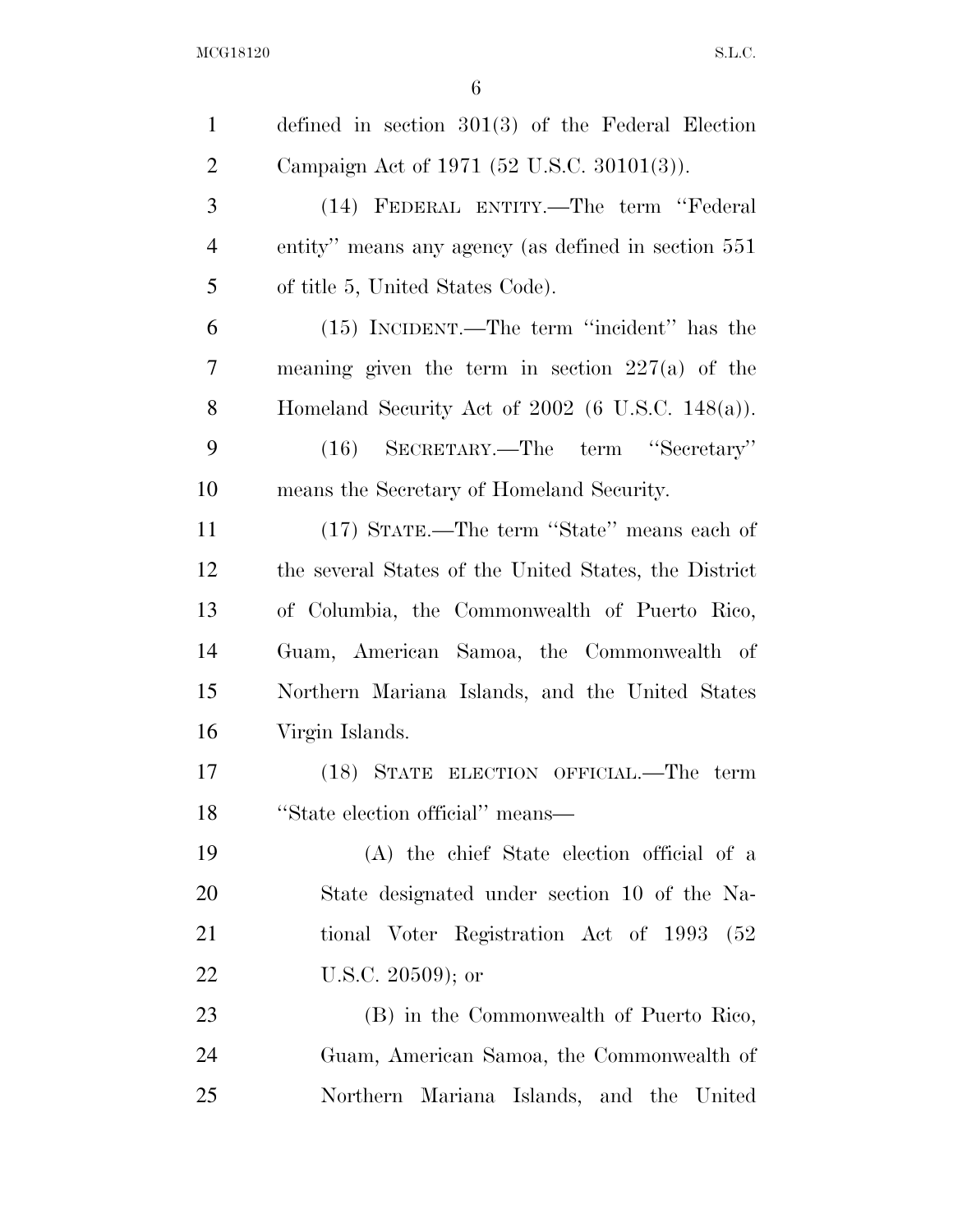States Virgin Islands, a chief State election of- ficial designated by the State for purposes of this Act.

 (19) STATE LAW ENFORCEMENT OFFICER.— The term ''State law enforcement officer'' means the head of a State law enforcement agency, such as an attorney general.

 (20) VOTING SYSTEM.—The term ''voting sys- tem'' has the meaning given the term in section 301(b) of the Help America Vote Act of 2002 (52 U.S.C. 21081(b)).

#### **SEC. 4. INFORMATION SHARING.**

 (a) DESIGNATION OF RESPONSIBLE FEDERAL ENTI- TY.—The Secretary shall have primary responsibility with- in the Federal Government for sharing information about election cybersecurity incidents, threats, and vulnerabilities with Federal entities and with election agencies.

 (b) PRESUMPTION OF FEDERAL INFORMATION SHARING TO THE DEPARTMENT.—If a Federal entity re- ceives information about an election cybersecurity inci- dent, threat, or vulnerability, the Federal entity shall promptly share that information with the Department, un- less the head of the entity (or a Senate-confirmed official designated by the head) makes a specific determination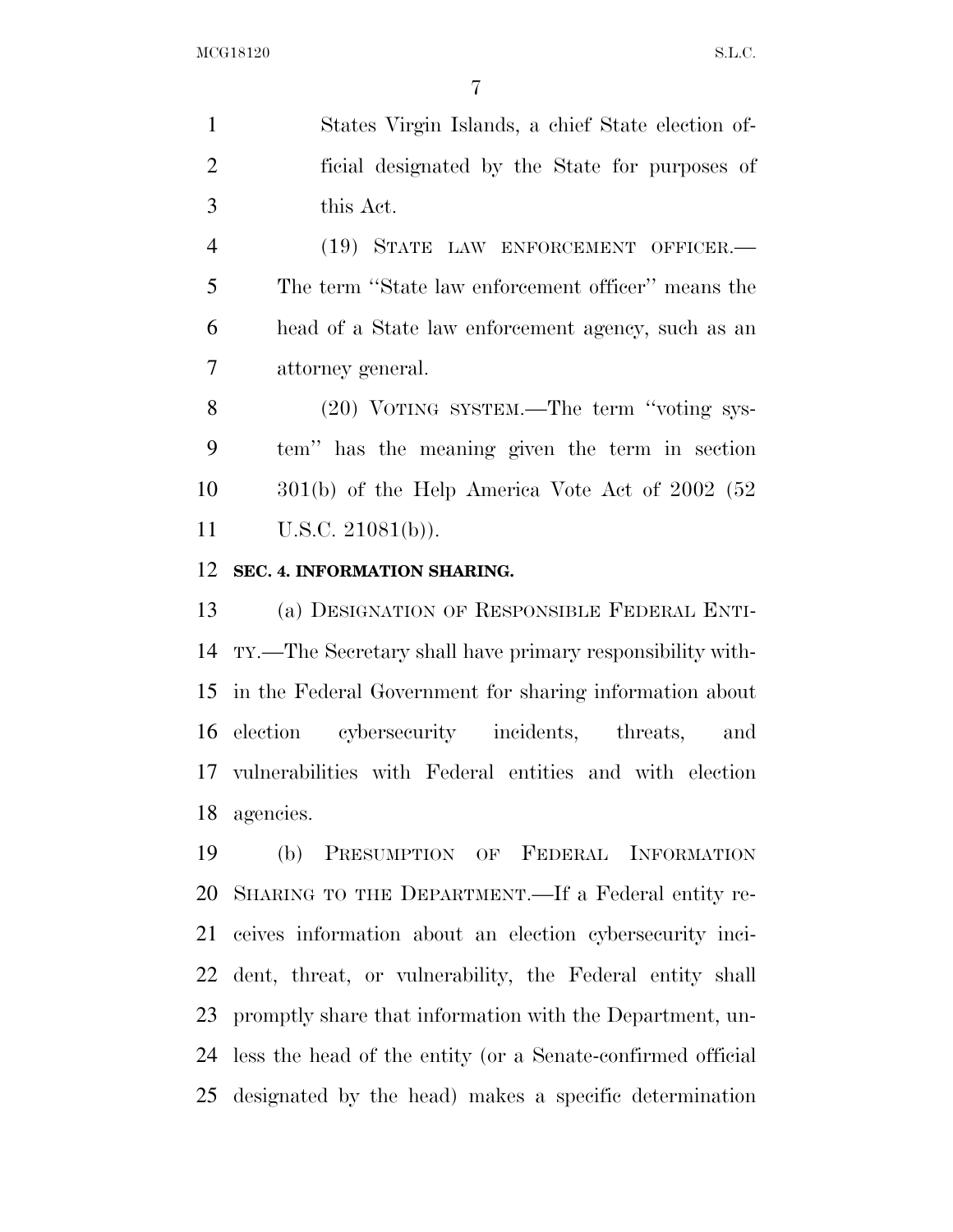in writing that there is good cause to withhold the par-ticular information.

 (c) PRESUMPTION OF FEDERAL AND STATE INFOR- MATION SHARING FROM THE DEPARTMENT.—If the De- partment receives information about an election cyberse- curity incident, threat, or vulnerability, the Department shall promptly share that information with—

(1) the appropriate Federal entities;

(2) all State election agencies;

 (3) to the maximum extent practicable, all elec- tion agencies that have requested ongoing updates on election cybersecurity incidents, threats, or vulnerabilities; and

 (4) to the maximum extent practicable, all elec- tion agencies that may be affected by the risks asso- ciated with the particular election cybersecurity inci-dent, threat, or vulnerability.

 (d) TECHNICAL RESOURCES FOR ELECTION AGEN- CIES.—In sharing information about election cybersecu- rity incidents, threats, and vulnerabilities with election agencies under this section, the Department shall, to the maximum extent practicable—

 (1) provide cyber threat indicators and defen- sive measures (as such terms are defined in section 102 of the Cybersecurity Information Sharing Act of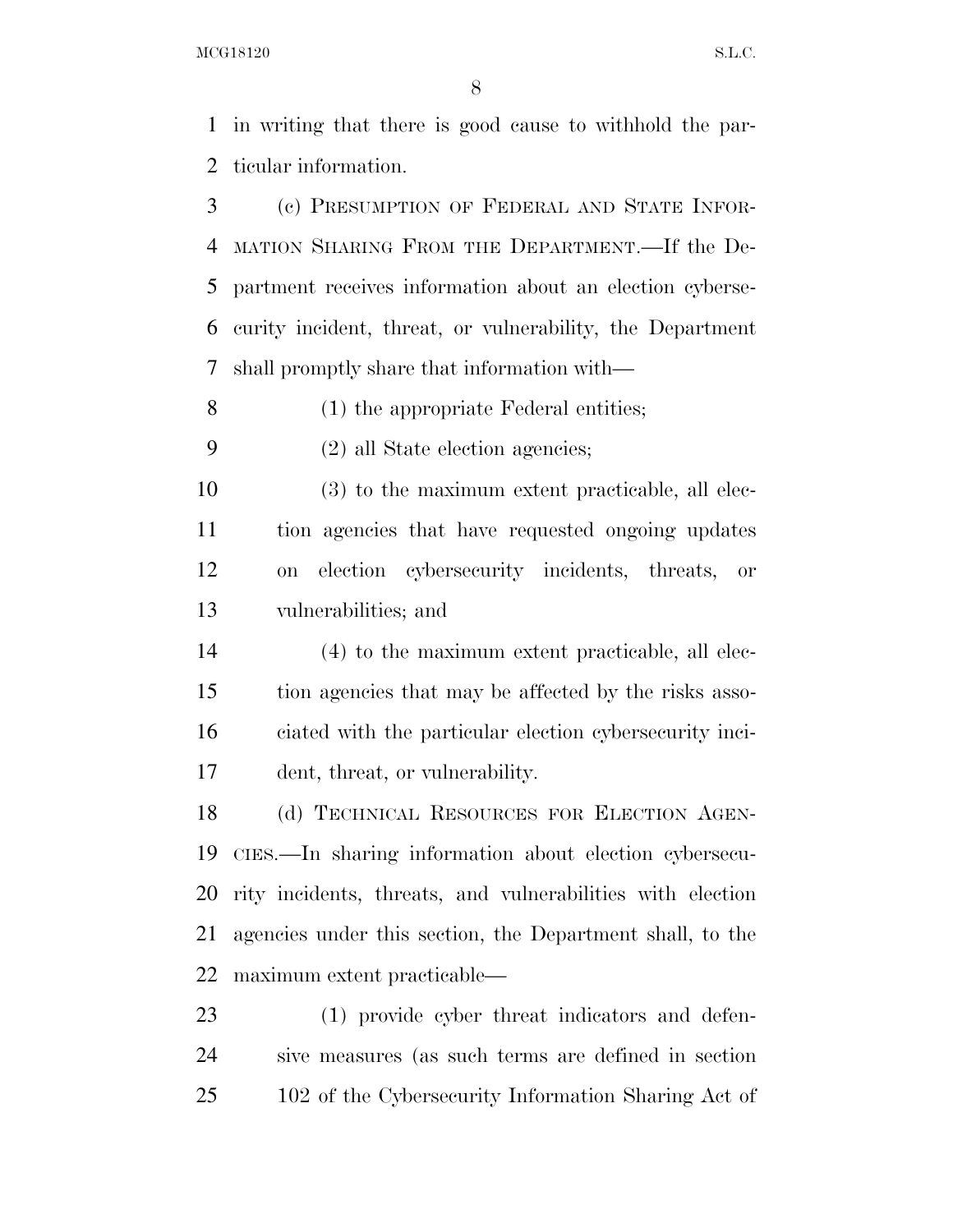2015 (6 U.S.C. 1501)), such as recommended tech- nical instructions, that assist with preventing, miti- gating, and detecting threats or vulnerabilities; (2) identify resources available for protecting against, detecting, responding to, and recovering from associated risks, including technical capabilities of the Department; and (3) provide guidance about further sharing of the information. (e) DECLASSIFICATION REVIEW.—If the Department receives classified information about an election cybersecu- rity incident, threat, or vulnerability— (1) the Secretary shall promptly submit a re- quest for expedited declassification review to the head of a Federal entity with authority to conduct 16 the review, consistent with Executive Order 13526 or any successor order, unless the Secretary deter- mines that such a request would be inappropriate; and (2) the head of the Federal entity described in paragraph (1) shall promptly conduct the review. (f) ROLE OF NON-FEDERAL ENTITIES.—The De- partment may share information about election cybersecu-rity incidents, threats, and vulnerabilities through a non-

Federal entity.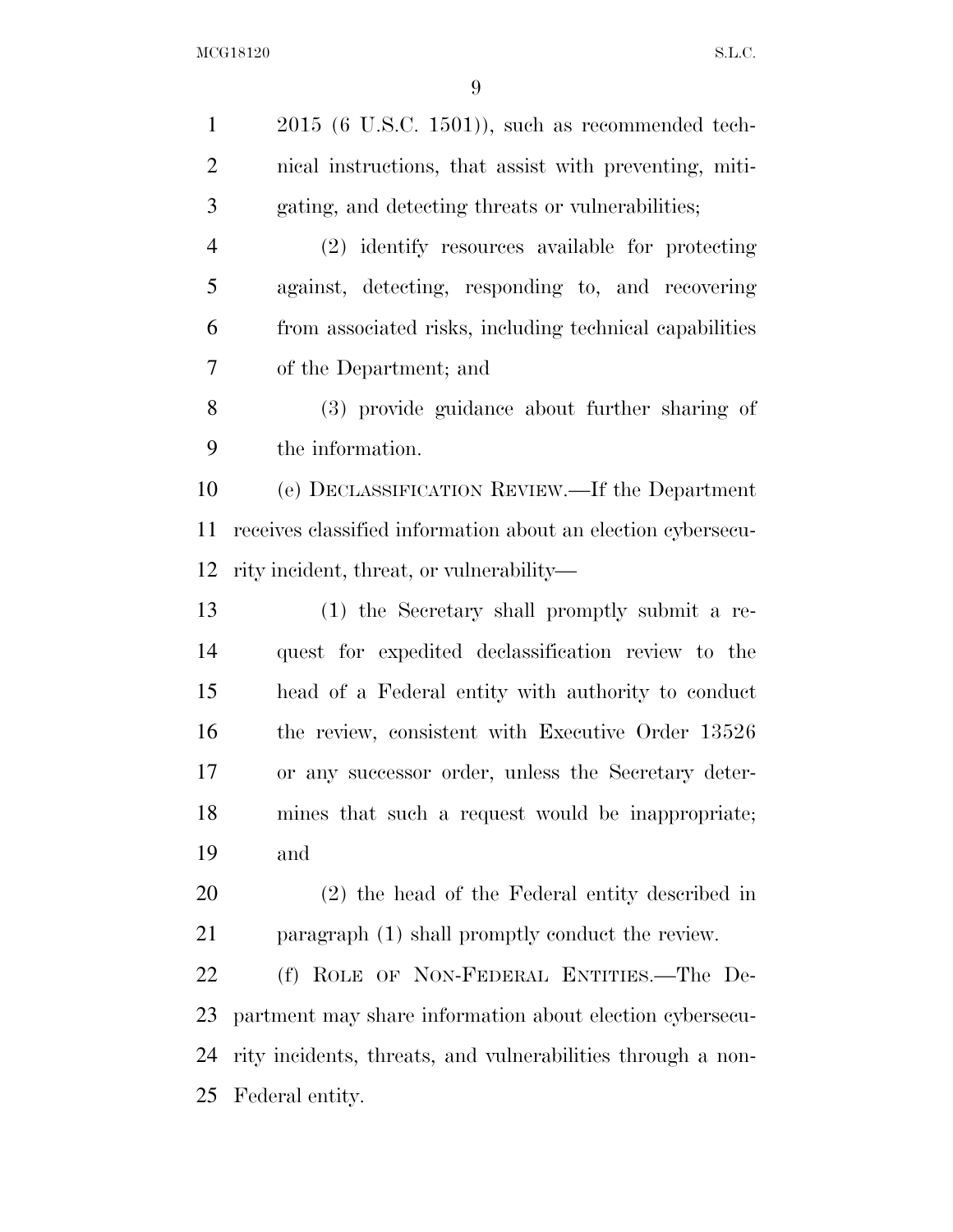| $\mathbf{1}$   | (g) PROTECTION OF PERSONAL AND CONFIDENTIAL             |
|----------------|---------------------------------------------------------|
| 2              | INFORMATION.                                            |
| 3              | (1) IN GENERAL.—If a Federal entity shares              |
| $\overline{4}$ | information relating to an election cybersecurity inci- |
| 5              | dent, threat, or vulnerability, the Federal entity      |
| 6              | shall, within Federal information systems (as de-       |
| 7              | fined in section 3502 of title 44, United States        |
| $8\,$          | Code) of the entity—                                    |
| 9              | (A) minimize the acquisition, use, and dis-             |
| 10             | closure of personal information of voters, except       |
| 11             | as necessary to identify, protect against, detect,      |
| 12             | respond to, or recover from election cybersecu-         |
| 13             | rity incidents, threats, and vulnerabilities;           |
| 14             | (B) notwithstanding any other provision of              |
| 15             | law, prohibit the retention of personal informa-        |
| 16             | tion of voters, such as—                                |
| 17             | (i) voter registration information, in-                 |
| 18             | cluding physical address, email address,                |
| 19             | and telephone number;                                   |
| 20             | (ii) political party affiliation or reg-                |
| 21             | istration information; and                              |
| 22             | (iii) voter history, including registra-                |
| 23             | tion status or election participation; and              |
| 24             | (C) protect confidential Federal and State              |
| 25             | information from unauthorized disclosure.               |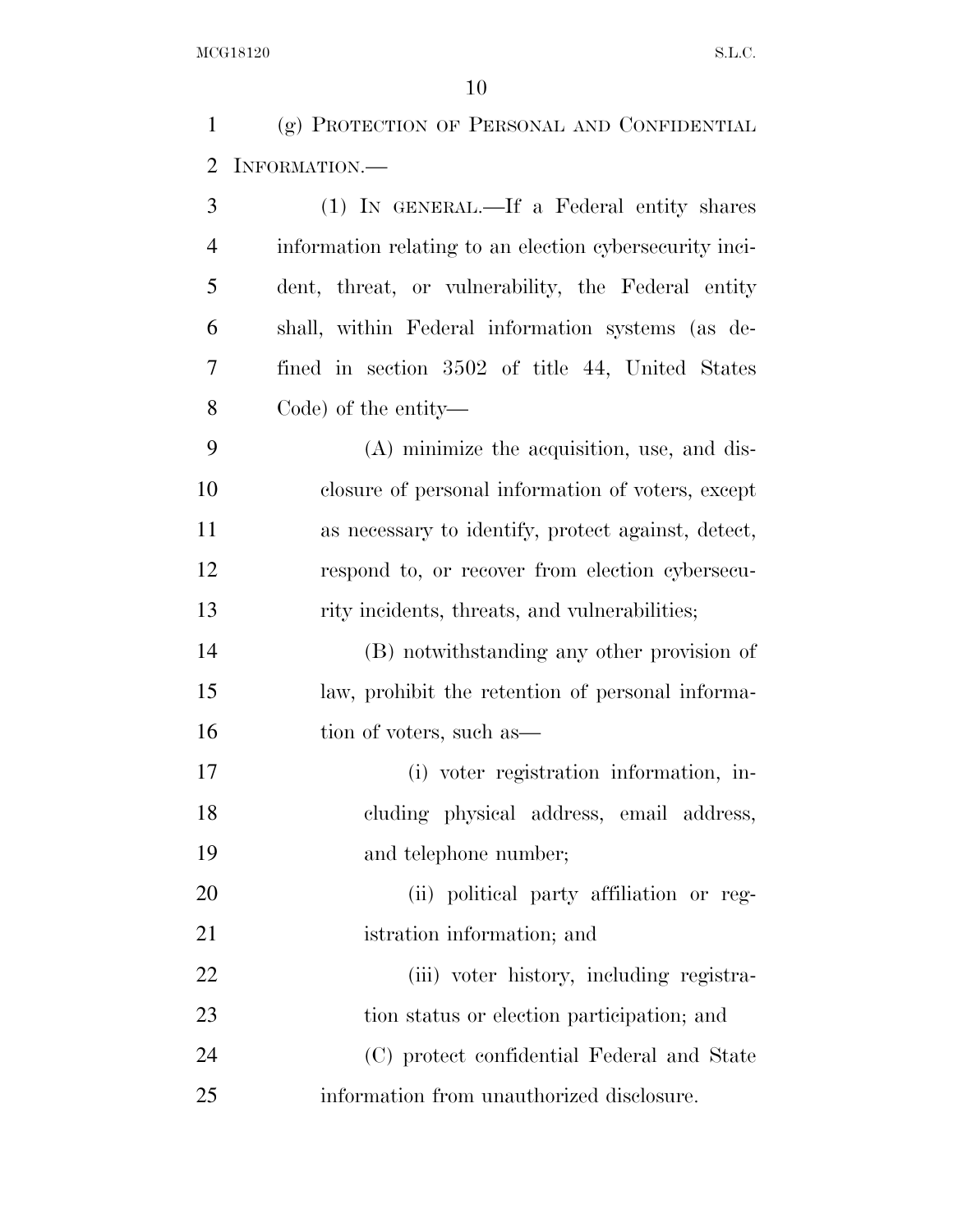| $\mathbf{1}$   | (2) EXEMPTION FROM DISCLOSURE.—Informa-                 |
|----------------|---------------------------------------------------------|
| $\overline{2}$ | tion relating to an election cybersecurity incident,    |
| 3              | threat, or vulnerability, such as personally identifi-  |
| $\overline{4}$ | able information of reporting persons or individuals    |
| 5              | affected by such incident, threat, or vulnerability,    |
| 6              | shared by or with the Federal Government shall          |
| 7              | $be$ —                                                  |
| 8              | (A) deemed voluntarily shared information               |
| 9              | and exempt from disclosure under section 552            |
| 10             | of title 5, United States Code, and any State,          |
| 11             | tribal, or local provision of law requiring disclo-     |
| 12             | sure of information or records; and                     |
| 13             | (B) withheld, without discretion, from the              |
| 14             | public under section $552(b)(3)(B)$ of title 5,         |
| 15             | United States Code, and any State, tribal, or           |
| 16             | local provision of law requiring disclosure of in-      |
| 17             | formation or records.                                   |
| 18             | (h) DUTY TO ASSESS POSSIBLE CYBERSECURITY IN-           |
| 19             | CIDENTS.-                                               |
| 20             | (1) ELECTION AGENCIES.—If an election agen-             |
| 21             | cy becomes aware of the possibility of an election cy-  |
| 22             | bersecurity incident, the election<br>agency shall      |
| 23             | promptly assess whether an election cybersecurity in-   |
| 24             | cident occurred and notify the State election official. |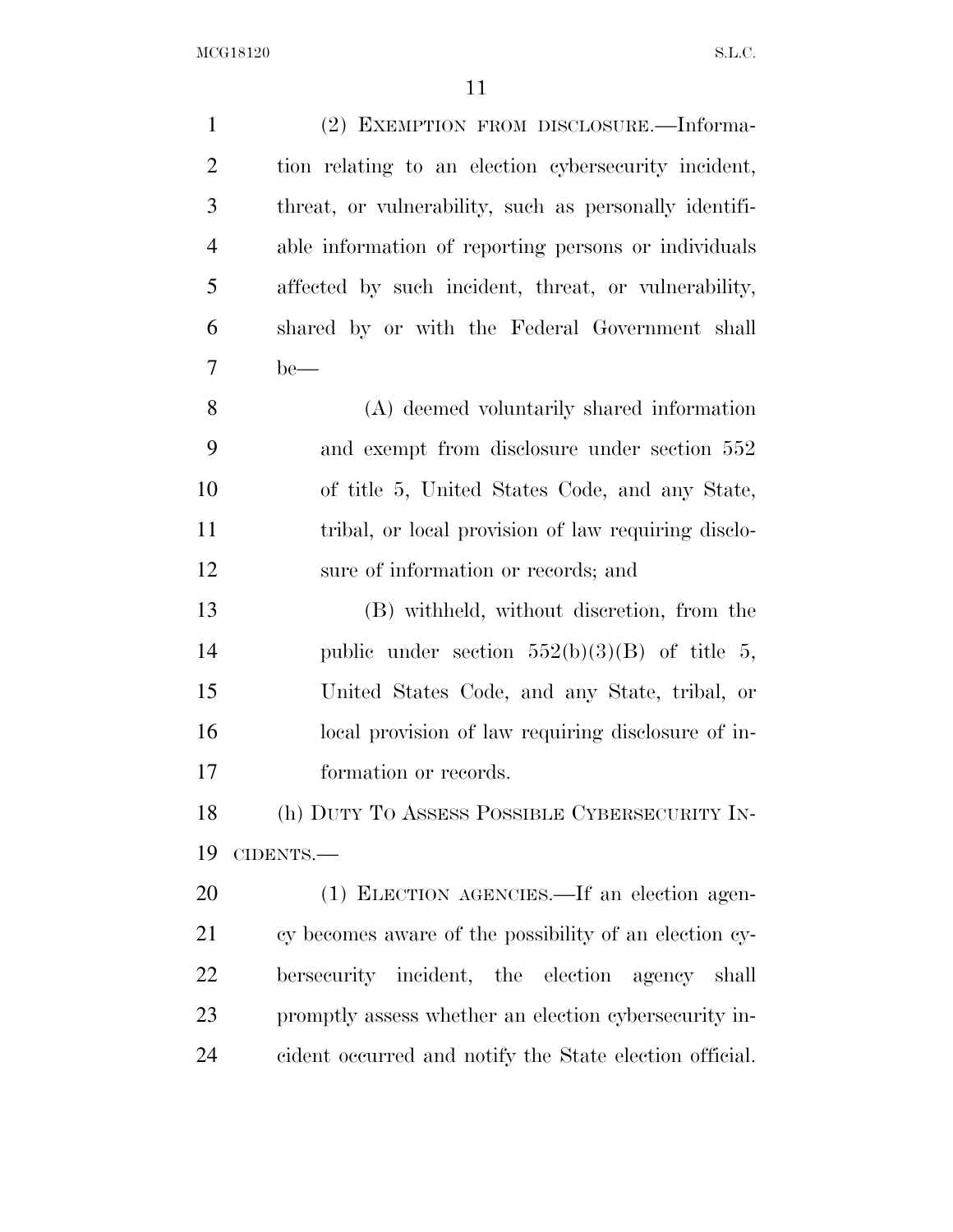(2) ELECTION SERVICE PROVIDERS.—If an election service provider becomes aware of the possi- bility of an election cybersecurity incident, the elec- tion service provider shall promptly assess whether an election cybersecurity incident occurred and no- tify the relevant election agencies consistent with subsection (j).

 (i) INFORMATION SHARING ABOUT CYBERSECURITY INCIDENTS BY ELECTION AGENCIES.—If an election agency has reason to believe that an election cybersecurity incident has occurred with respect to an election system owned, operated, or maintained by or on behalf of the elec- tion agency, the election agency shall, in the most expe- dient time possible and without unreasonable delay, pro- vide notification of the election cybersecurity incident to the Department.

 (j) INFORMATION SHARING ABOUT CYBERSECURITY INCIDENTS BY ELECTION SERVICE PROVIDERS.—If an election service provider has reason to believe that an elec- tion cybersecurity incident may have occurred, or that an incident related to the role of the provider as an election service provider may have occurred, the election service provider shall—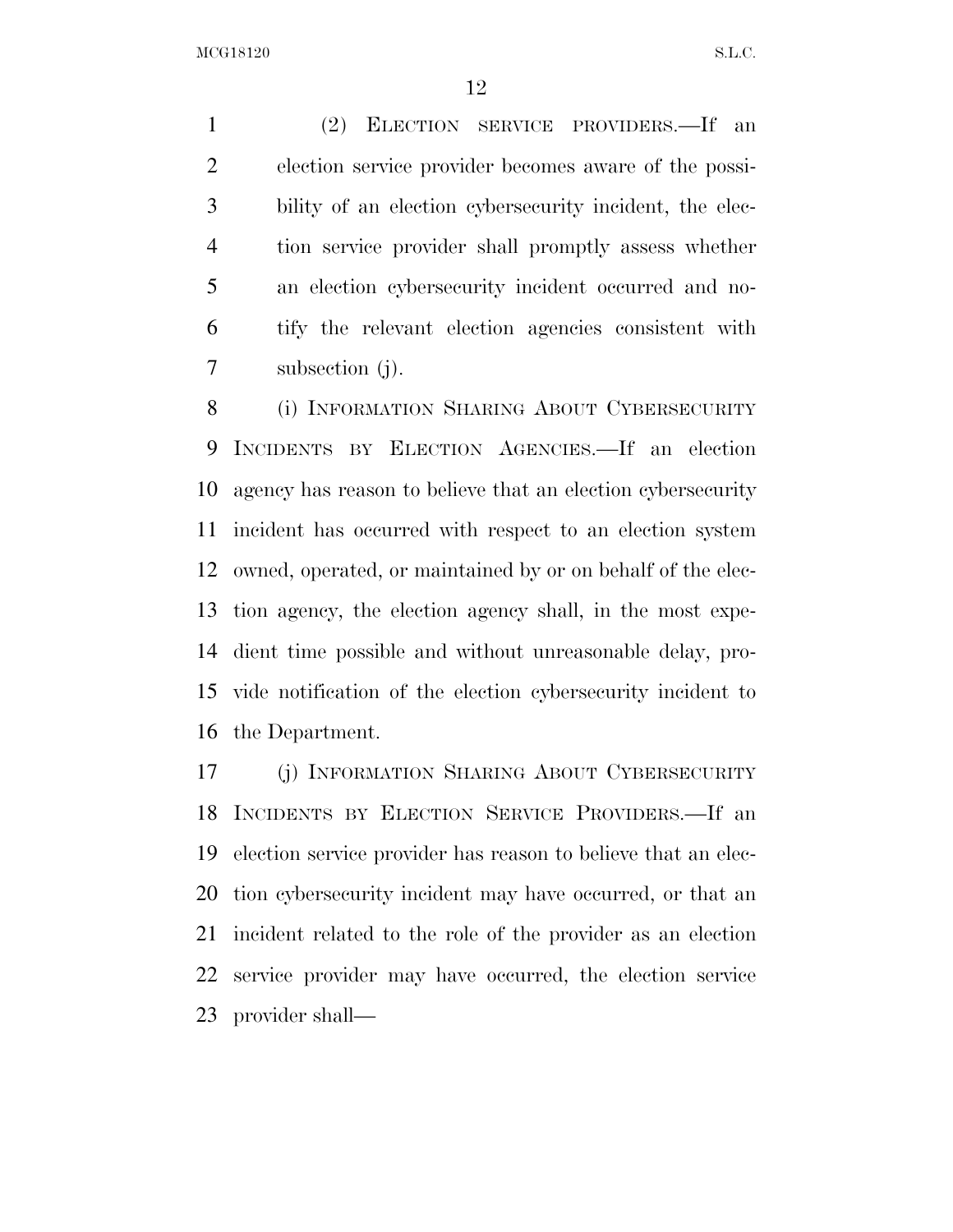| $\mathbf{1}$   | (1) notify the relevant election agencies in the        |
|----------------|---------------------------------------------------------|
| $\overline{2}$ | most expedient time possible and without unreason-      |
| 3              | able delay; and                                         |
| $\overline{4}$ | (2) cooperate with the election agencies in pro-        |
| 5              | viding the notifications required under subsections     |
| 6              | $(h)(1)$ and $(i)$ .                                    |
| 7              | (k) CONTENT OF NOTIFICATION<br><b>ELECTION</b><br>BY    |
| 8              | AGENCIES.—The notifications required under subsections  |
| 9              | $(h)(1)$ and $(i)$ —                                    |
| 10             | $(1)$ shall include an initial assessment of —          |
| 11             | (A) the date, time, and duration of the                 |
| 12             | election cybersecurity incident;                        |
| 13             | (B) the circumstances of the election cy-               |
| 14             | bersecurity incident, including the specific elec-      |
| 15             | tion systems believed to have been accessed and         |
| 16             | information acquired; and                               |
| 17             | (C) planned and implemented technical                   |
| 18             | measures to respond to and recover from the             |
| 19             | incident; and                                           |
| 20             | (2) shall be updated with additional material in-       |
| 21             | formation, including technical data, as it becomes      |
| 22             | available.                                              |
| 23             | (l) SECURITY CLEARANCE.—Not later than 30 days          |
| 24             | after the date of enactment of this Act, the Secretary— |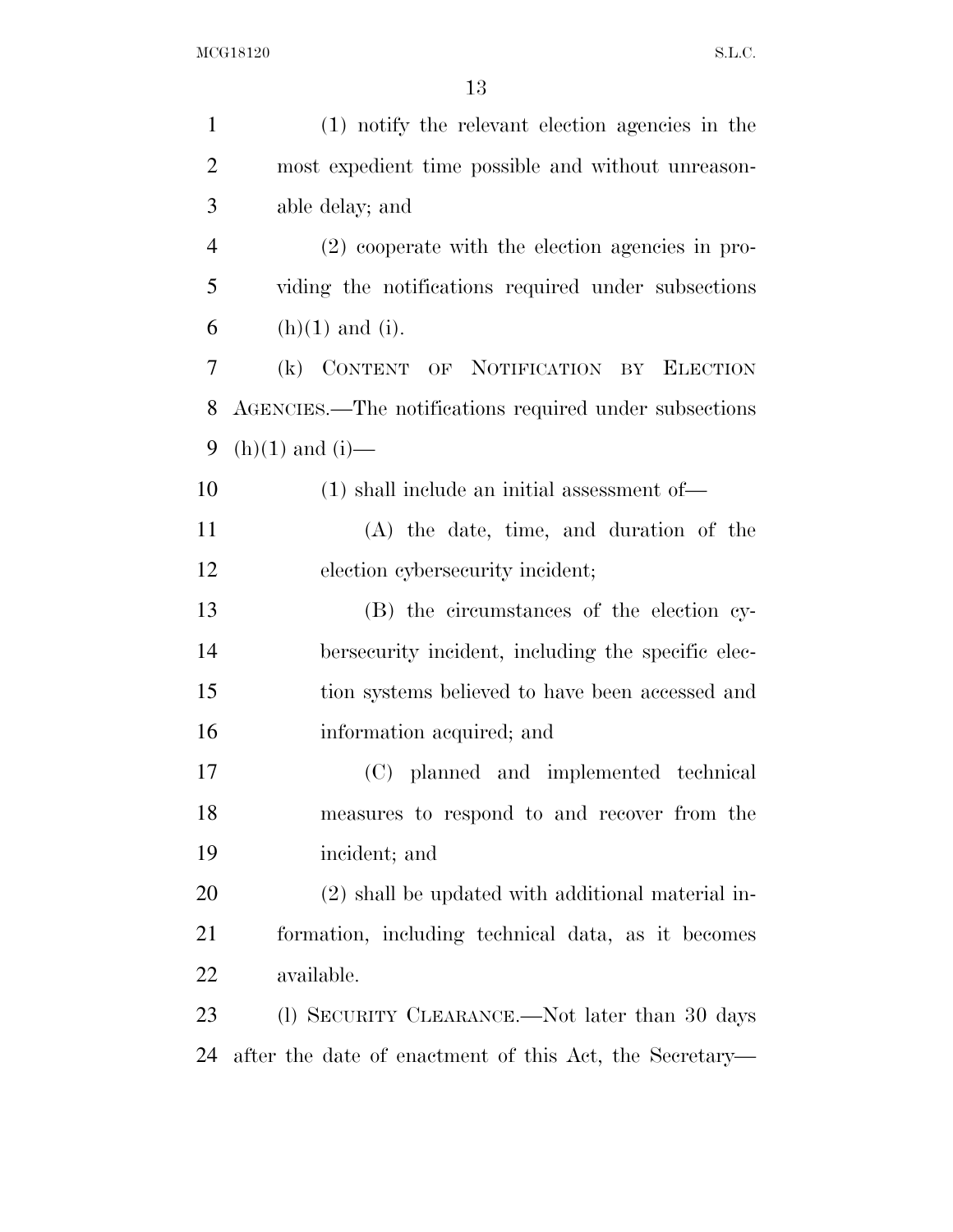(1) shall establish an expedited process for pro- viding appropriate security clearance to State elec- tion officials and designated technical personnel em- ployed by State election agencies; (2) shall establish an expedited process for pro- viding appropriate security clearance to members of the Commission and designated technical personnel employed by the Commission; and (3) shall establish a process for providing ap- propriate security clearance to personnel at other election agencies. (m) PROTECTION FROM LIABILITY.—Nothing in this Act may be construed to provide a cause of action against a State, unit of local government, or an election service provider. (n) ASSESSMENT OF INTER-STATE INFORMATION SHARING ABOUT ELECTION CYBERSECURITY.— (1) IN GENERAL.—The Secretary and the Chairman, in coordination with the heads of the ap- propriate Federal entities and appropriate officials of State and local governments, shall conduct an as- sessment of— (A) the structure and functioning of the Multi-State Information Sharing and Analysis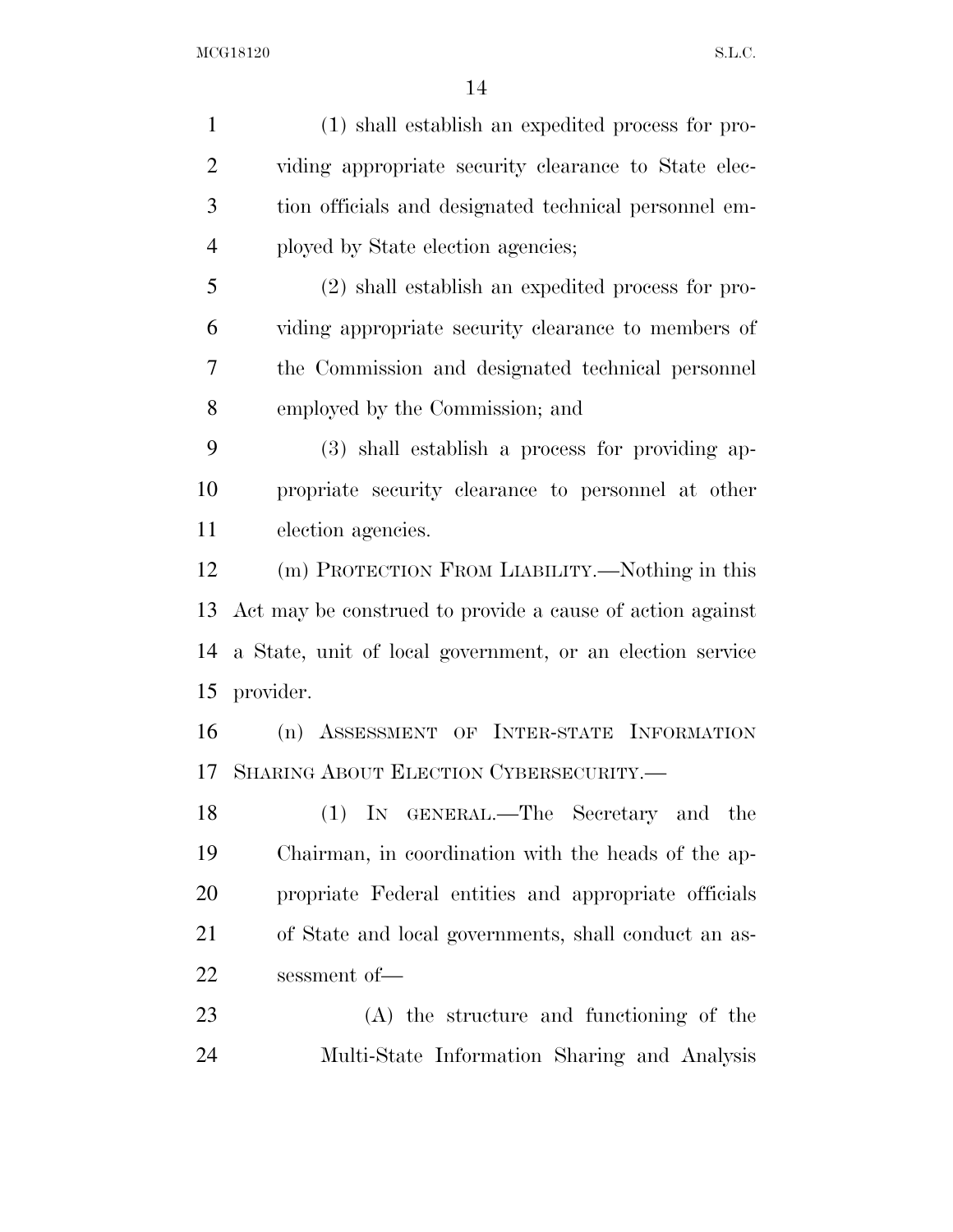| $\mathbf{1}$   | Center for purposes of election cybersecurity;        |
|----------------|-------------------------------------------------------|
| $\overline{2}$ | and                                                   |
| 3              | (B) other mechanisms for inter-state infor-           |
| $\overline{4}$ | mation sharing about election cybersecurity.          |
| 5              | (2) COMMENT FROM ELECTION AGENCIES.—In                |
| 6              | carrying out the assessment required under para-      |
| 7              | graph (1), the Secretary and the Chairman shall so-   |
| 8              | licit and consider comments from all State election   |
| 9              | agencies.                                             |
| 10             | (3) DISTRIBUTION.—The Secretary and the               |
| 11             | Chairman shall jointly issue the assessment required  |
| 12             | under paragraph $(1)$ to —                            |
| 13             | (A) all election agencies known to the De-            |
| 14             | partment and the Commission; and                      |
| 15             | (B) the appropriate congressional commit-             |
| 16             | tees.                                                 |
| 17             | (o) CONGRESSIONAL NOTIFICATION.-                      |
| 18             | (1) IN GENERAL.—If an appropriate Federal             |
| 19             | entity has reason to believe that a significant elec- |
| 20             | tion cybersecurity incident has occurred, the entity  |
| 21             | shall—                                                |
| 22             | $(A)$ not later than 7 calendar days after            |
| 23             | the date on which there is a reasonable basis to      |
| 24             | conclude that the significant incident has oc-        |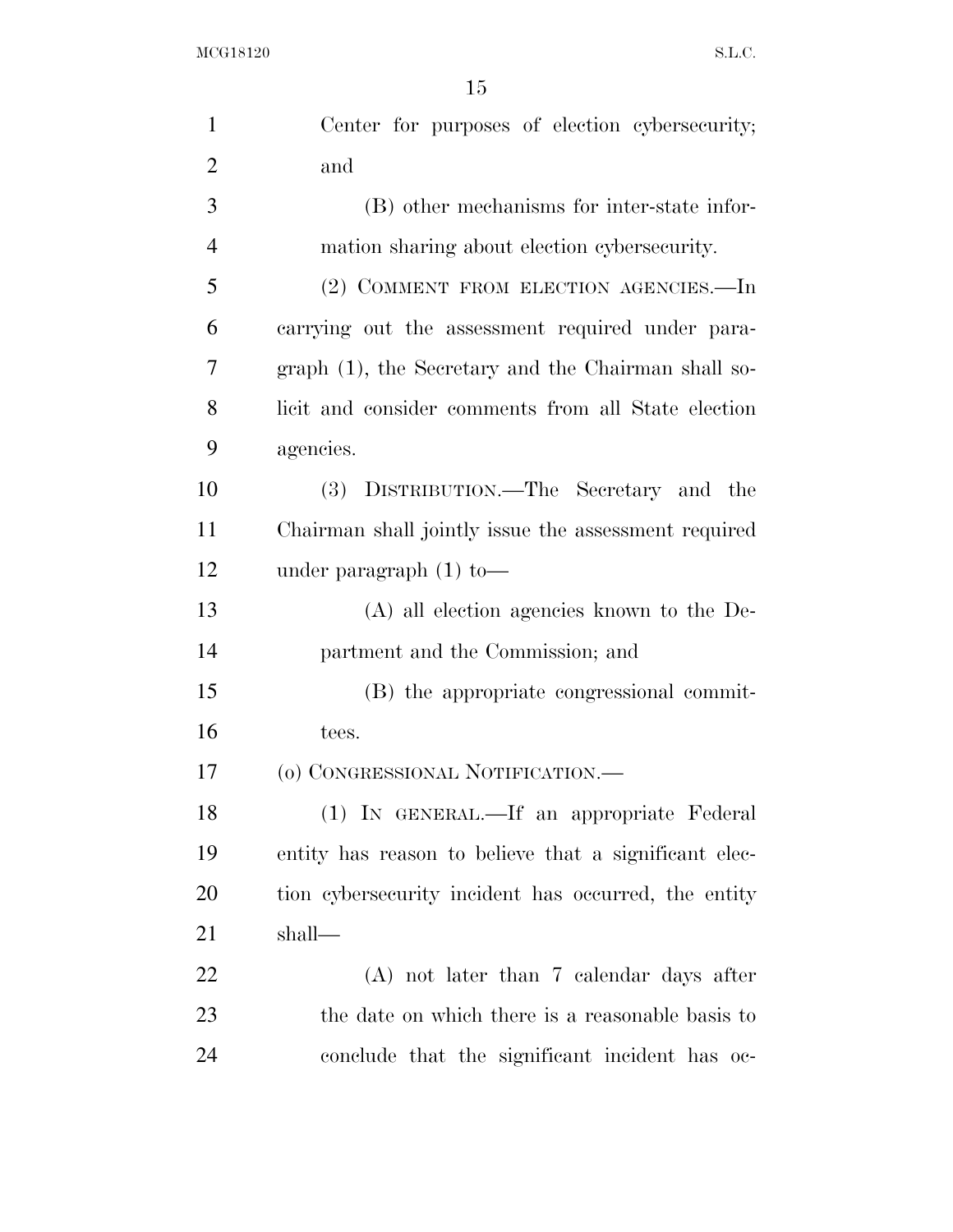| $\mathbf{1}$   | curred, provide notification of the incident to   |
|----------------|---------------------------------------------------|
| $\overline{2}$ | the appropriate congressional committees; and     |
| 3              | (B) update the initial notification under         |
| $\overline{4}$ | paragraph (1) within a reasonable period of       |
| 5              | time after additional information relating to the |
| 6              | incident is discovered.                           |
| $\tau$         | (2) REPORTING THRESHOLD.—The Secretary            |
| 8              | shall—                                            |
| 9              | (A) promulgate a uniform definition of a          |
| 10             | "significant election cybersecurity incident";    |
| 11             | and                                               |
| 12             | (B) shall submit the definition promul-           |
| 13             | gated under subparagraph (A) to the appro-        |
| 14             | priate congressional committees.                  |
| 15             | SEC. 5. ADVISORY PANEL AND GUIDELINES.            |
| 16             | (a) ADVISORY PANEL.—                              |
| 17             | (1) IN GENERAL.—The Commission shall estab-       |
| 18             | lish an advisory panel of independent experts on  |
| 19             | election cybersecurity.                           |
| 20             | MEMBERSHIP.—The Advisory Panel shall<br>(2)       |
| 21             | consist of not less than 9 members, of whom—      |
| 22             | $(A)$ 1 shall be appointed by the Chairman,       |
| 23             | in consultation with the Secretary and the Di-    |
| 24             | rector of the National Institute of Standards     |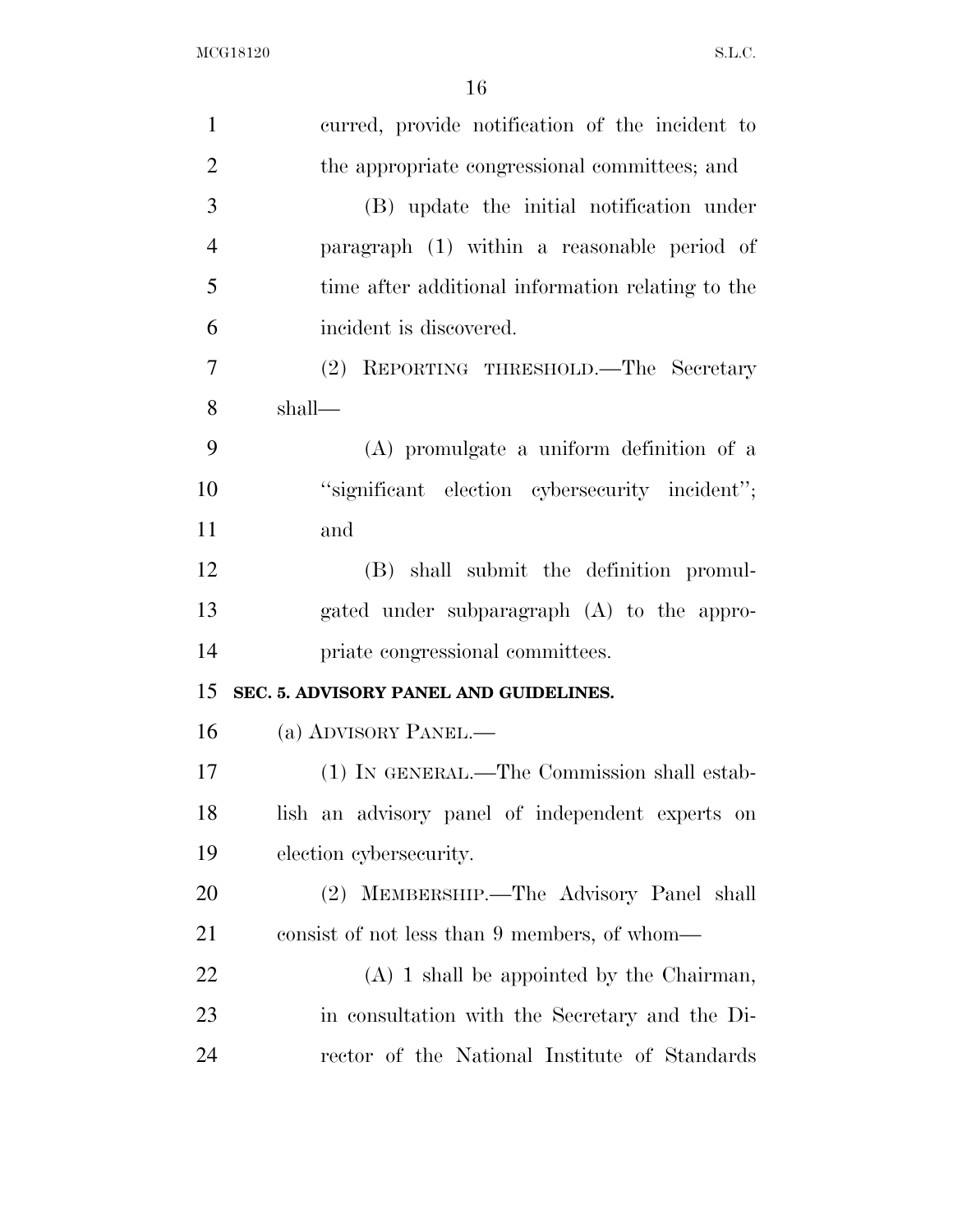| $\mathbf{1}$   | and Technology, and shall be designated as the        |
|----------------|-------------------------------------------------------|
| $\overline{2}$ | Chairman of the advisory panel;                       |
| 3              | (B) 4 shall be appointed by the Chairman,             |
| $\overline{4}$ | in consultation with the Secretary; and               |
| 5              | (C) 4 shall be appointed by the Secretary,            |
| 6              | in consultation with the Chairman and the Di-         |
| 7              | rector of the National Institute of Standards         |
| 8              | and Technology.                                       |
| 9              | (3) ELIGIBILITY.—Individuals appointed to the         |
| 10             | Advisory Panel established under paragraph (1)—       |
| 11             | (A) may not be officers or employees of the           |
| 12             | United States;                                        |
| 13             | (B) if appointed under paragraph $(2)(A)$ ,           |
| 14             | shall possess expertise in election law, election     |
| 15             | administration, or cybersecurity; and                 |
| 16             | $(C)$ if appointed under subparagraph $(B)$           |
| 17             | or $(C)$ of paragraph $(2)$ , shall possess expertise |
| 18             | in cybers ecurity.                                    |
| 19             | (4) TERMS; VACANCIES.—Members of the Advi-            |
| <b>20</b>      | sory Panel shall serve for a term set by the Commis-  |
| 21             | sion. Any vacancy in the Advisory Panel shall be      |
| <u>22</u>      | filled in the same manner as the original appoint-    |
| 23             | ment.                                                 |
| 24             | (5) COMPENSATION.—Members of the Advisory             |
| 25             | Panel shall serve on the Advisory Panel without       |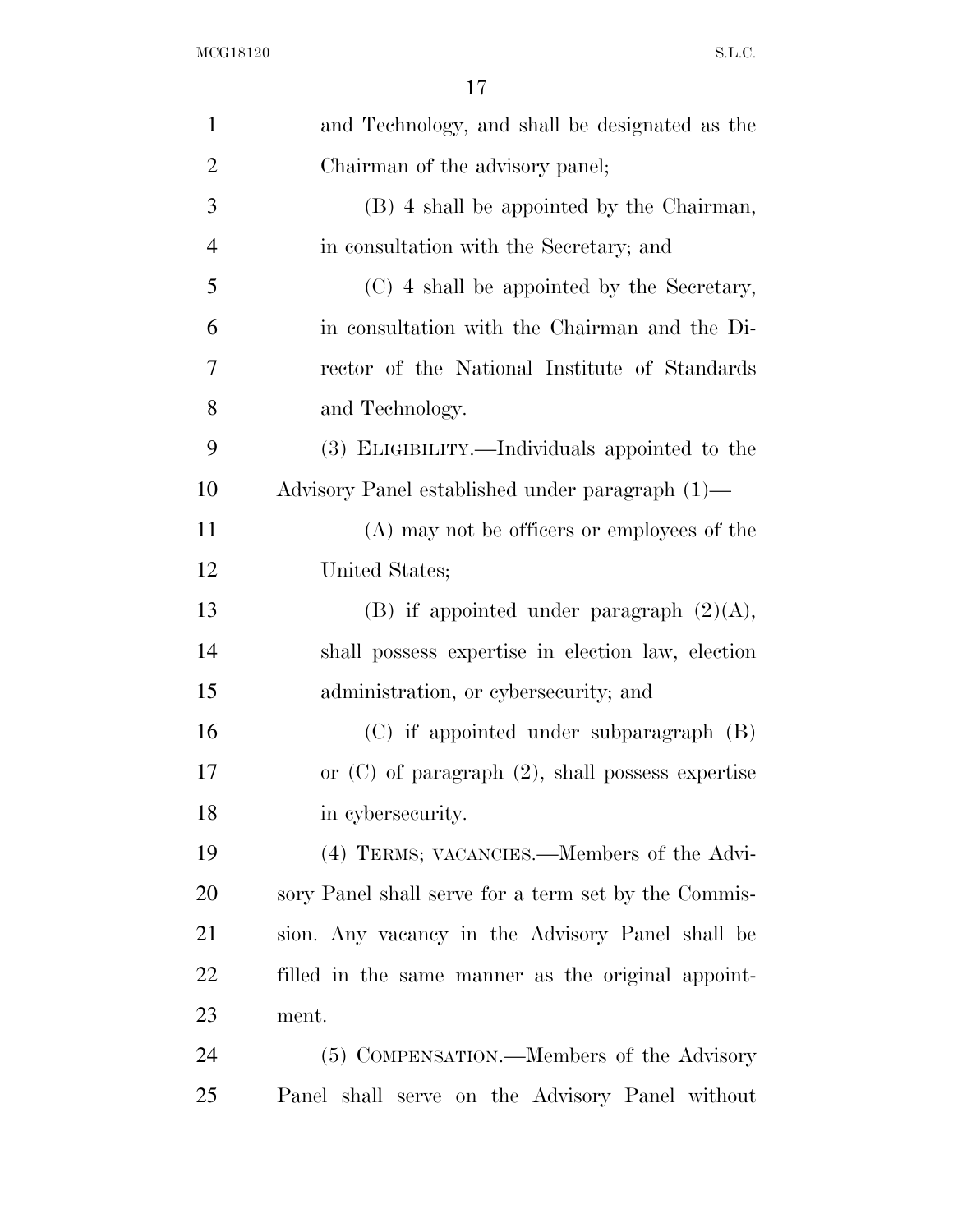$\rm{MCG18120}\qquad \qquad S.L.C.$ 

| $\mathbf{1}$   | compensation, except that members of the Advisory       |
|----------------|---------------------------------------------------------|
| $\overline{2}$ | Panel may be allowed travel expenses, including per     |
| 3              | diem in lieu of subsistence, at rates authorized for    |
| $\overline{4}$ | employees of agencies under subchapter I of chapter     |
| 5              | 57 of title 5, United States Code, while away from      |
| 6              | their homes or regular places of business in the per-   |
| 7              | formance of services for the Advisory Panel.            |
| 8              | (6) ADMINISTRATIVE STAFF.—Upon request of               |
| 9              | the Advisory Panel, the Commission shall provide to     |
| 10             | the Advisory Panel, on a reimbursable basis, the ad-    |
| 11             | ministrative support services necessary for the Advi-   |
| 12             | sory Panel to carry out its responsibilities under this |
| 13             | Act.                                                    |
| 14             | (b) GUIDELINES.—                                        |
| 15             | (1) IN GENERAL.—The Advisory Panel shall de-            |
| 16             | velop a set of guidelines for election cybersecurity,   |
| 17             | including standards for procuring, maintaining, test-   |
| 18             | ing, auditing, operating, and updating election sys-    |
| 19             | tems.                                                   |
| 20             | (2) REQUIREMENTS.—In developing the guide-              |
| 21             | lines, the Advisory Panel shall—                        |
| 22             | (A) identify the top risks to election sys-             |
| 23             | tems;                                                   |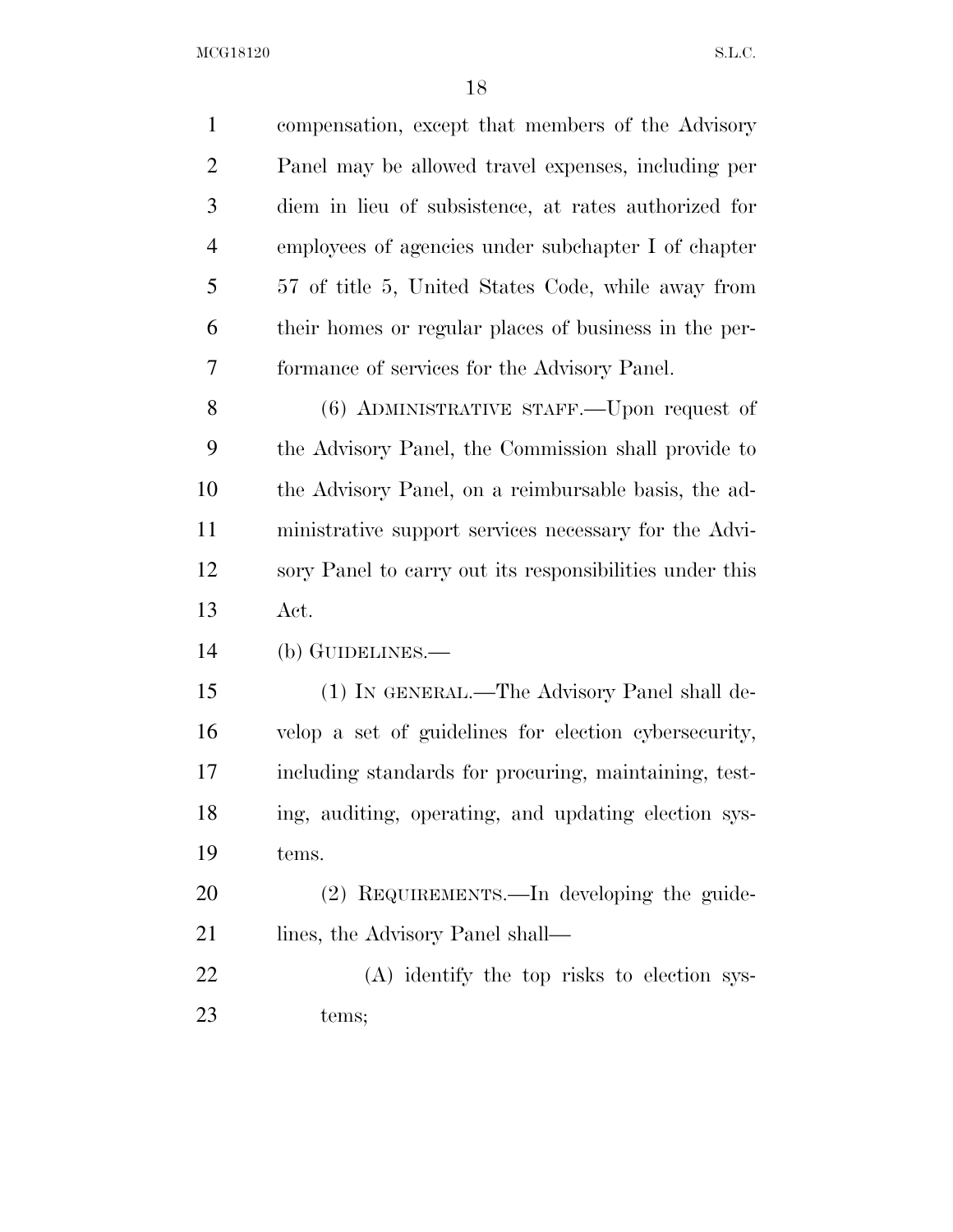(B) describe how specific technology choices can increase or decrease those risks; and (C) provide recommended policies, best practices, and overall security strategies for identifying, protecting against, detecting, re- sponding to, and recovering from the risks iden- tified under subparagraph (A). (c) GRANT PROGRAM.—The Advisory Panel shall as- sist the Commission and the Department in carrying out the grant program required under section 7 by— (1) submitting recommendations to the Com- mission about the grant program application proc- ess; (2) submitting recommendations, including rec- ommended criteria, to the Commission for the grant program review process; (3) submitting recommendations, including rec- ommended criteria, to the Commission for use of re- maining grant funds; (4) submitting recommendations, including rec- ommended criteria, to the Commission for the in- terim grant program for non-paper equipment re-placement; and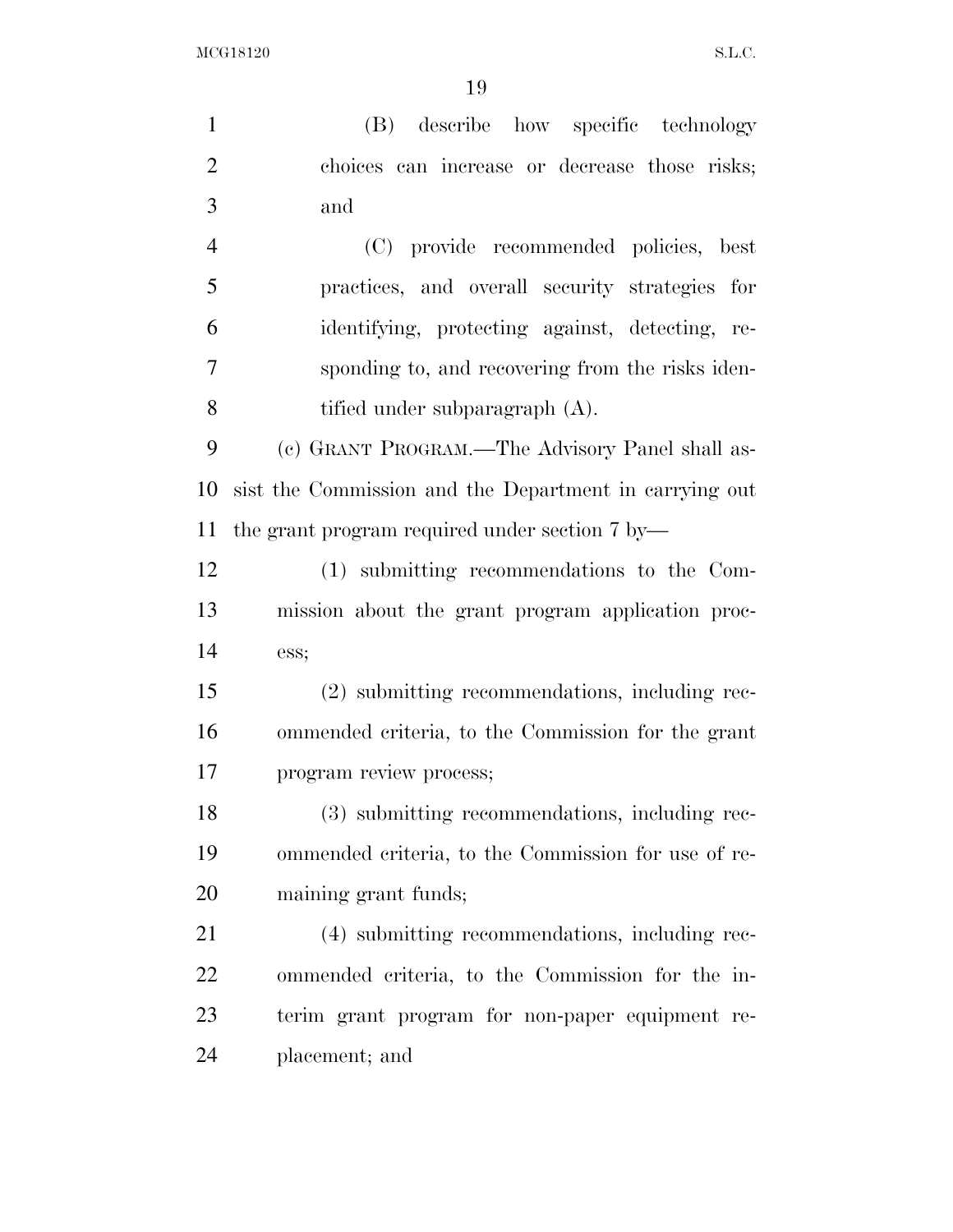| $\mathbf{1}$   | (5) providing any other assistance that the               |
|----------------|-----------------------------------------------------------|
| $\overline{2}$ | Commission or the Department requests.                    |
| 3              | (d) VOTING SYSTEMS AND STATISTICAL AUDITS.—               |
| $\overline{4}$ | The guidelines developed under subsection (b) shall in-   |
| 5              | clude provisions regarding voting systems and statistical |
| 6              | audits for Federal elections, including that—             |
| $\overline{7}$ | (1) each vote is cast using a voting system               |
| 8              | $that-$                                                   |
| 9              | (A) would be eligible to be purchased                     |
| 10             | under section $7(f)$ , and                                |
| 11             | (B) allows the voter an opportunity to in-                |
| 12             | spect and confirm the marked ballot before                |
| 13             | casting it (consistent with accessibility require-        |
| 14             | ments); and                                               |
| 15             | $(2)$ each election result is determined by tab-          |
| 16             | ulating marked ballots (by hand or device), and           |
| 17             | prior to certification by a State of the election re-     |
| 18             | sult, election agencies within the State inspect (by      |
| 19             | hand and not by device) a random sample of the            |
| 20             | marked ballots and thereby establish high statistical     |
| 21             | confidence in the election result.                        |
| 22             | (e) ISSUES CONSIDERED.                                    |
| 23             | $(1)$ In GENERAL.—In developing the guidelines            |
| 24             | required under subsection (b), the Advisory Panel         |
| 25             | shall consider—                                           |
|                |                                                           |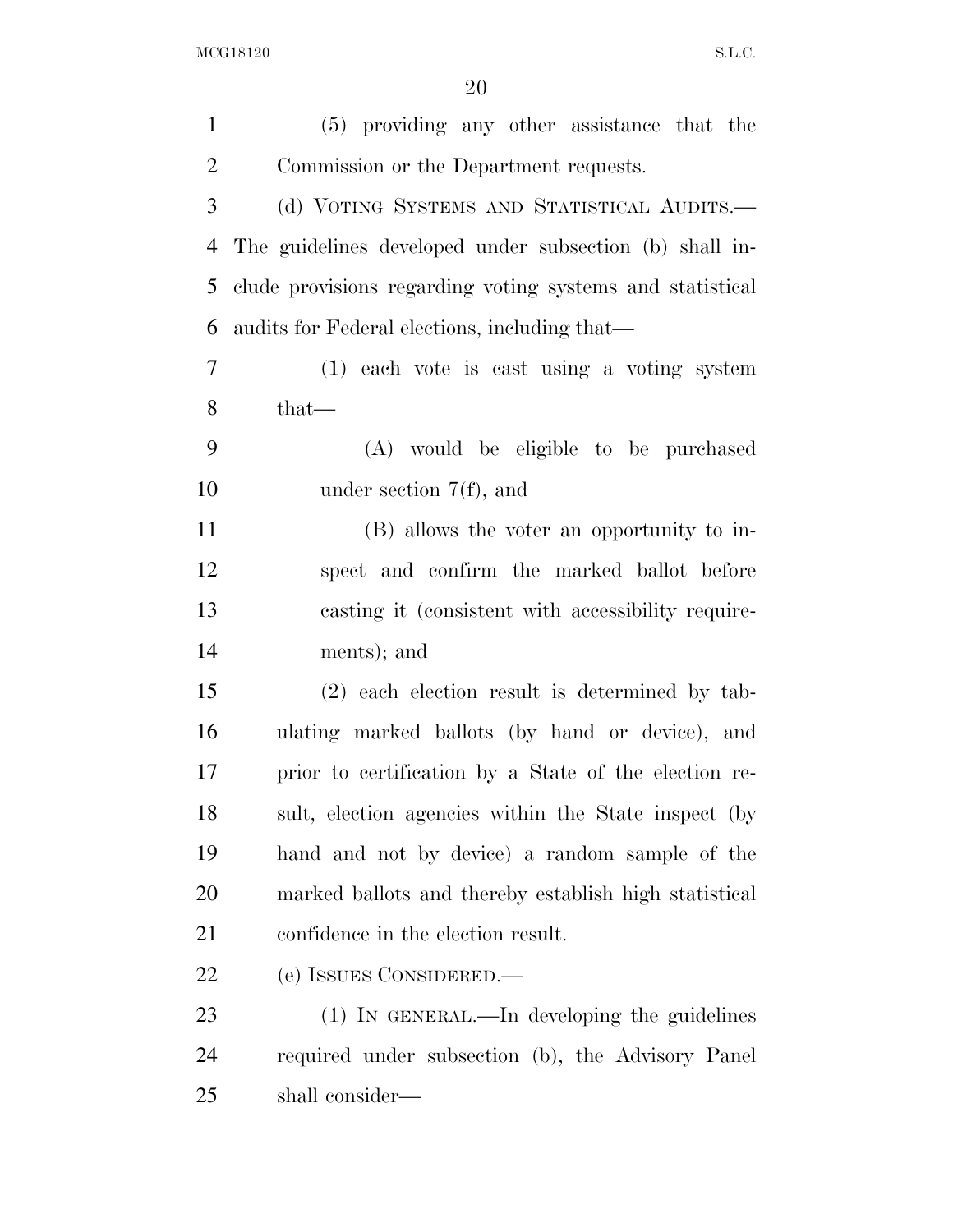(A) applying established cybersecurity best practices to Federal election administration by States and local governments, including appro- priate technologies, procedures, and personnel for identifying, protecting against, detecting, re- sponding to, and recovering from cybersecurity events; (B) mechanisms to verify that election sys- tems accurately tabulate ballots, report results, and identify a winner for each election for Fed- eral office, even if there is an error or fault in 12 the voting system; (C) specific types of election audits, includ- ing procedures and shortcomings for such au- dits; (D) durational requirements needed to fa- cilitate election audits prior to election certifi- cation, including variations in the acceptance of postal ballots, time allowed to cure provisional 20 ballots, and election certification deadlines; (E) providing actionable guidance to elec- tion agencies that have not applied for or re- ceived grant funds under section 7, and to agencies that seek to implement additional cy-bersecurity protections;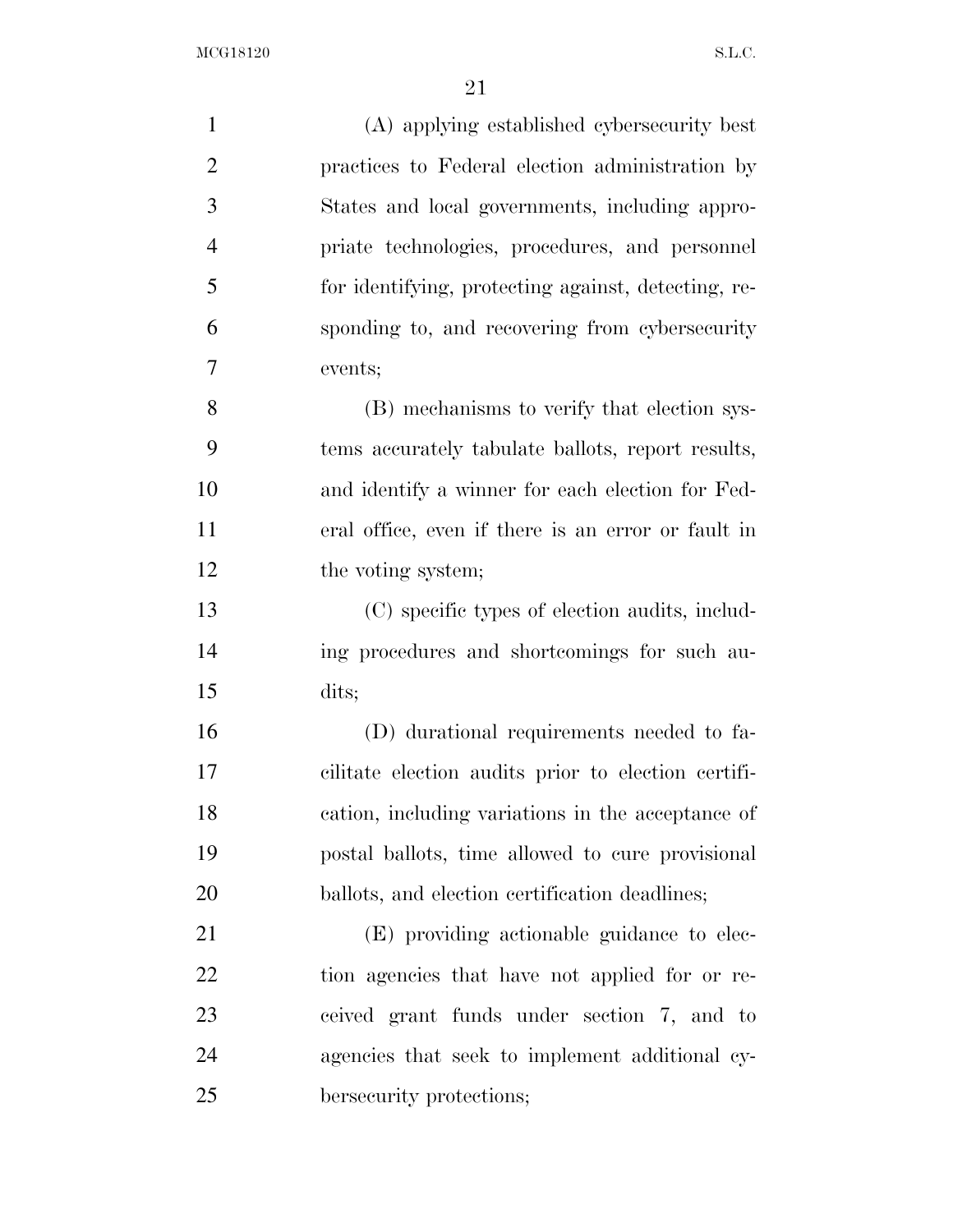$\rm MCG18120 \qquad \qquad S.L.C.$ 

| $\mathbf{1}$   | (F) how the guidelines could assist other            |
|----------------|------------------------------------------------------|
| $\overline{2}$ | components of State and local governments;           |
| 3              | and                                                  |
| $\overline{4}$ | (G) any other factors that the Advisory              |
| 5              | Panel determines to be relevant.                     |
| 6              | (2) RELATIONSHIP TO VOLUNTARY VOTING SYS-            |
| 7              | GUIDELINES AND NATIONAL INSTITUTE<br>TEM<br>OF       |
| 8              | STANDARDS AND TECHNOLOGY CYBERSECURITY               |
| 9              | GUIDANCE.—In developing the guidelines required      |
| 10             | under subsection (b), the Advisory Panel shall con-  |
| 11             | sider—                                               |
| 12             | (A) the voluntary voting system guidelines           |
| 13             | developed by the Commission; and                     |
| 14             | (B) cybersecurity standards and best prac-           |
| 15             | tices developed by the National Institute of         |
| 16             | Standards and Technology, including frame-           |
| 17             | works, consistent with section $2(c)$ of the Na-     |
| 18             | tional Institute of Standards and Technology         |
| 19             | Act $(15 \text{ U.S.C. } 272(e))$ .                  |
| 20             | (f) PUBLIC COMMENT.—The Advisory Panel shall—        |
| 21             | (1) provide a reasonable opportunity for public      |
| 22             | comment, including through Commission publication    |
| 23             | in the Federal Register, on the guidelines required  |
| 24             | under subsection (b), including a 45-day opportunity |
| 25             | for public comment on a draft of the guidelines be-  |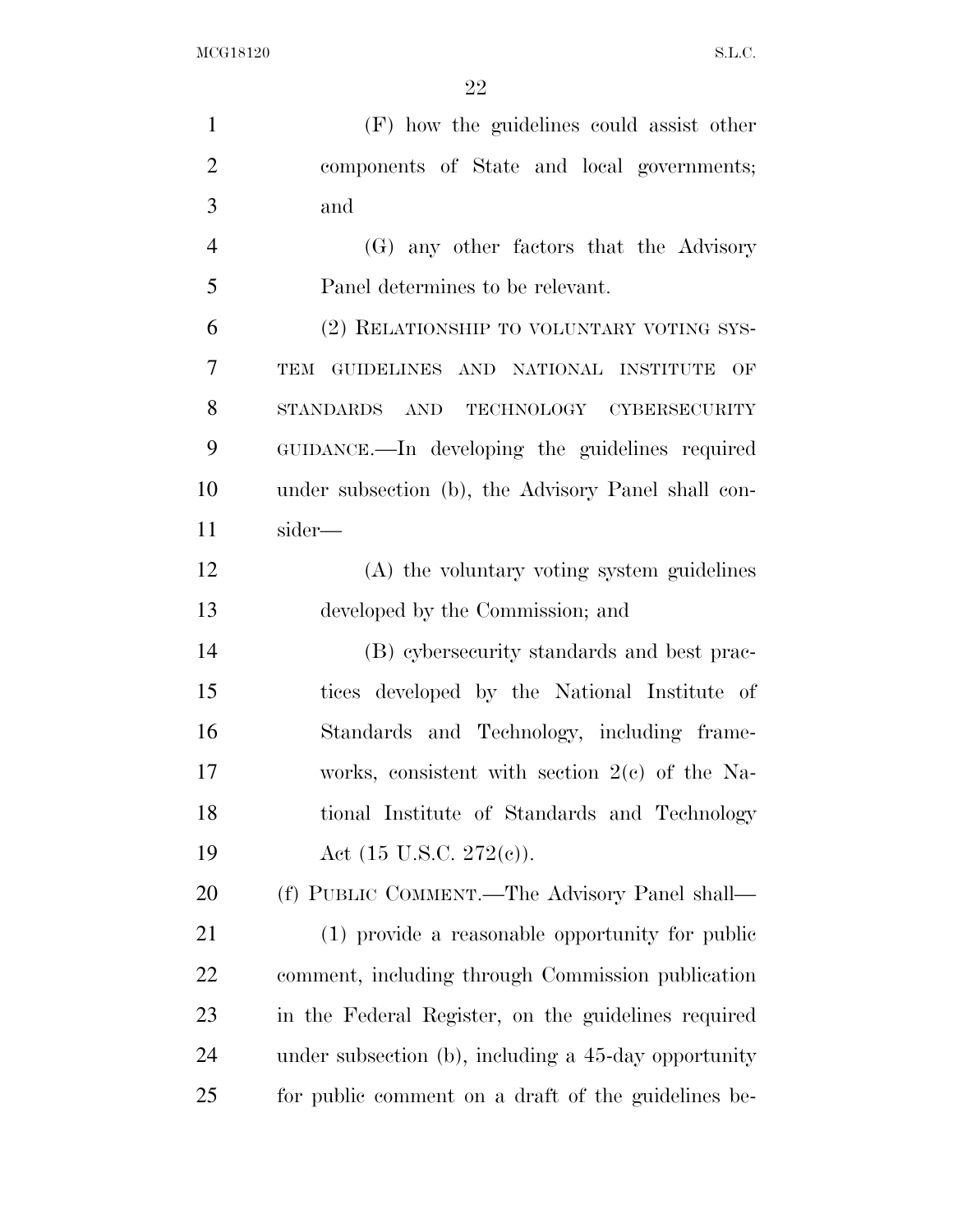$\rm MCG18120 \qquad \qquad S.L.C.$ 

| $\mathbf{1}$   | fore they are submitted under subsection (i), which        |
|----------------|------------------------------------------------------------|
| $\overline{2}$ | shall, to the extent practicable, occur concurrently       |
| 3              | with the other activities of the Advisory Panel under      |
| $\overline{4}$ | this section; and                                          |
| 5              | (2) consider the public comments in developing             |
| 6              | the guidelines.                                            |
| 7              | (g) CONSULTATION.—In developing the guidelines re-         |
| 8              | quired under subsection (b), the Advisory Panel shall con- |
| 9              | sult with-                                                 |
| 10             | $(1)$ the appropriate Federal entities;                    |
| 11             | (2) the Standards Board, Board of Advisors,                |
| 12             | and Technical Guidelines Development Committee of          |
| 13             | the Commission;                                            |
| 14             | (3) the Federal Communications Commission;                 |
| 15             | (4) the Federal Trade Commission;                          |
| 16             | (5) the National Governors Association;                    |
| 17             | (6) the National Association of Secretaries of             |
| 18             | State;                                                     |
| 19             | (7) the National Association of State Election             |
| 20             | Directors;                                                 |
| 21             | (8) the National Association of Election Offi-             |
| 22             | cials;                                                     |
| 23             | (9) the National Association of Counties;                  |
| 24             | (10) the National League of Cities;                        |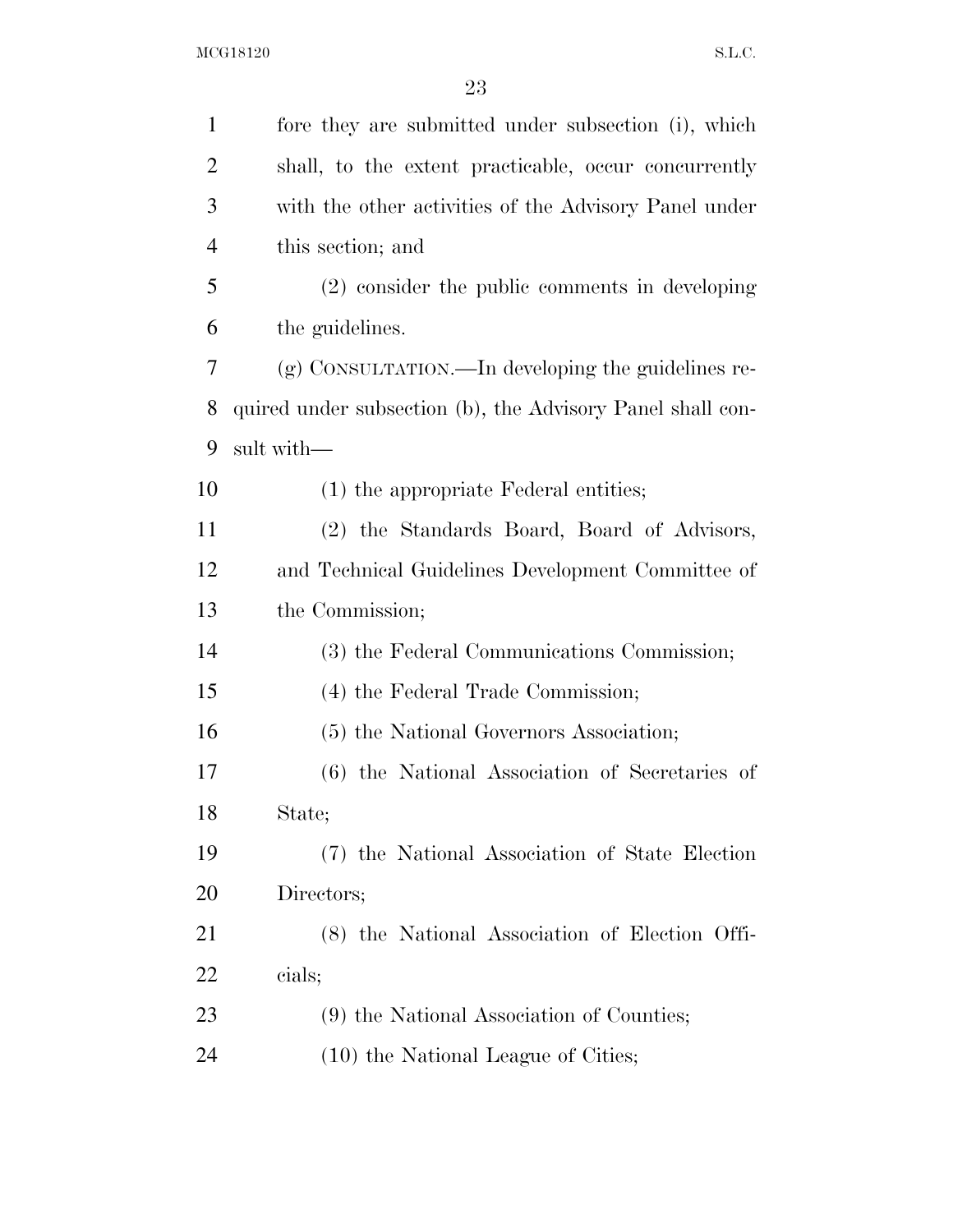$\rm{MCG18120}\qquad \qquad S.L.C.$ 

| $\mathbf{1}$   | (11) the International Association of Govern-               |
|----------------|-------------------------------------------------------------|
| $\overline{2}$ | ment Officials;                                             |
| 3              | (12) the Multi-State Information Sharing and                |
| $\overline{4}$ | Analysis Center;                                            |
| 5              | (13) the National Science Foundation; and                   |
| 6              | (14) any other interested entities that the Advi-           |
| 7              | sory Panel determines are necessary to the develop-         |
| 8              | ment of the guidelines.                                     |
| 9              | (h) SUBMISSION TO COMMISSION.—Not later than                |
| 10             | 180 days after the date of enactment of this Act, the Advi- |
| 11             | sory Panel shall submit the guidelines required under sub-  |
| 12             | section (b) to the Commission.                              |
| 13             | (i) SUBMISSION TO CONGRESS; MODIFICATION.—Not               |
| 14             | later than 14 calendar days after the date on which the     |
| 15             | Commission receives guidelines under subsection (h) or (l), |
| 16             | the Commission shall submit the guidelines to the appro-    |
| 17             | priate congressional committees. The Commission may         |
| 18             | modify the guidelines in advance of submission to Con-      |
| 19             | $gress$ if—                                                 |
| 20             | (1) the Commission determines that there is                 |
| 21             | good cause to modify the guidelines, consistent with        |
| 22             | the considerations established in subsection (e) and        |
| 23             | notwithstanding the recommendation of the Advisory          |
| 24             | Panel; and                                                  |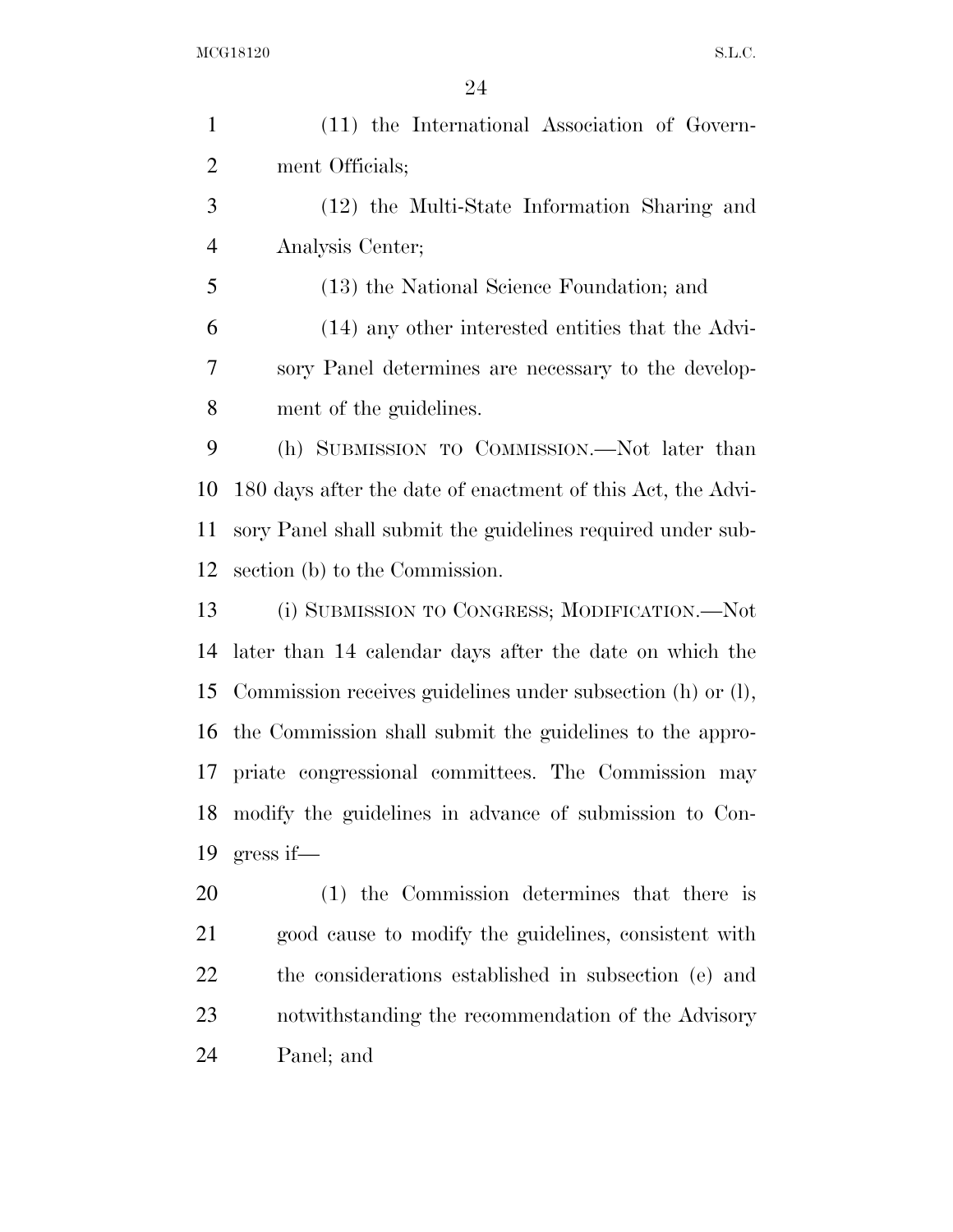(2) the Commission submits a written justifica- tion of the modification to the Advisory Panel and the appropriate congressional committees.

 (j) DISTRIBUTION TO ELECTION AGENCIES.—The Commission shall distribute the guidelines required under subsection (b) to all election agencies known to the Com-mission and the Department.

 (k) PUBLICATION.—The Commission shall make the guidelines required under subsection (b) available on the public website of the Department.

 (l) PERIODIC REVIEW.—Not later than January 31, 2019, and once every 2 years thereafter, the Advisory Panel shall review and update the guidelines required under subsection (b).

 (m) RULE OF CONSTRUCTION.—Nothing in this sec- tion shall be construed to subject the process for devel- oping the guidelines required under subsection (b) to sub- chapter II of chapter 5, and chapter 7, of title 5, United States Code (commonly known as the ''Administrative Procedure Act'').

 (n) CONFORMING AMENDMENT.—Section 202 of the Help America Vote Act of 2002 (52 U.S.C. 20921) is amended by striking ''and'' at the end of paragraph (5), by striking the period at the end of paragraph (6) and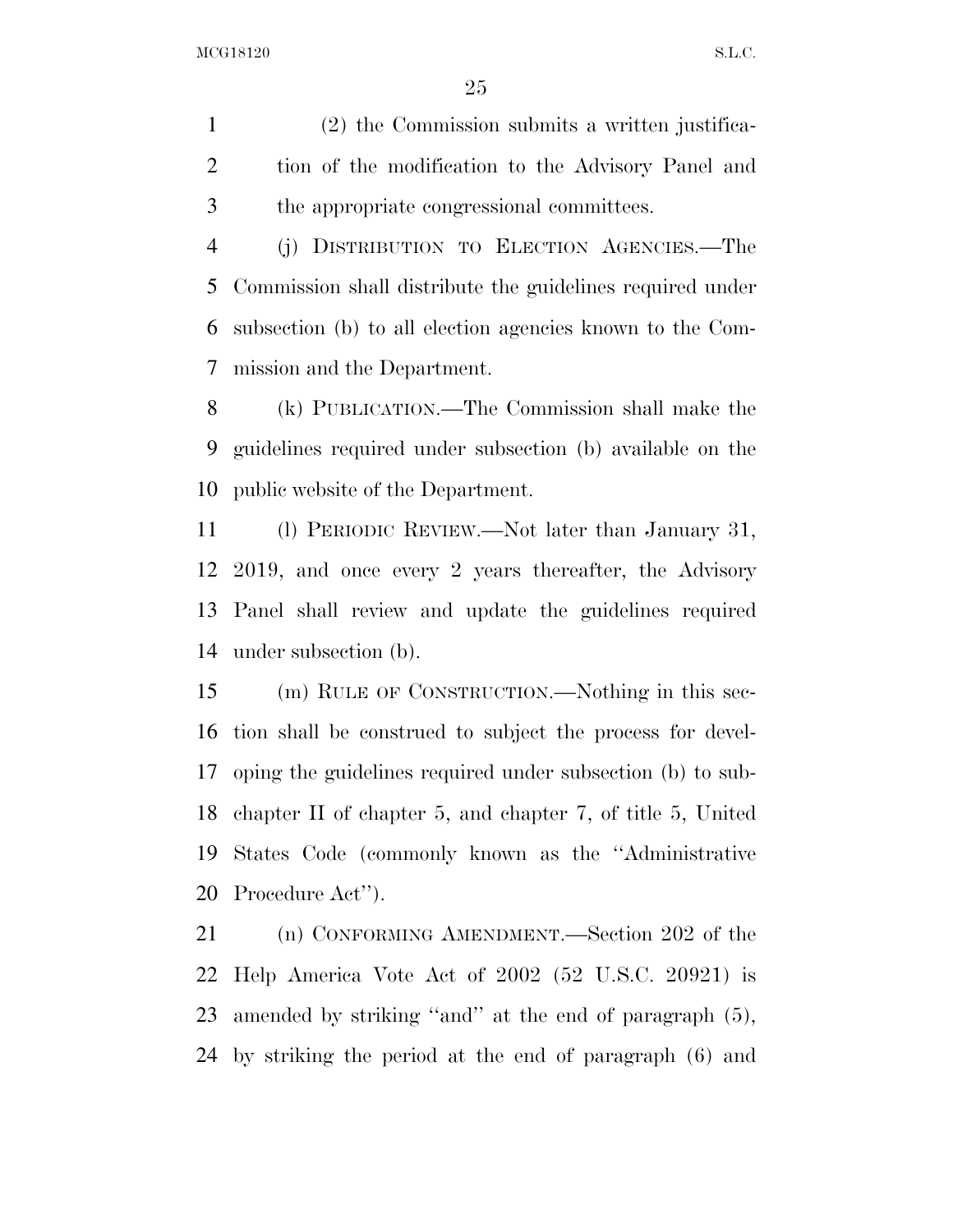inserting ''; and'', and by adding at the end the following new paragraph:

3 "(7) establishing the advisory panel of inde- pendent experts on election cybersecurity under sec-5 tion  $5(a)(1)$  of the Secure Elections Act.".

#### **SEC. 6. REPORTS TO CONGRESS.**

 (a) REPORTS ON FOREIGN THREATS TO ELEC-TIONS.—

 (1) IN GENERAL.—Not later than 30 days after the date of enactment of this Act, and 30 days after the end of each fiscal year thereafter, the Secretary and the Director of National Intelligence, in coordi- nation with the heads of the appropriate Federal en- tities, shall submit a joint report to the appropriate congressional committees on foreign threats to elec- tions in the United States, including physical and cybersecurity threats.

18 (2) VOLUNTARY PARTICIPATION BY STATES. The Secretary shall solicit and consider comments from all State election agencies. Participation by an election agency in the report under this subsection shall be voluntary and at the discretion of the State. 23 (b) REPORTS ON GRANT PROGRAM.—

24 (1) IN GENERAL.—Not later than 2 years after the date of enactment of this Act, and, subject to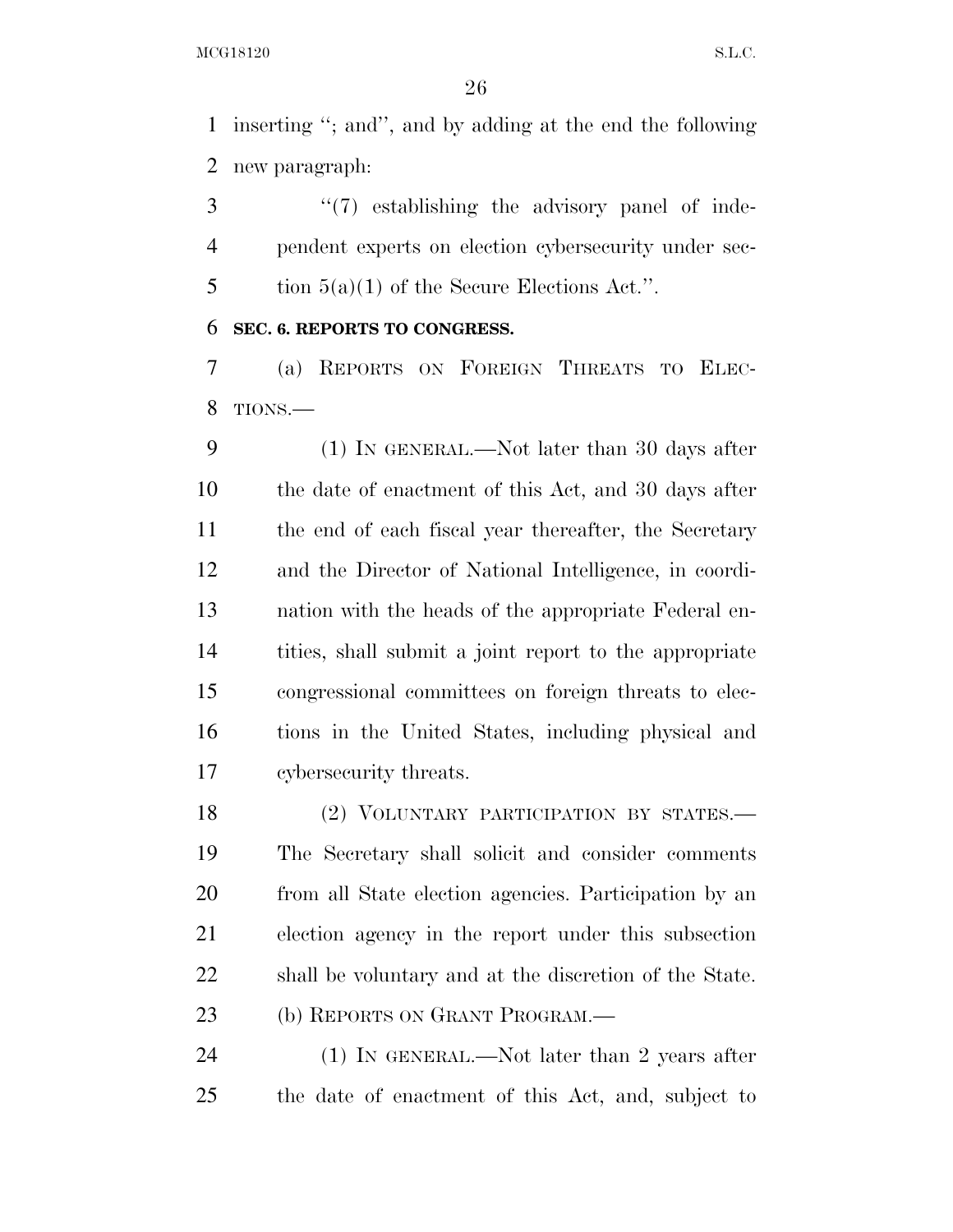| $\mathbf{1}$   | paragraph $(2)$ , every 4 years thereafter, the Comp- |
|----------------|-------------------------------------------------------|
| $\overline{2}$ | troller General of the United States shall submit a   |
| 3              | report to the appropriate congressional committees    |
| $\overline{4}$ | on the grant program established under section 7,     |
| 5              | including how grant funds have been distributed and   |
| 6              | used to implement the guidelines required under sec-  |
| 7              | tion $5(b)$ .                                         |
| 8              | (2) SUNSET.—If the Comptroller General deter-         |
| 9              | mines that over 90 percent of the funds appro-        |
| 10             | priated under section $7(h)(1)$ have been expended by |
| 11             | the States, the reporting requirement in paragraph    |
| 12             | (1) shall cease to be effective after the Comptroller |
| 13             | General submits a final report.                       |
| 14             | SEC. 7. STATE ELECTION SYSTEM CYBERSECURITY AND       |
|                |                                                       |
| 15             | MODERNIZATION GRANTS.                                 |
| 16             | (a) $\text{AUTHORITY}$ .                              |
| 17             | (1) IN GENERAL.—The Commission shall award            |
| 18             | grants in accordance with this section.               |
| 19             | $(2)$ COORDINATION.—                                  |
| 20             | (A) IN GENERAL.—The Commission shall                  |
| 21             | coordinate with the Secretary in carrying out         |
| 22             | this section.                                         |
| 23             | (B) JOINT PROGRAM.—If the Chairman                    |
| 24             | determines that jointly carrying out this section     |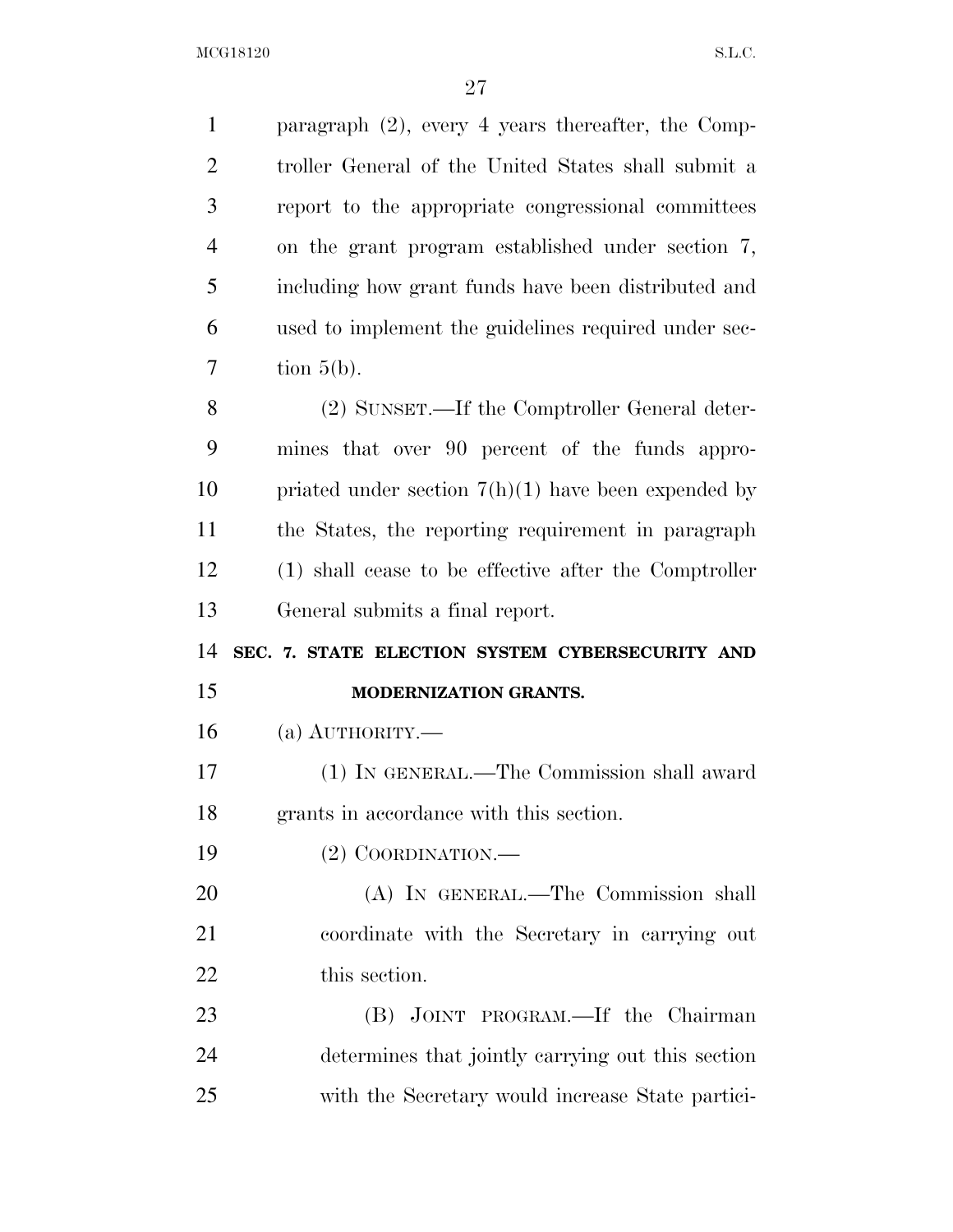| 1              | pation and cybersecurity preparedness, the    |
|----------------|-----------------------------------------------|
| $\overline{2}$ | Chairman shall—                               |
| 3              | (i) submit notice of the determination        |
| $\overline{4}$ | to the Committee on Homeland Security         |
| 5              | and Governmental Affairs and the Com-         |
| 6              | mittee on Rules and Administration of the     |
| 7              | Senate and the Committee on Homeland          |
| 8              | Security and the Committee on House Ad-       |
| 9              | ministration of the House of Representa-      |
| 10             | tives; and                                    |
| 11             | (ii) enter into a Memorandum of Un-           |
| 12             | derstanding with the Secretary to carry       |
| 13             | out the grant program.                        |
| 14             | (b)<br>CYBERSECURITY AND MODERNIZATION        |
| 15             | GRANTS.—                                      |
| 16             | (1) APPLICATION PROCESS.—                     |
| 17             | IN GENERAL.—The Commission<br>(A)             |
| 18             | shall-                                        |
| 19             | (i) establish a process for States to         |
| 20             | apply for election system cybersecurity and   |
| 21             | modernization grants;                         |
| 22             | (ii) in establishing the application          |
| 23             | process, consider the recommendations of      |
| 24             | the Advisory Panel under section $5(c)$ ; and |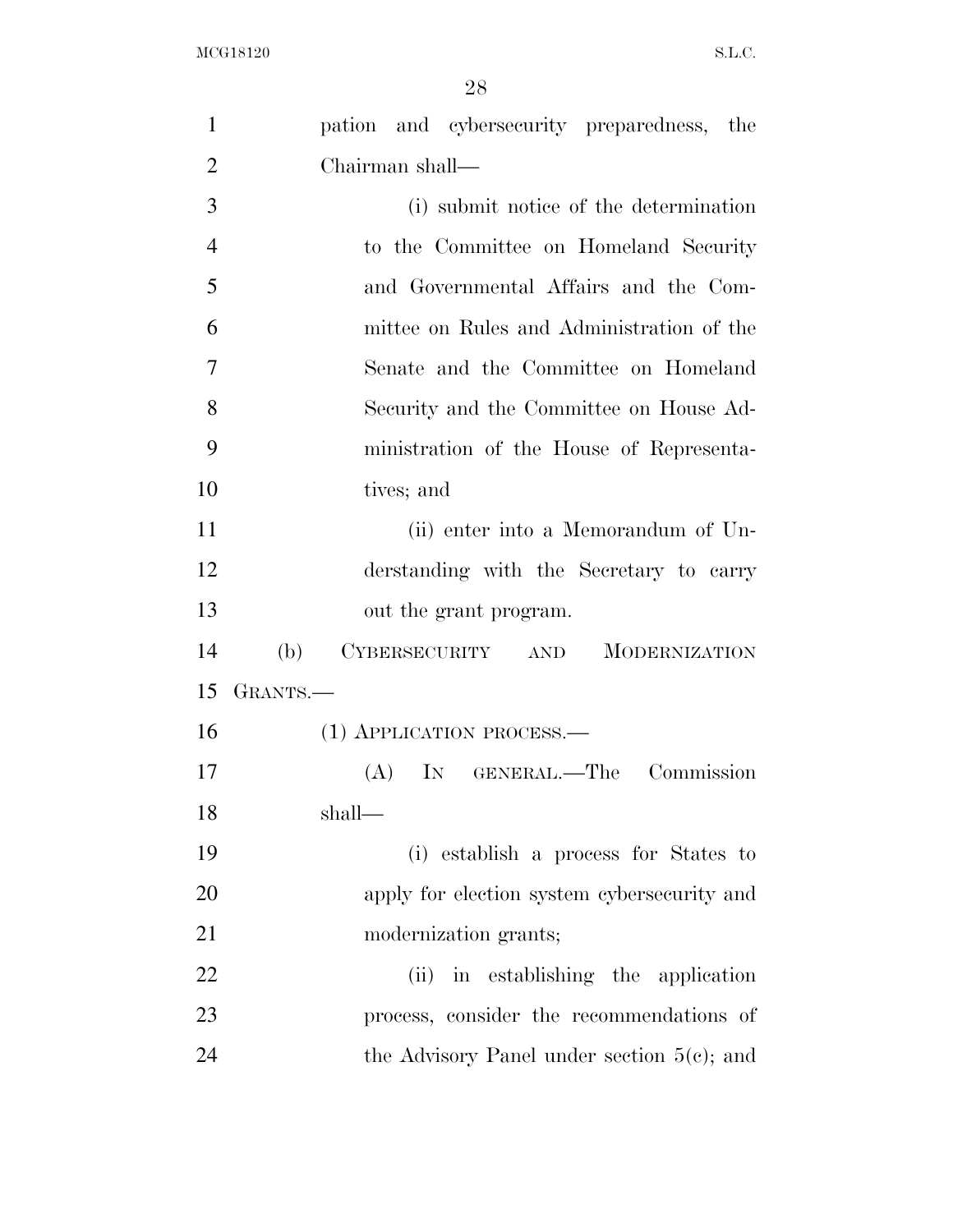$\rm MCG18120 \qquad \qquad S.L.C.$ 

| $\mathbf{1}$   | (iii) ensure that the application proc-     |
|----------------|---------------------------------------------|
| $\overline{2}$ | ess requires that a State seeking a grant   |
| 3              | provide a detailed explanation of how elec- |
| $\overline{4}$ | tion agencies within the State will imple-  |
| 5              | ment the guidelines established under sec-  |
| 6              | tion $5(b)$ .                               |
| 7              | (B) REVIEW.—The Commission—                 |
| 8              | (i) shall fund a State application sub-     |
| 9              | mitted under subparagraph (A) if the        |
| 10             | Commission determines that—                 |
| 11             | (I) the election agencies within            |
| 12             | the State will likely implement the         |
| 13             | guidelines established under section        |
| 14             | 5(b);                                       |
| 15             | (II) with respect to the guidelines         |
| 16             | related to statistical audits, consistent   |
| 17             | with section $5(d)$ , the State will com-   |
| 18             | plete a statewide pilot program during      |
| 19             | a biennial Federal general election not     |
| 20             | later than 2022; and                        |
| 21             | (III) the State will match at least         |
| 22             | ten percent of the total grant alloca-      |
| 23             | for election cybersecurity im-<br>tion      |
| 24             | provements; and                             |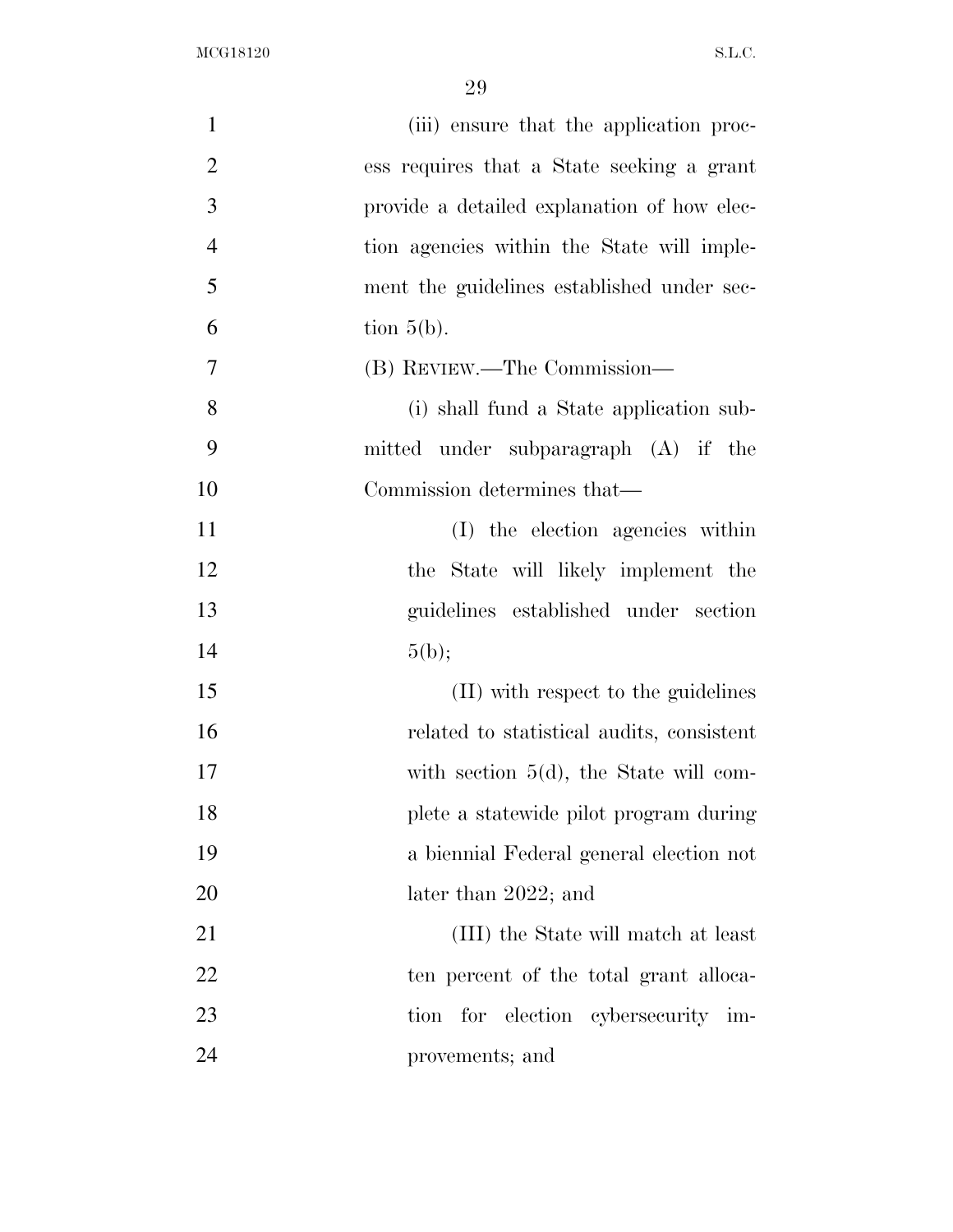$\rm MCG18120 \qquad \qquad S.L.C.$ 

| $\mathbf{1}$   | (ii) in reviewing a State application,               |
|----------------|------------------------------------------------------|
| $\overline{2}$ | shall consider the recommendations and               |
| 3              | criteria of the Advisory Panel under sec-            |
| $\overline{4}$ | tion $5(e)$ .                                        |
| 5              | (C) STATE IMPLEMENTATION.—                           |
| 6              | (i) IN GENERAL.—A State receiving a                  |
| 7              | grant under this subsection may adopt any            |
| 8              | reasonable implementation of the guide-              |
| 9              | lines established under section $5(b)$ .             |
| 10             | INCONSISTENCY WITH<br>(ii)<br>$\operatorname{STATE}$ |
| 11             | LAW.—If implementation of the guidelines             |
| 12             | would be inconsistent with State law, the            |
| 13             | State shall—                                         |
| 14             | (I) identify in the application of                   |
| 15             | the State the legal issue and the                    |
| 16             | guidelines that the State cannot im-                 |
| 17             | plement;                                             |
| 18             | (II) specify in the application of                   |
| 19             | the State the amount of grant funds                  |
| 20             | that the State would spend imple-                    |
| 21             | menting those guidelines if the law                  |
| 22             | were not inconsistent; and                           |
| 23             | (III) not spend the amount of                        |
| 24             | grant funds specified under subclause                |
| 25             | (II) until the legal issue is resolved.              |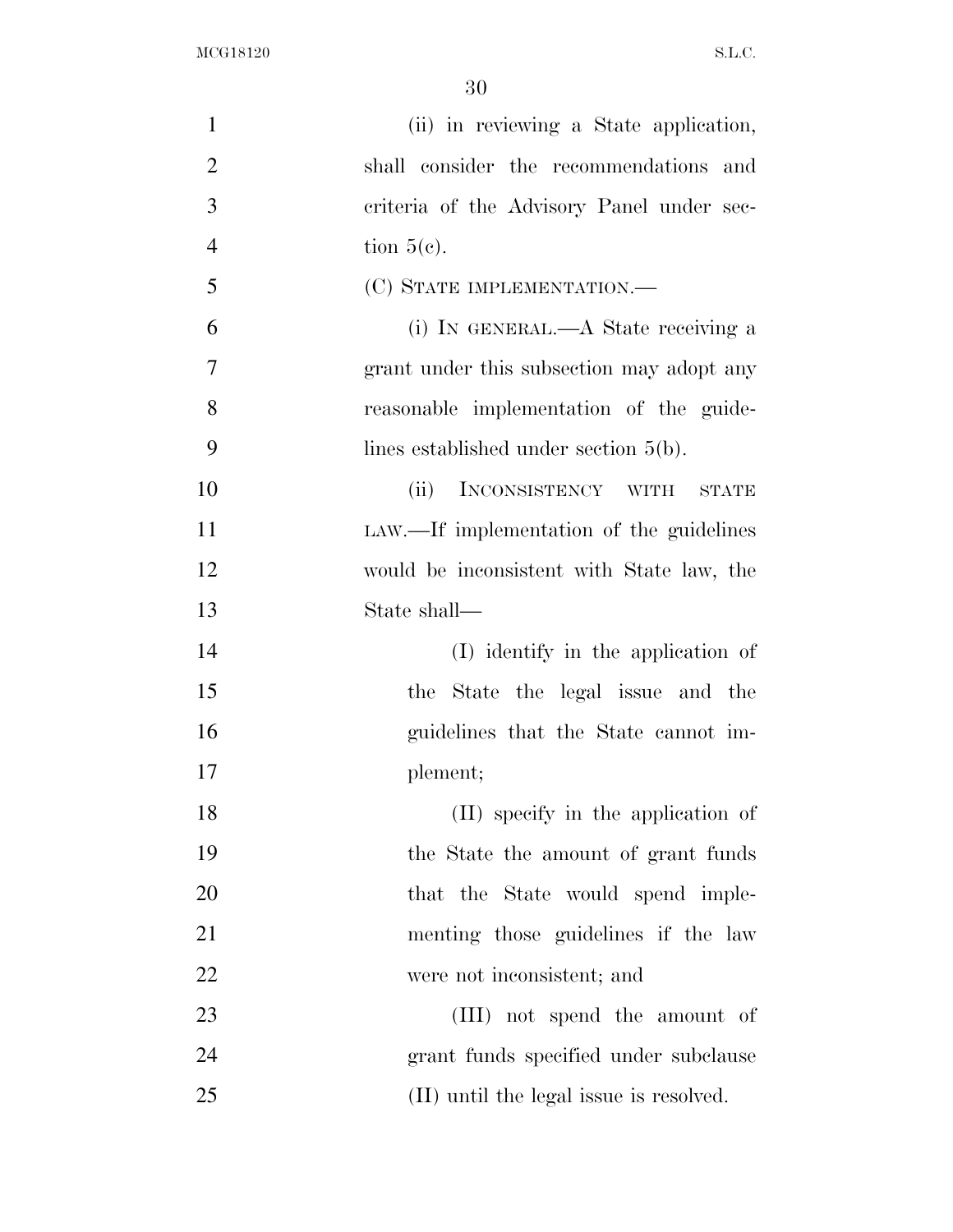$\rm{MCG18120}\qquad \qquad S.L.C.$ 

| $\mathbf{1}$   | (D) PROTECTION OF PERSONAL INFORMA-             |
|----------------|-------------------------------------------------|
| $\overline{2}$ | TION.—The application process established       |
| 3              | under this paragraph shall not require a State  |
| $\overline{4}$ | to disclose the personal information of any     |
| 5              | voter.                                          |
| 6              | $(2)$ USE OF FUNDS.—                            |
| 7              | (A) IN GENERAL.—Except as provided in           |
| 8              | subparagraph (B), a State receiving a grant     |
| 9              | under this subsection shall use the funds re-   |
| 10             | ceived under the grant to implement the guide-  |
| 11             | lines established under section $5(b)$ .        |
| 12             | (B) REMAINING FUNDS.—A State may use            |
| 13             | funds from a grant under this subsection to im- |
| 14             | prove, upgrade, or acquire hardware, software,  |
| 15             | or services for the purposes of improving ad-   |
| 16             | ministration of Federal elections, consistent   |
| 17             | with the guidelines established under section   |
| 18             | $5(b)$ , if—                                    |
| 19             | (i) the State election official submits a       |
| <b>20</b>      | written certification to the Commission         |
| 21             | that the election agencies within the State     |
| 22             | implemented the guidelines estab-<br>have       |
| 23             | lished under section $5(b)$ ; and               |
| 24             | (ii) the Commission, after consider-            |
| 25             | ation of the recommendations and criteria       |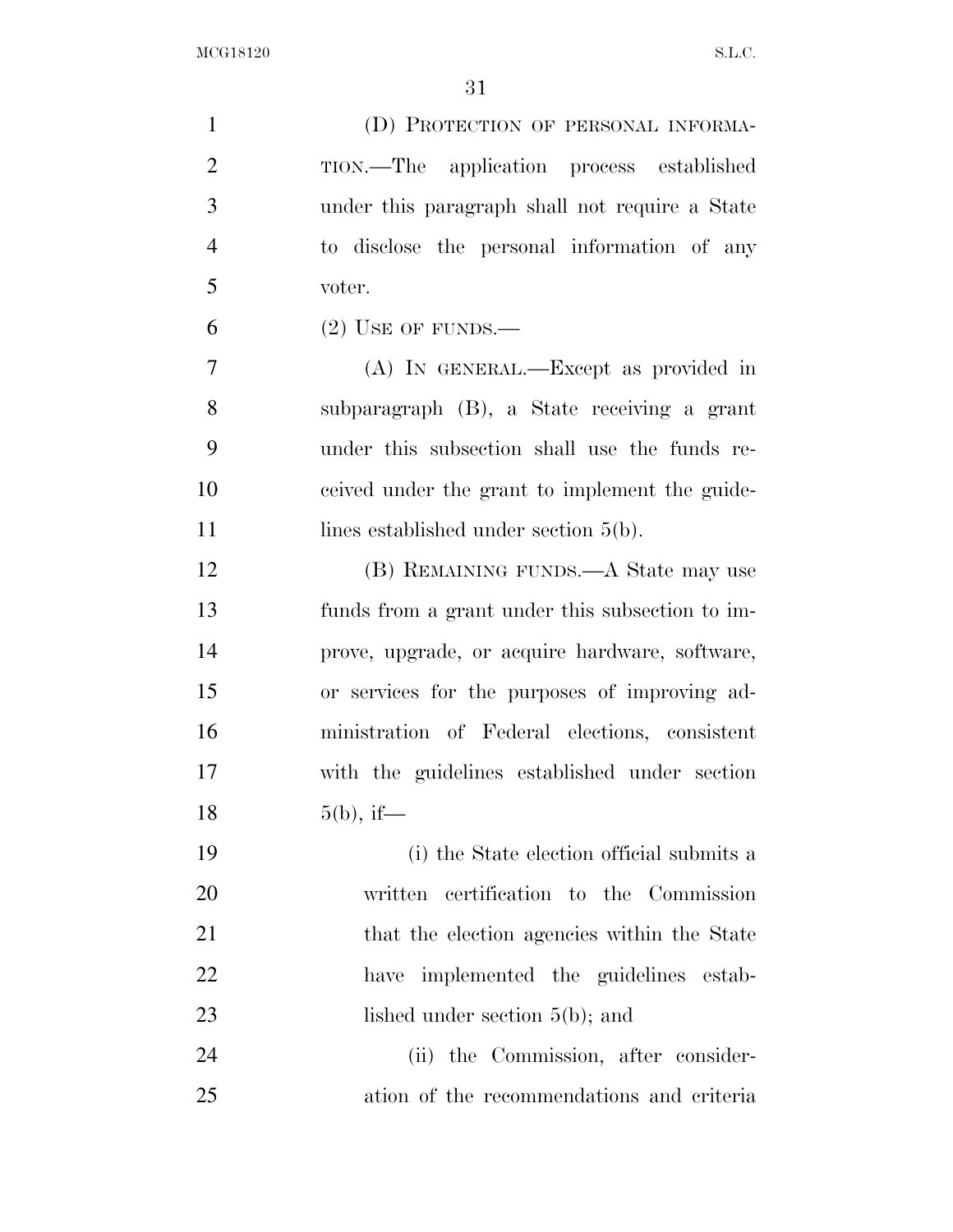$\rm{MCG18120}\qquad \qquad S.L.C.$ 

| $\mathbf{1}$   | of the Advisory Panel under section $5(e)$ ,      |
|----------------|---------------------------------------------------|
| $\overline{2}$ | approves the use of funds.                        |
| 3              | (3) LIMITATION ON AMOUNT OF GRANTS.—              |
| $\overline{4}$ | (A) IN GENERAL.—Subject to subpara-               |
| 5              | graph $(C)$ , the amount of funds provided to a   |
| 6              | State under a grant under this subsection shall   |
| 7              | be equal to the product obtained by multi-        |
| 8              | $plying$ —                                        |
| 9              | (i) the total amount appropriated for             |
| 10             | grants pursuant to the authorization under        |
| 11             | subsection (h) reduced by the amounts de-         |
| 12             | scribed in subsections $(d)(6)$ and $(e)(5)$ ; by |
| 13             | (ii) the State allocation percentage for          |
| 14             | the State (as determined under paragraph)         |
| 15             | (2).                                              |
| 16             | (B) STATE ALLOCATION PERCENTAGE.-                 |
| 17             | The State allocation percentage for a State is    |
| 18             | the amount (expressed as a percentage) equal      |
| 19             | to the quotient obtained by dividing—             |
| 20             | (i) the total voting age population of            |
| 21             | all States (as reported in the most recent        |
| 22             | decennial census); by                             |
| 23             | (ii) the voting age population of the             |
| 24             | State (as reported in the most recent de-         |
| 25             | cennial census).                                  |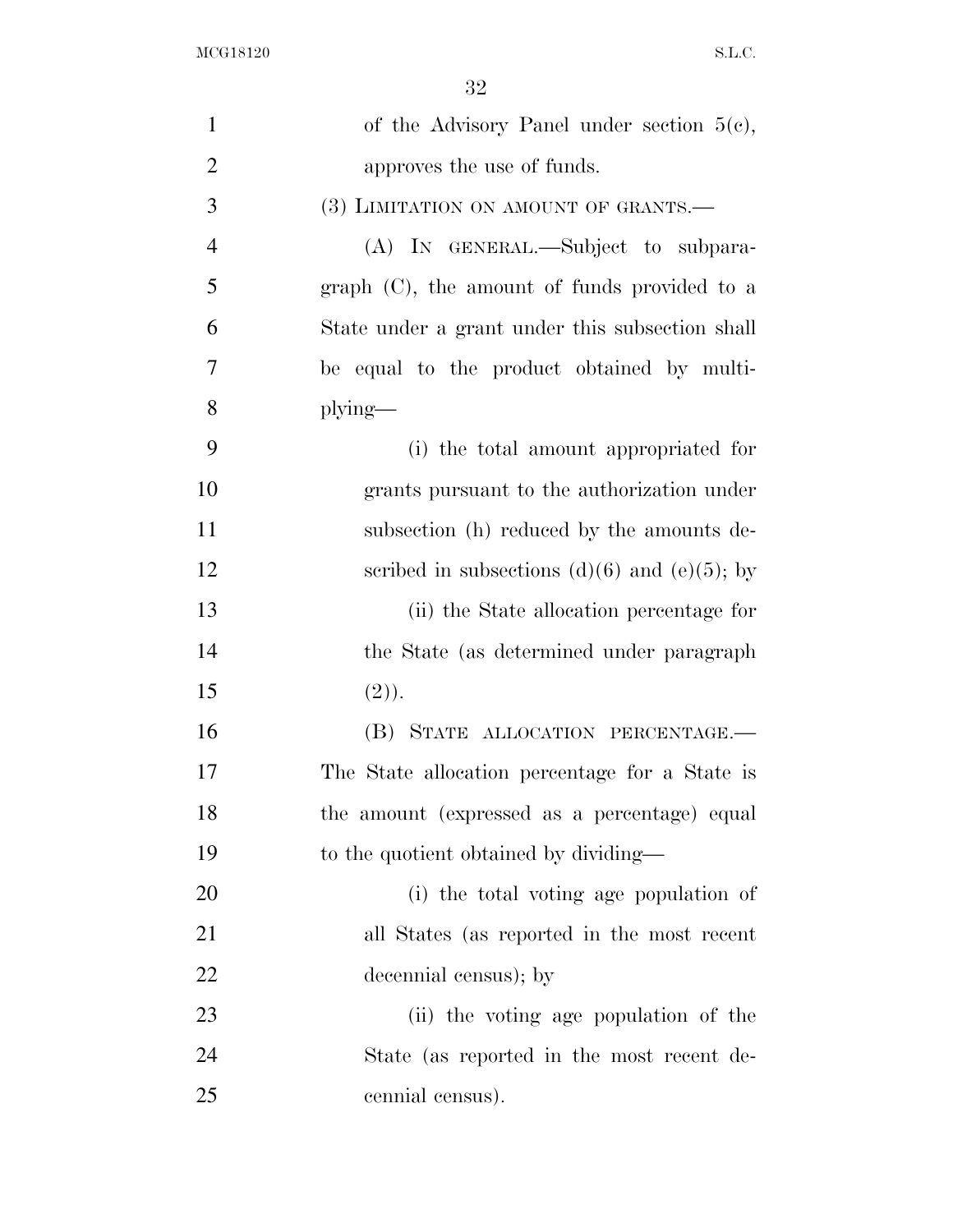| $\mathbf{1}$   | (C) MINIMUM AMOUNT OF PAYMENT.—The                 |
|----------------|----------------------------------------------------|
| $\overline{2}$ | amount determined under this subsection may        |
| 3              | not be less than—                                  |
| $\overline{4}$ | (i) in the case of any of the several              |
| 5              | States or the District of Columbia, 0.5            |
| 6              | percent of the total amount appropriated           |
| 7              | for grants under this section; or                  |
| 8              | (ii) in the case of the Commonwealth               |
| 9              | of Puerto Rico, Guam, American Samoa,              |
| 10             | the Commonwealth of Northern Mariana               |
| 11             | Islands, or the United States Virgin Is-           |
| 12             | lands, 0.1 percent of such total amount.           |
| 13             | (D) PRO RATA REDUCTIONS.—The Com-                  |
| 14             | mission shall make such pro rata reductions to     |
| 15             | the allocations determined under subparagraph      |
| 16             | $(A)$ as are necessary to comply with the require- |
| 17             | ments of subparagraph $(C)$ .                      |
| 18             | (4) GRANTS FOR LOCAL JURISDICTIONS.—               |
| 19             | (A) ELIGIBILITY.—If a State notifies the           |
| 20             | Commission that it will not apply for election     |
| 21             | system cybersecurity and modernization grants      |
| 22             | under this subsection, the Commission shall        |
| 23             | award grants to election agencies within the       |
| 24             | State.                                             |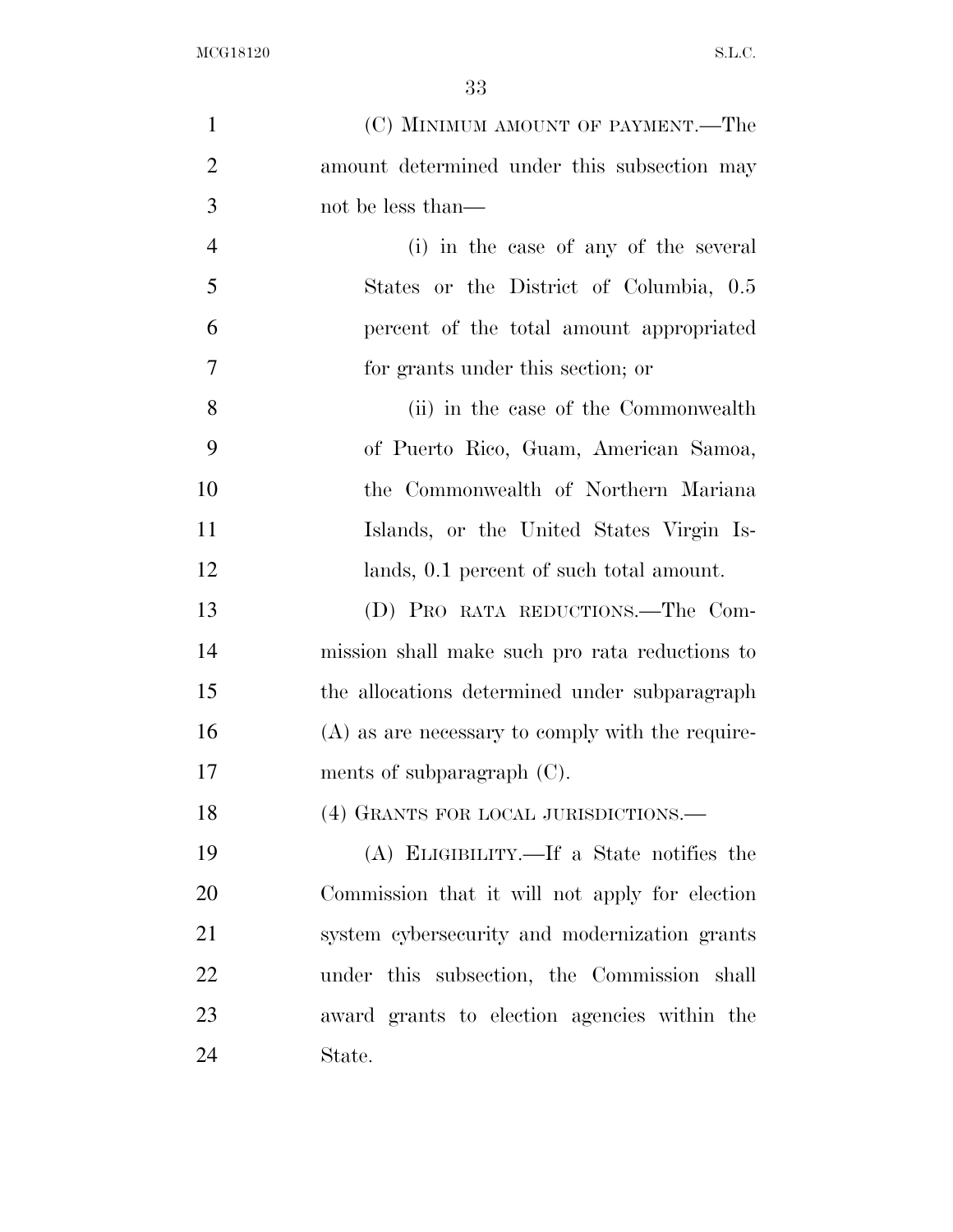| $\mathbf{1}$   | (B) APPLICATION PROCESS.—The Com-                 |
|----------------|---------------------------------------------------|
| $\overline{2}$ | mission shall establish a process for election    |
| 3              | agencies that are eligible under subparagraph     |
| $\overline{4}$ | (A) to apply for election system cybersecurity    |
| 5              | and modernization grants, consistent with the     |
| 6              | application process for States established under  |
| $\tau$         | paragraph $(1)$ .                                 |
| 8              | (C) USE OF FUNDS.—An election agency              |
| 9              | that receives a grant under this subsection is    |
| 10             | subject to the use of funds restrictions in para- |
| 11             | graph(2).                                         |
| 12             | (D) LIMITATION ON AMOUNT OF GRANT.                |
| 13             | The amount of funds provided to an election       |
| 14             | agency under a grant under this subsection        |
| 15             | shall be equal to the amount obtained by multi-   |
| 16             | plying the amount available to the State under    |
| 17             | paragraph $(3)$ by the quotient obtained by di-   |
| 18             | viding—                                           |
| 19             | (i) the voting age population of the              |
| 20             | State (as reported in the most recent de-         |
| 21             | cennial census) who would cast their bal-         |
| 22             | lots in a Federal election using voting sys-      |
| 23             | tems operated by the election agency              |
| 24             | (under current State law); by                     |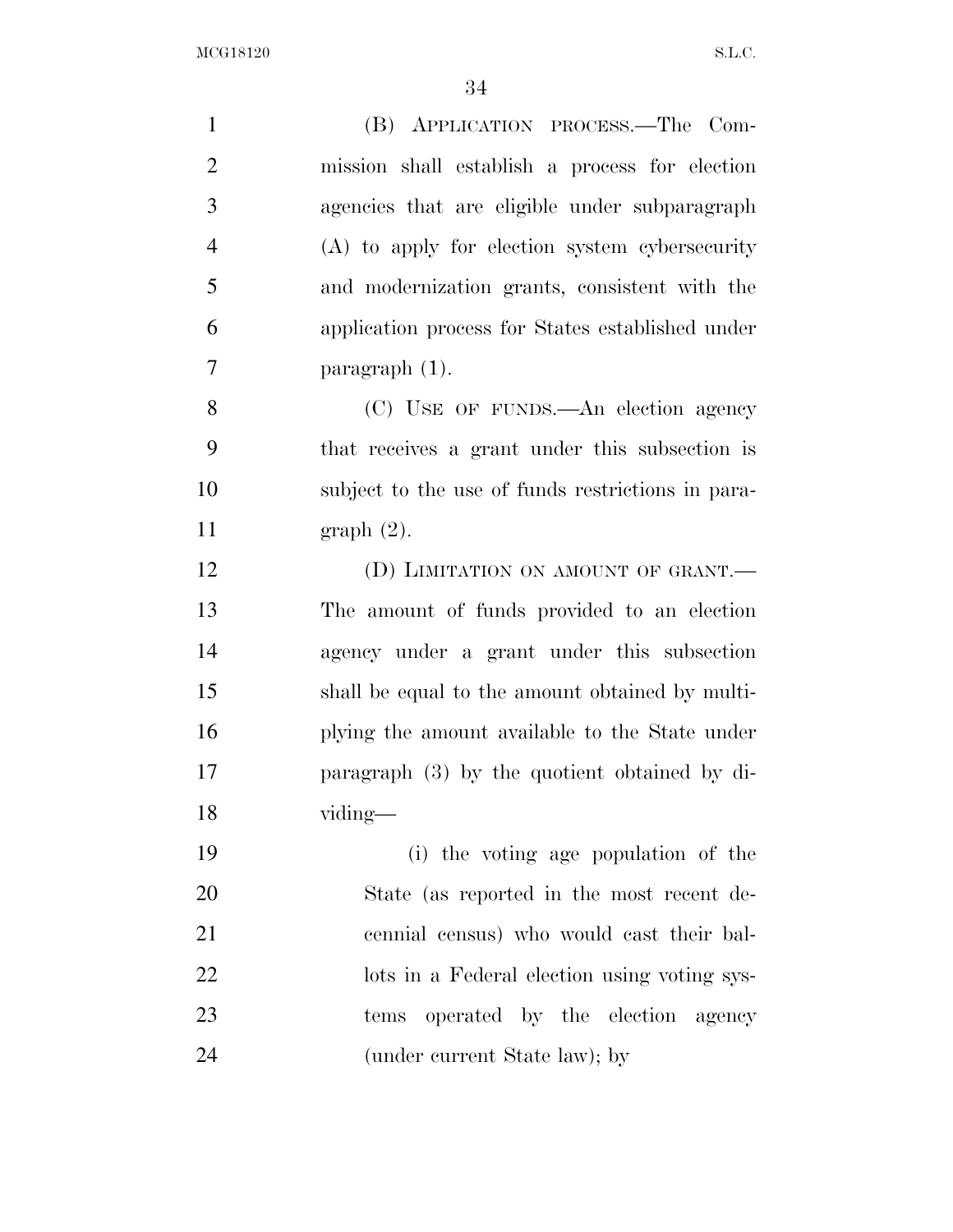| $\mathbf{1}$   | (ii) the voting age population of the                 |
|----------------|-------------------------------------------------------|
| $\overline{2}$ | State (as reported in the most recent de-             |
| 3              | cennial census).                                      |
| $\overline{4}$ | (c) INTERIM GRANT PROGRAM FOR ELECTION PRE-           |
| 5              | PAREDNESS.-                                           |
| 6              | (1) IN GENERAL.—The Commission, in con-               |
| 7              | sultation with the Secretary, shall award a grant to  |
| 8              | an election agency, regardless of State submission of |
| 9              | an application under subsection $(b)(1)(A)$ , that—   |
| 10             | (A) receives a "cyber hygiene" scan, a risk           |
| 11             | and vulnerability assessment, or a similar cy-        |
| 12             | bersecurity evaluation by the Department or a         |
| 13             | contractor approved by the Department; and            |
| 14             | $(B)$ not later than November 6, 2018, sub-           |
| 15             | mits to the Commission and the Department—            |
| 16             | (i) the results of the evaluation de-                 |
| 17             | scribed in subparagraph $(A)$ ;                       |
| 18             | (ii) a plan for rapidly remediating the               |
| 19             | vulnerabilities identified by the evaluation,         |
| 20             | including specific expenditures; and                  |
| 21             | (iii) in the case of an application by                |
| 22             | any election agency of a political subdivi-           |
| 23             | sion of a State, a certification of approval          |
| 24             | from the State election agency.                       |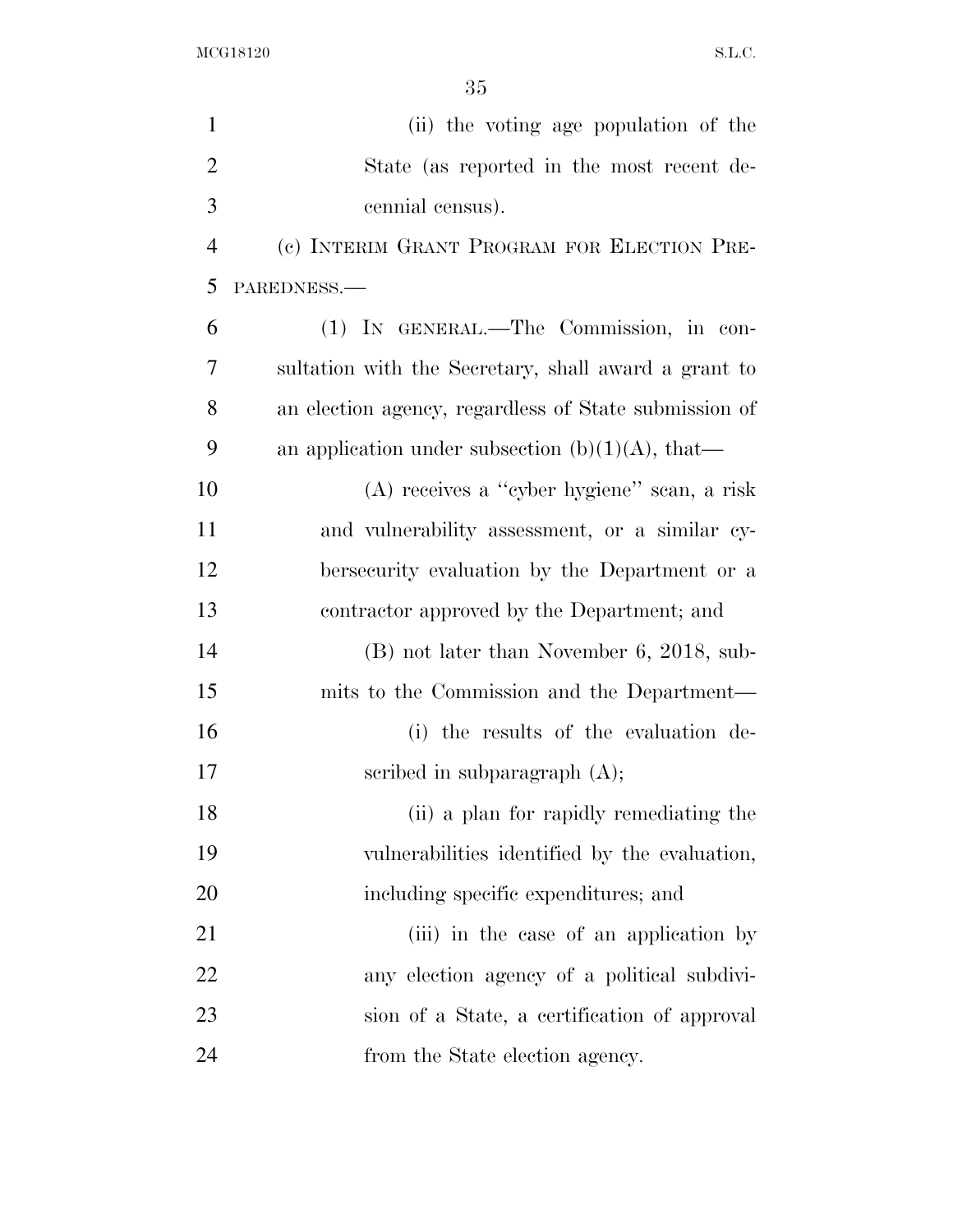$\rm MCG18120 \qquad \qquad S.L.C.$ 

| $\mathbf{1}$   | (2) PRIORITIZATION FOR LOCAL GOVERN-                    |
|----------------|---------------------------------------------------------|
| $\overline{2}$ | MENTS.—A State election agency may authorize            |
| 3              | some or all other election agencies within the State    |
| $\overline{4}$ | to apply for interim grants under paragraph (1). If     |
| 5              | the amount available under paragraph (5) is not suf-    |
| 6              | ficient to fund the applications received from election |
| 7              | agencies within the State, the State election agency    |
| 8              | may establish a priority order for funding applica-     |
| 9              | tions.                                                  |
| 10             | (3) USE OF FUNDS.—An election agency that               |
| 11             | receives a grant under paragraph (1) shall only use     |
| 12             | the funds received under the grant to implement the     |
| 13             | remediation plan submitted under paragraph              |
| 14             | (1)(B)(ii).                                             |
| 15             | (4) UNAVAILABILITY OF DEPARTMENT SERV-                  |
| 16             | ICES.—If an election agency requests an evaluation      |
| 17             | by the Department consistent with paragraph             |
| 18             | $(1)(A)$ , and the Department is not able to provide    |
| 19             | the evaluation during the 30-calendar-day period fol-   |
| 20             | lowing the request, the agency may—                     |
| 21             | (A) procure a reasonably equivalent eval-               |
| 22             | uation from a private-sector entity; and                |
| 23             | (B) use funds received from a grant under               |
| 24             | paragraph $(1)$ as reimbursement for the cost of        |
| 25             | the evaluation.                                         |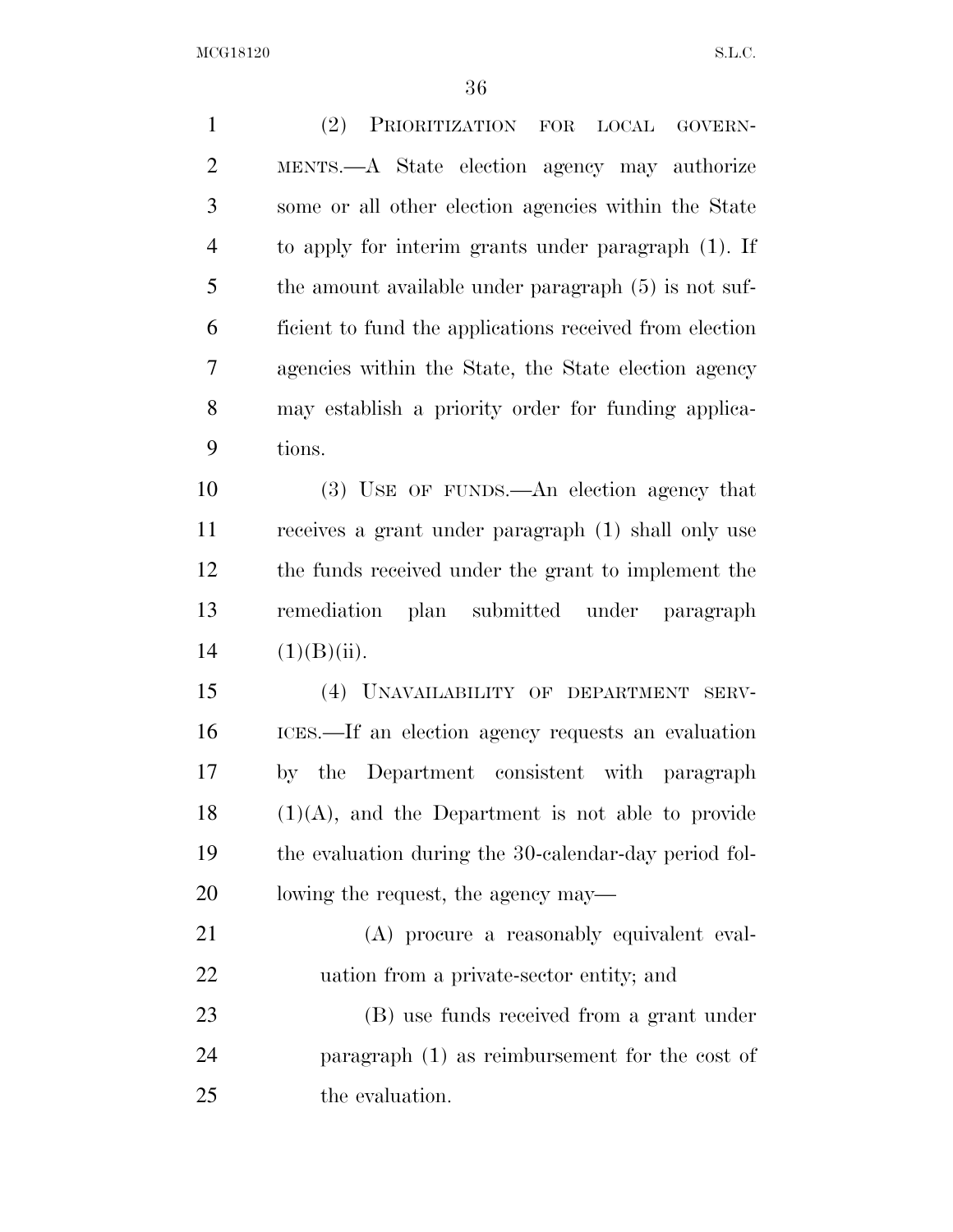(5) LIMITATION ON AMOUNT OF GRANT; CO- ORDINATION WITH CYBERSECURITY AND MOD- ERNIZATION GRANTS.— (A) LIMITATION.—The aggregate amount of grants under this subsection to all election agencies in a State shall not exceed 10 percent of the limitation with respect to such State under subsection (b)(3). (B) COORDINATION WITH CYBERSECURITY AND MODERNIZATION GRANTS.—The amount 11 under subsection (b)(3) for purposes of grants under subsection (b) to a State shall be reduced by the amount of grants provided under this subsection to election agencies within the State, less any unused amount returned to the De- partment. (d) INTERIM GRANT PROGRAM FOR NON-PAPER EQUIPMENT REPLACEMENT.— (1) IN GENERAL.—The Commission shall award grants to States designated under paragraph (2) for the purpose of replacing voting systems that would not be eligible for purchase under subsection (f). (2) ELIGIBILITY.—Not later than 60 days after the date of enactment of this Act, the Commission shall develop a list of States in which 10 percent or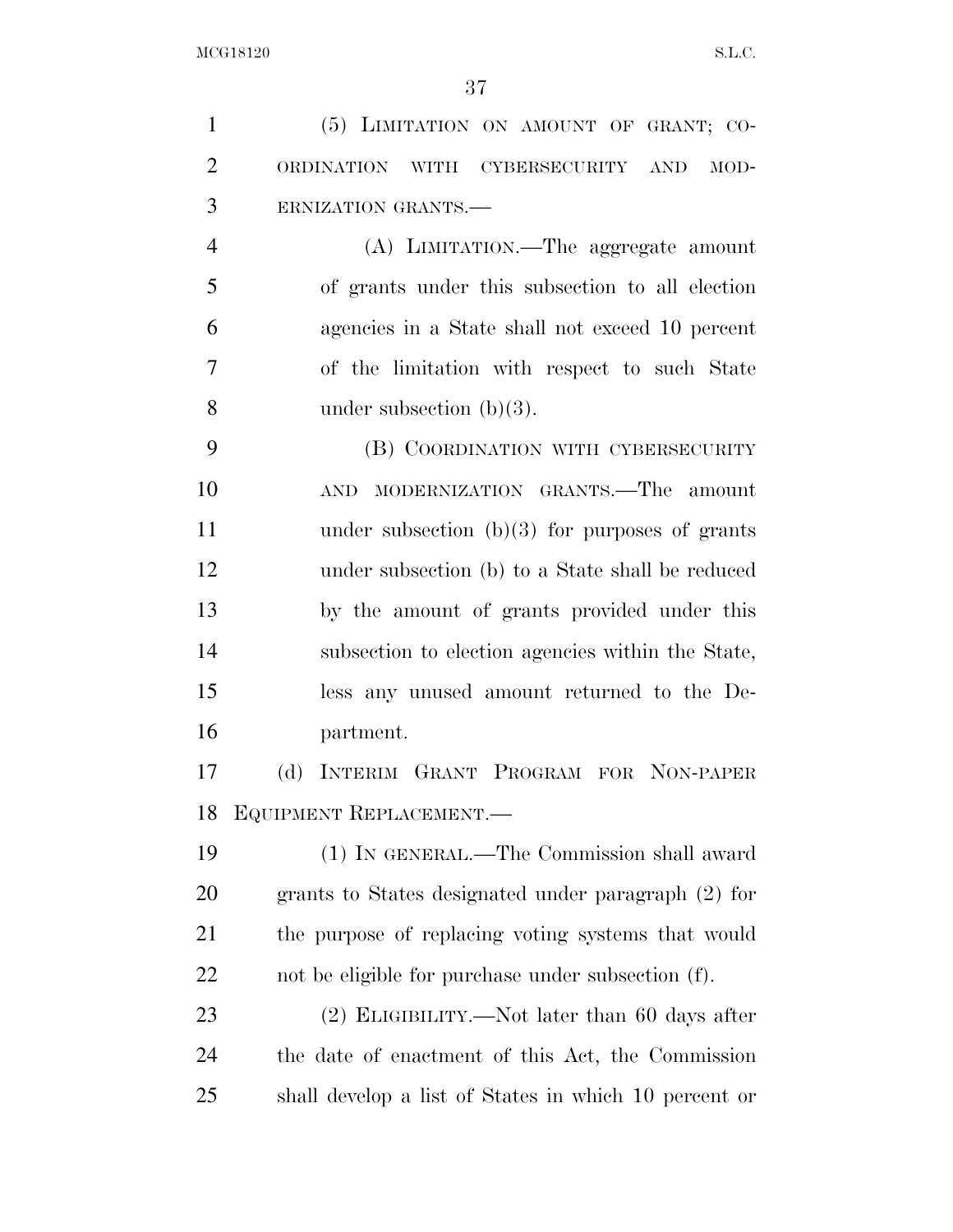$\rm MCG18120 \qquad \qquad S.L.C.$ 

| $\mathbf{1}$   | more of votes in the first Federal election occurring |
|----------------|-------------------------------------------------------|
| $\overline{2}$ | after the date of enactment of this Act are expected  |
| 3              | to be east using voting systems that would not be el- |
| $\overline{4}$ | igible for purchase under subsection (f), and shall   |
| 5              | submit the list to the appropriate congressional com- |
| 6              | mittees.                                              |
| $\overline{7}$ | (3) APPLICATION PROCESS.—The Commission               |
| 8              | shall—                                                |
| 9              | (A) establish an application process for              |
| 10             | States designated under paragraph (2) to apply        |
| 11             | for grants under this subsection;                     |
| 12             | (B) consider the recommendations of the               |
| 13             | Advisory Panel under section 5(c) in estab-           |
| 14             | lishing the application process; and ensure that      |
| 15             | a State applying for a grant submits—                 |
| 16             | (i) an inventory of voting systems in                 |
| 17             | State that would not be eligible for<br>the           |
| 18             | purchase under subsection (f);                        |
| 19             | a plan to expeditiously replace<br>(ii)               |
| 20             | those voting systems; and                             |
| 21             | (iii) a commitment to State funding                   |
| 22             | for replacements that is at least equivalent          |
| 23             | to the grant amount.                                  |
| 24             | (4) REVIEW.—The Commission—                           |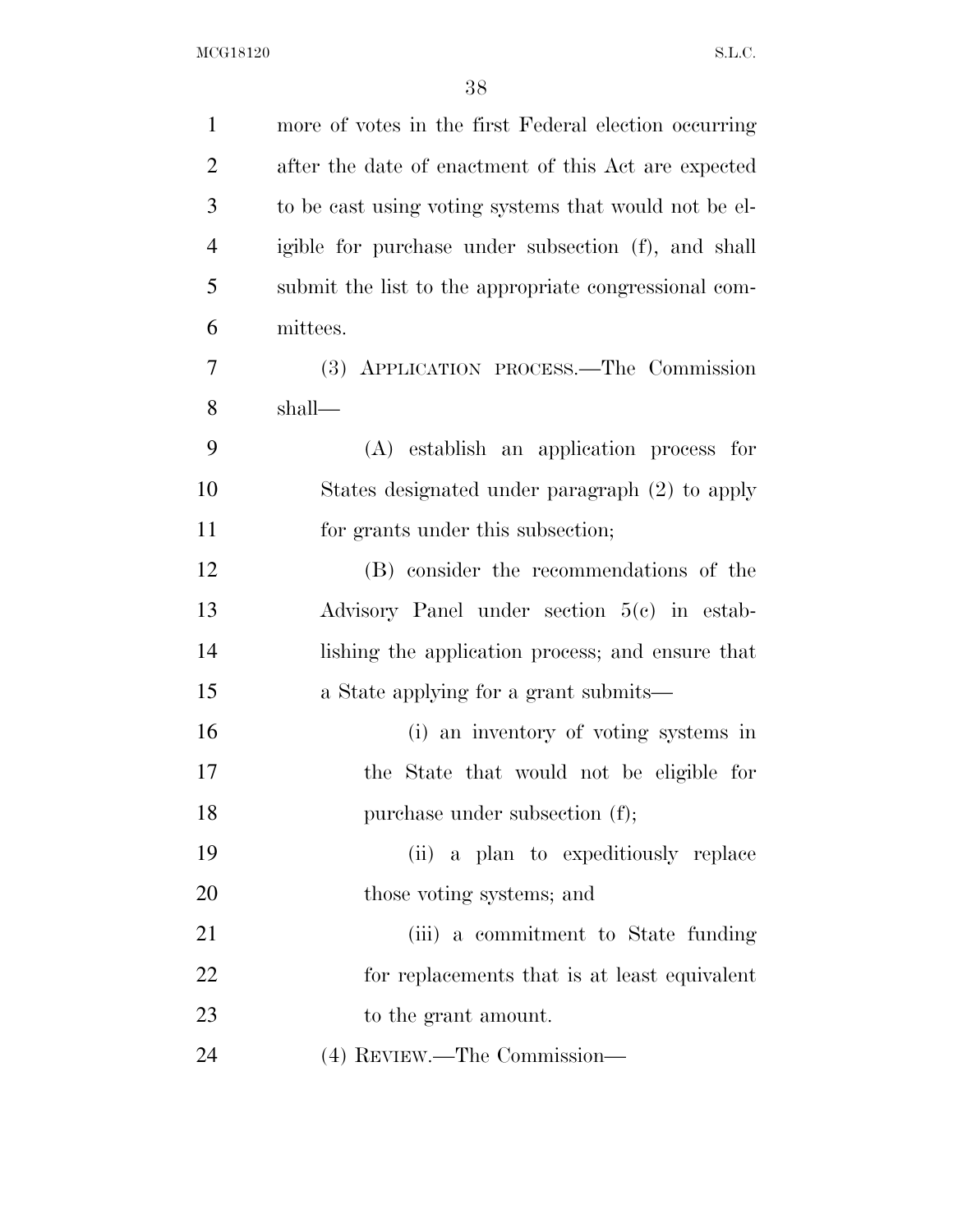$\rm MCG18120 \qquad \qquad S.L.C.$ 

| $\mathbf{1}$   | $(A)$ shall fund a State application if the        |
|----------------|----------------------------------------------------|
| $\overline{2}$ | Commission determines that the State will like-    |
| 3              | ly replace the voting systems that would not be    |
| $\overline{4}$ | eligible for purchase under subsection (f); and    |
| 5              | (B) in reviewing a State application, shall        |
| 6              | consider the recommendations and criteria of       |
| 7              | the Advisory Panel under section $5(c)$ .          |
| 8              | $(5)$ USE OF FUNDS.—A State election agency        |
| 9              | that receives funds under paragraph (1) shall only |
| 10             | use the funds to replace voting systems that would |
| 11             | not be eligible for purchase under subsection (f). |
| 12             | (6) LIMITATIONS; COORDINATION WITH CYBER-          |
| 13             | SECURITY AND MODERNIZATION GRANTS.-                |
| 14             | (A) LIMITATIONS. - Of the total amount             |
| 15             | authorized to be appropriated under subsection     |
| 16             | $(h)$ , \$186,000,000 shall be used for grants     |
| 17             | awarded under this subsection.                     |
| 18             | (B) FORMULA FOR GRANT AMOUNTS.-                    |
| 19             | The grant amount made available to each State      |
| 20             | shall be set according to the proportional for-    |
| 21             | mula described in subsection $(b)(3)$ , as applied |
| 22             | to the list of States designated under paragraph   |
| 23             | $(2)$ and the number of votes cast in those        |
| 24             | States using voting systems that would not be      |
| 25             | eligible for purchase under subsection (f).        |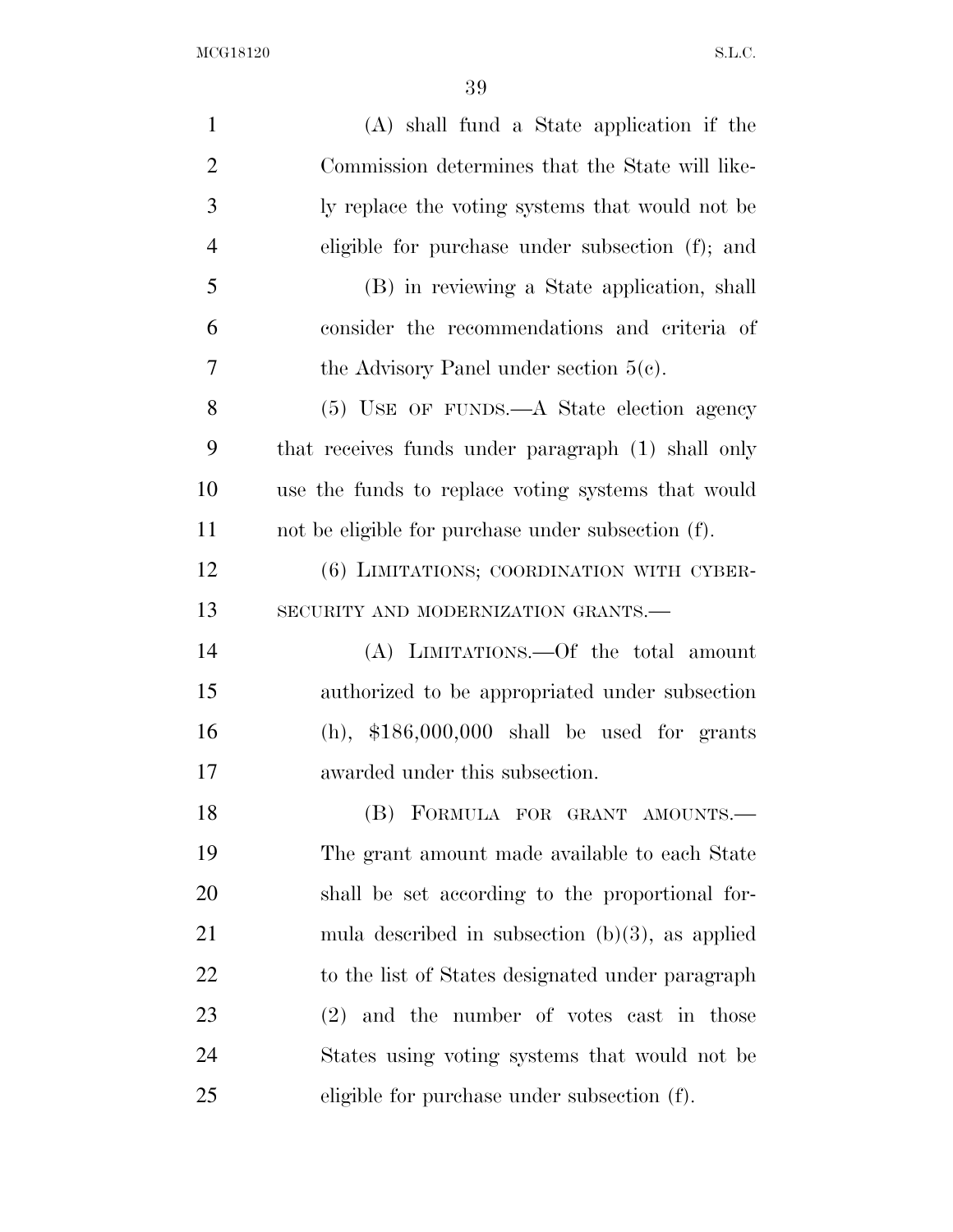| $\mathbf{1}$   | (C) COORDINATION WITH CYBERSECURITY               |
|----------------|---------------------------------------------------|
| $\overline{2}$ | MODERNIZATION GRANTS. If the Sec-<br><b>AND</b>   |
| 3              | retary determines that no additional State will   |
| $\overline{4}$ | receive a grant under this paragraph, the Sec-    |
| 5              | retary shall reallocate any amounts remaining     |
| 6              | under subparagraph (A) to the cybersecurity       |
| $\overline{7}$ | and modernization grant program under sub-        |
| 8              | section (b).                                      |
| 9              | (7) GRANTS FOR LOCAL JURISDICTIONS.—              |
| 10             | (A) ELIGIBILITY.—If a State designated            |
| 11             | under paragraph $(2)$ notifies the Commission     |
| 12             | that it will not apply for grants under this sub- |
| 13             | section, the Commission shall award grants to     |
| 14             | election agencies within such State.              |
| 15             | (B) APPLICATION PROCESS.—The Com-                 |
| 16             | mission shall establish a process for election    |
| 17             | agencies that are eligible under subparagraph     |
| 18             | (A) to apply for grants under this subsection,    |
| 19             | consistent with the application process<br>for    |
| 20             | States established under paragraph (3).           |
| 21             | (C) REVIEW.—The Commission shall re-              |
| 22             | view applications of election agencies under this |
| 23             | paragraph in a similar manner to the manner       |
| 24             | required for applications by States under para-   |
| 25             | $graph(4)$ .                                      |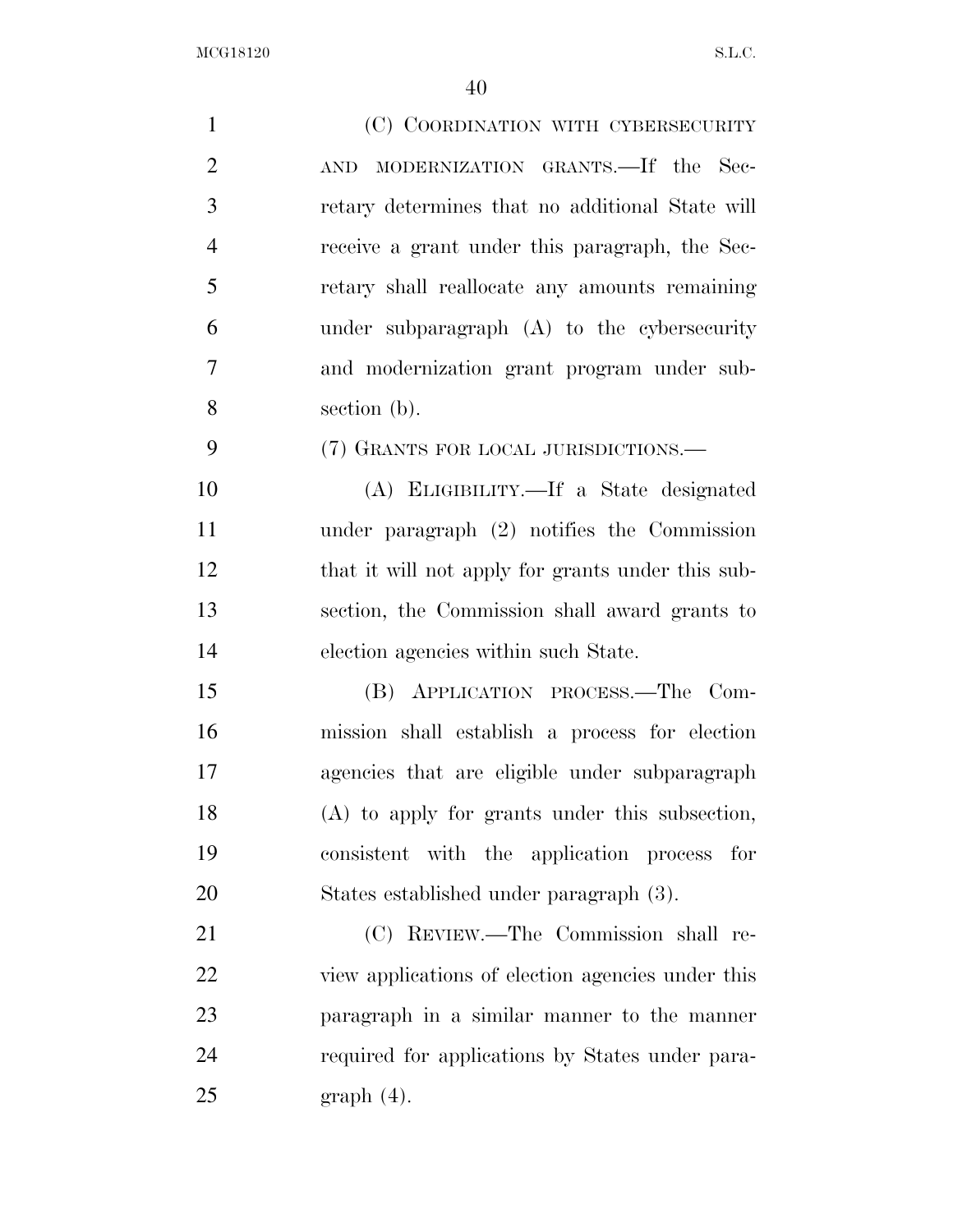(D) USE OF FUNDS.—An election agency that receives a grant under this subsection is subject to the use of funds restrictions in para- graph (5). (E) LIMITATION ON AMOUNT OF GRANT.— The amount of funds provided to an election agency under a grant under this subsection shall be equal to the amount obtained by multi- plying the amount available to the State under 10 paragraph  $(6)(B)$  by the quotient obtained by dividing— (i) the voting age population of the

 State (as reported in the most recent de- cennial census) who would cast their bal- lots in a Federal election using voting sys- tems that are operated by the election agency (under current State law) and that would not be eligible for purchase under subsection (f); by

 (ii) the voting age population of the State (as reported in the most recent de- cennial census) who would cast their bal- lots in a Federal election using voting sys- tems that would not be eligible for pur-chase under subsection (f).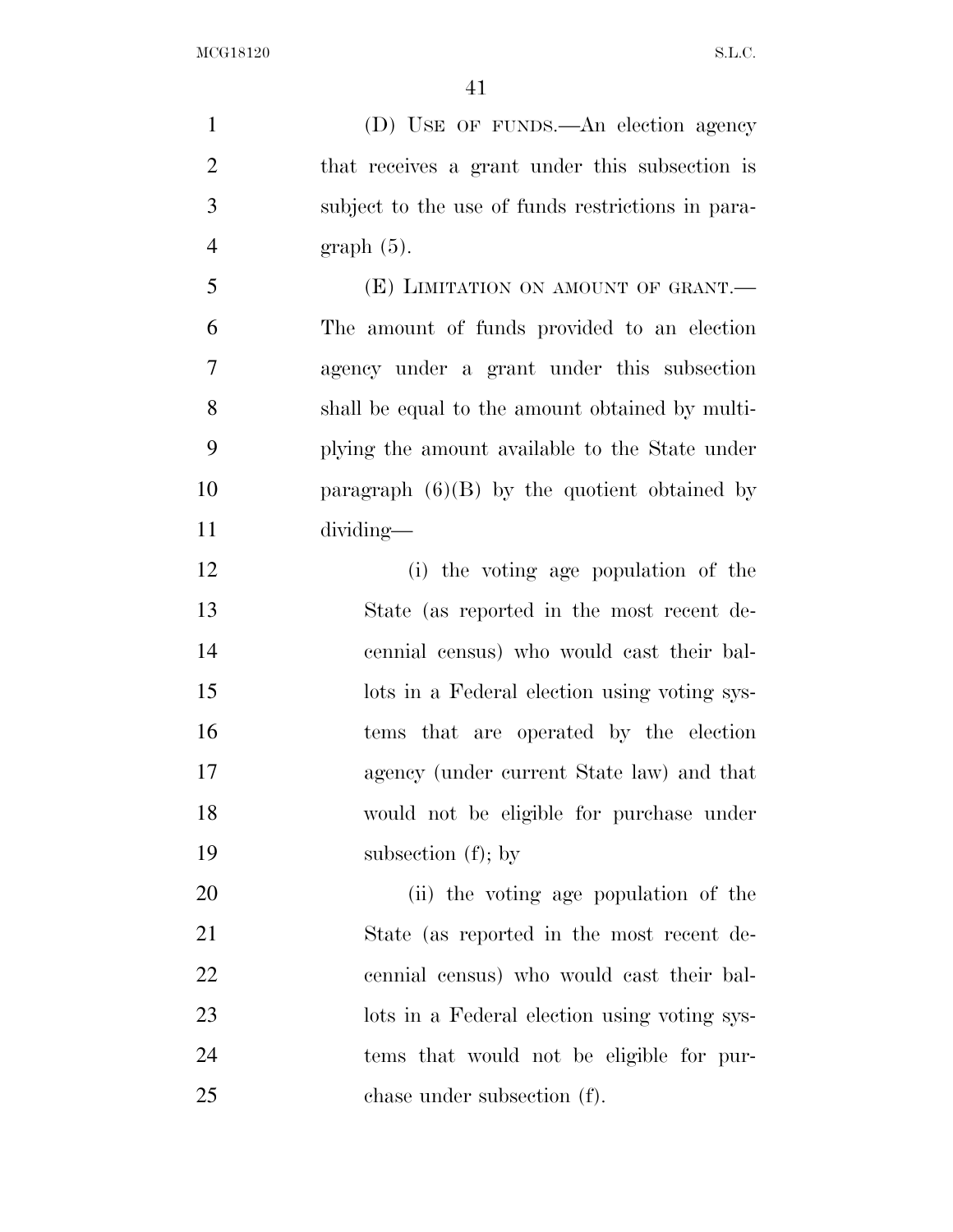|                | 42                                                    |
|----------------|-------------------------------------------------------|
| $\mathbf{1}$   | (e) FINANCIAL ASSISTANCE FOR AUDITING EX-             |
| $\overline{2}$ | PENSES.                                               |
| 3              | (1) IN GENERAL.—The Commission shall award            |
| $\overline{4}$ | grants to reimburse States that conduct statistical   |
| 5              | audits of a proportionally large number of ballots in |
| 6              | close Federal elections if the statistical audit—     |
| 7              | $(A)$ is consistent with the guidelines estab-        |
| 8              | lished under section $5(b)$ ; and                     |
| 9              | (B) includes the inspection (by hand and              |
| 10             | not by device) of an amount of paper ballots in       |
| 11             | excess of 5 percent of the voting age population      |
| 12             | within the State (in the case of national or          |
| 13             | statewide office) or district covered by the elec-    |
| 14             | tion.                                                 |
| 15             | (2) APPLICATIONS PROCESS.—                            |
| 16             | (A) IN GENERAL.—A State seeking<br>- a                |
| 17             | grant under this subsection shall submit an ap-       |
| 18             | plication in such form and manner and at such         |
| 19             | time as the Commission may require.                   |
| 20             | (B) LOCAL GOVERNMENTS.—A State elec-                  |
| 21             | tion agency may authorize some or all other           |
| 22             | election agencies within the State to apply for       |
| 23             | grants under paragraph (1). The Commission            |
| 24             | shall establish rules for the application of para-    |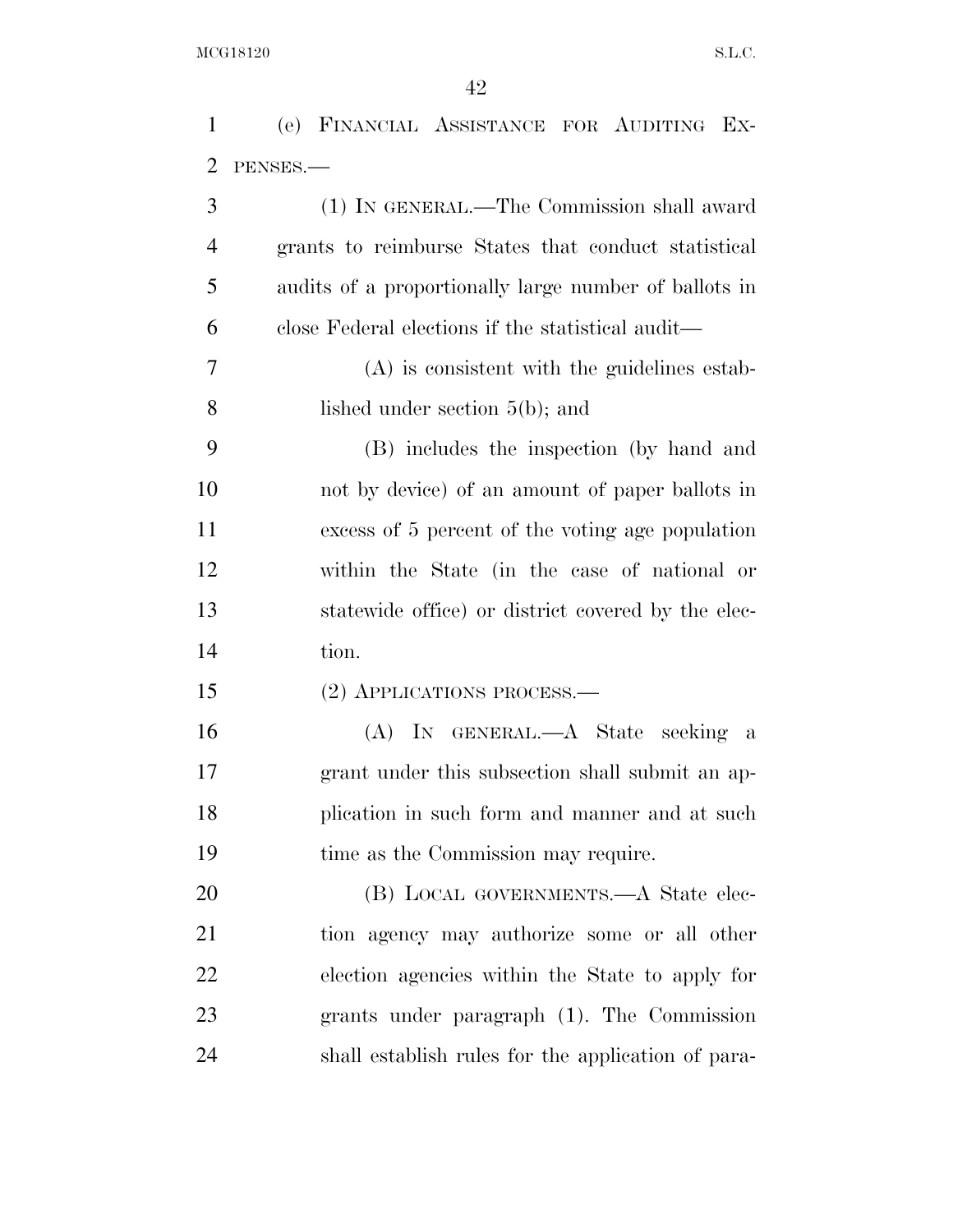| $\mathbf{1}$   | graphs $(3)$ and $(4)(B)$ to agencies requesting         |
|----------------|----------------------------------------------------------|
| $\overline{2}$ | grants under this subparagraph.                          |
| $\mathfrak{Z}$ | (3) LIMITATION ON AMOUNT OF GRANTS.—The                  |
| $\overline{4}$ | amount of funds provided under a grant under this        |
| 5              | subsection shall be equal to the cost of the statistical |
| 6              | audit, less the cost of inspecting (by hand and not      |
| 7              | by device) a number of ballots equal to 5 percent        |
| 8              | $of$ —                                                   |
| 9              | $(A)$ in the case of an election for a national          |
| 10             | or statewide office, the voting age population           |
| 11             | within the State; or                                     |
| 12             | (B) in the case of an election for any other             |
| 13             | office, the voting age population within the dis-        |
| 14             | trict covered by the election.                           |
| 15             | (4) TIMING; DISTRIBUTION.-                               |
| 16             | (A) IN GENERAL.—The Commission shall                     |
| 17             | award grants under this subsection on January            |
| 18             | $31, 2019,$ and every 2 years thereafter.                |
| 19             | (B) INSUFFICIENT FUNDS.—If the amount                    |
| 20             | appropriated for carrying out this subsection is         |
| 21             | insufficient to fund the grants, the Commission          |
| 22             | shall fund such grants according to the propor-          |
| 23             | tional formula described in subsection $(b)(3)$ , as     |
| 24             | applied to the States seeking grants under this          |
| 25             | subsection and the number of marked paper                |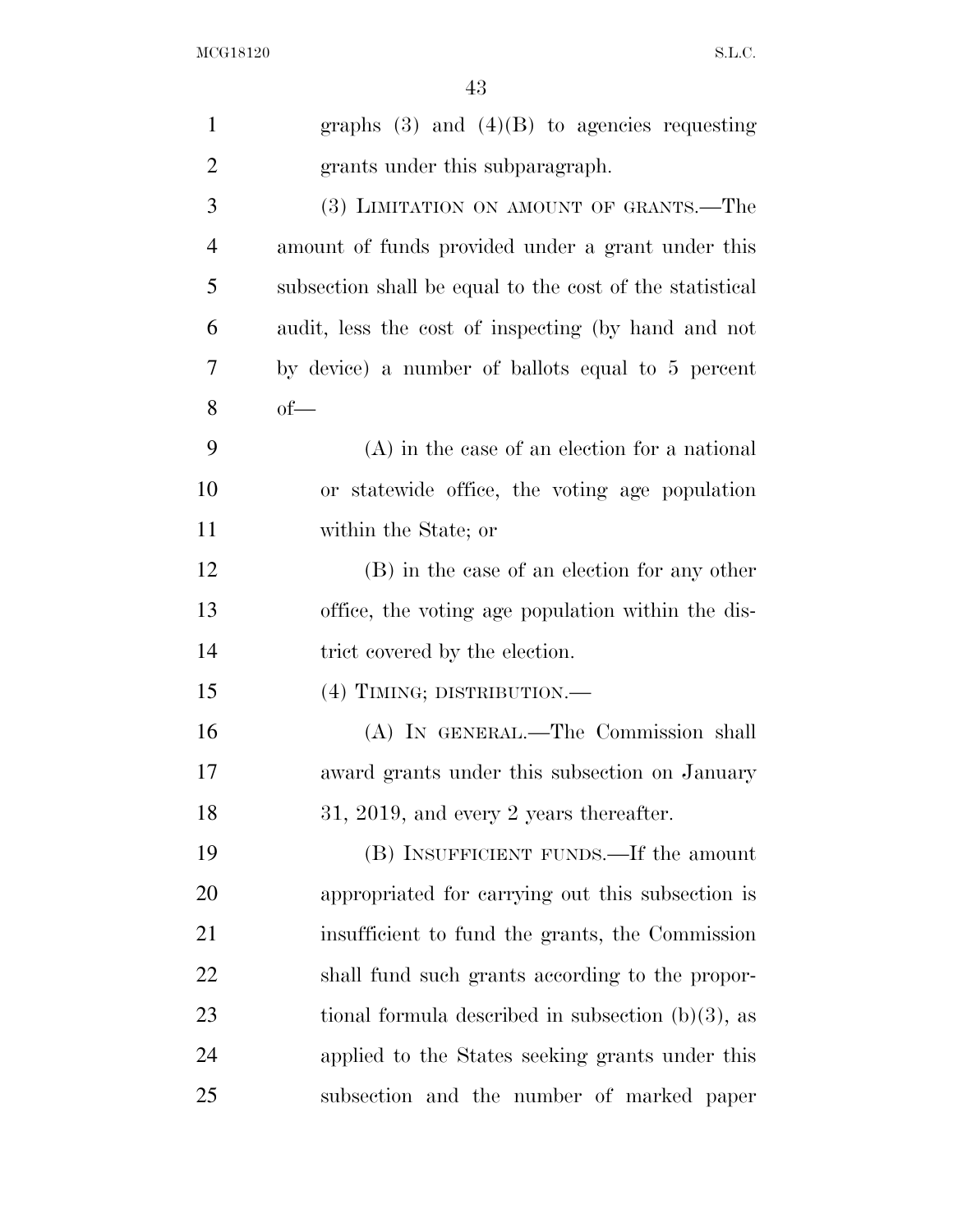ballots that were inspected by hand in excess of 5 percent of the voting age population within the State (in the case of national or statewide office) or district covered by the election.

 (5) LIMITATION.—Of the total amount author- ized to be appropriated under subsection (h), \$5,000,000 shall be used for grants under this sub-section.

9 (f) PROHIBITION ON USE FOR CERTAIN VOTING SYS-TEMS.—

 (1) IN GENERAL.—Funds received under a grant under this section may not be used for any voting system that records each vote in electronic storage, unless the system is an optical scanner that reads paper ballots.

 (2) ELECTRONIC USER INTERFACES.—Funds received under a grant under this section may be used for a voting system with an electronic user interface provided that the voting system is con-sistent with clause (i).

21 (g) CONTRACTING ASSISTANCE.—Not later than 90 days after the date of enactment of this Act, the Adminis- trator of General Services, in consultation with the Direc-tor of the National Institute of Standards and Technology,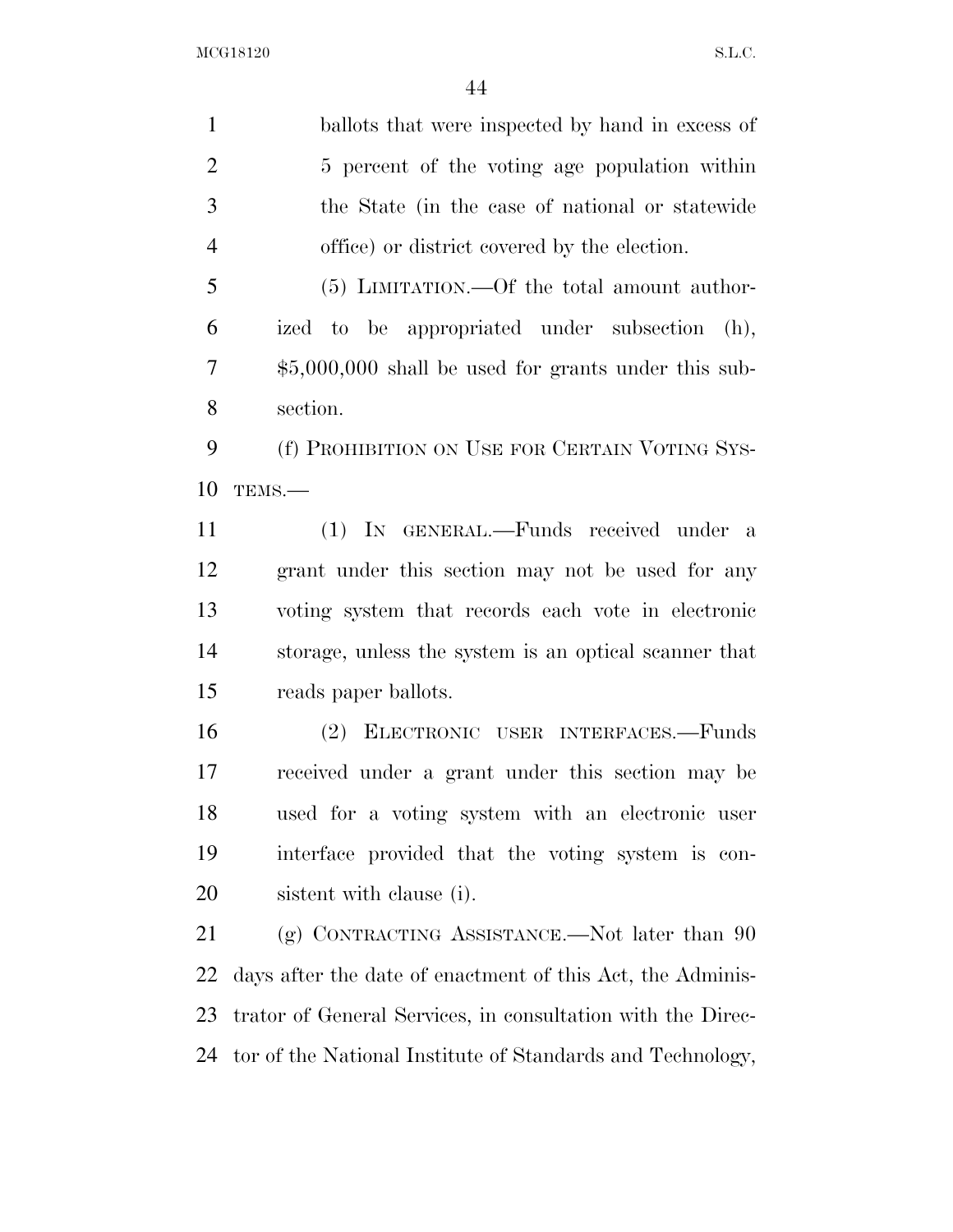shall take such actions as may be necessary through com-petitive processes—

 (1) to qualify a set of private sector entities that are capable of assisting States with identifying, protecting against, detecting, responding to, and re- covering from election cybersecurity incidents, threats, and vulnerabilities;

 (2) to establish contract vehicles to enable States to access the services of 1 or more of the pri- vate sector organizations after receiving amounts under a grant under this section;

 (3) to ensure that the contract vehicles permit individual States to augment Federal funds with funding otherwise available to the States; and

 (4) to provide a list of qualified entities to the Chairman and Secretary in order to ensure it is readily available to State election officials.

18 (h) AUTHORIZATION OF APPROPRIATIONS.—

 (1) IN GENERAL.—There is authorized to be appropriated to the Commission \$386,000,000 to carry out this section for fiscal year 2018.

 (2) AVAILABILITY.—Any amounts appropriated pursuant to paragraph (1) shall remain available without fiscal year limitation until expended.

(3) FUNDING SOURCE.—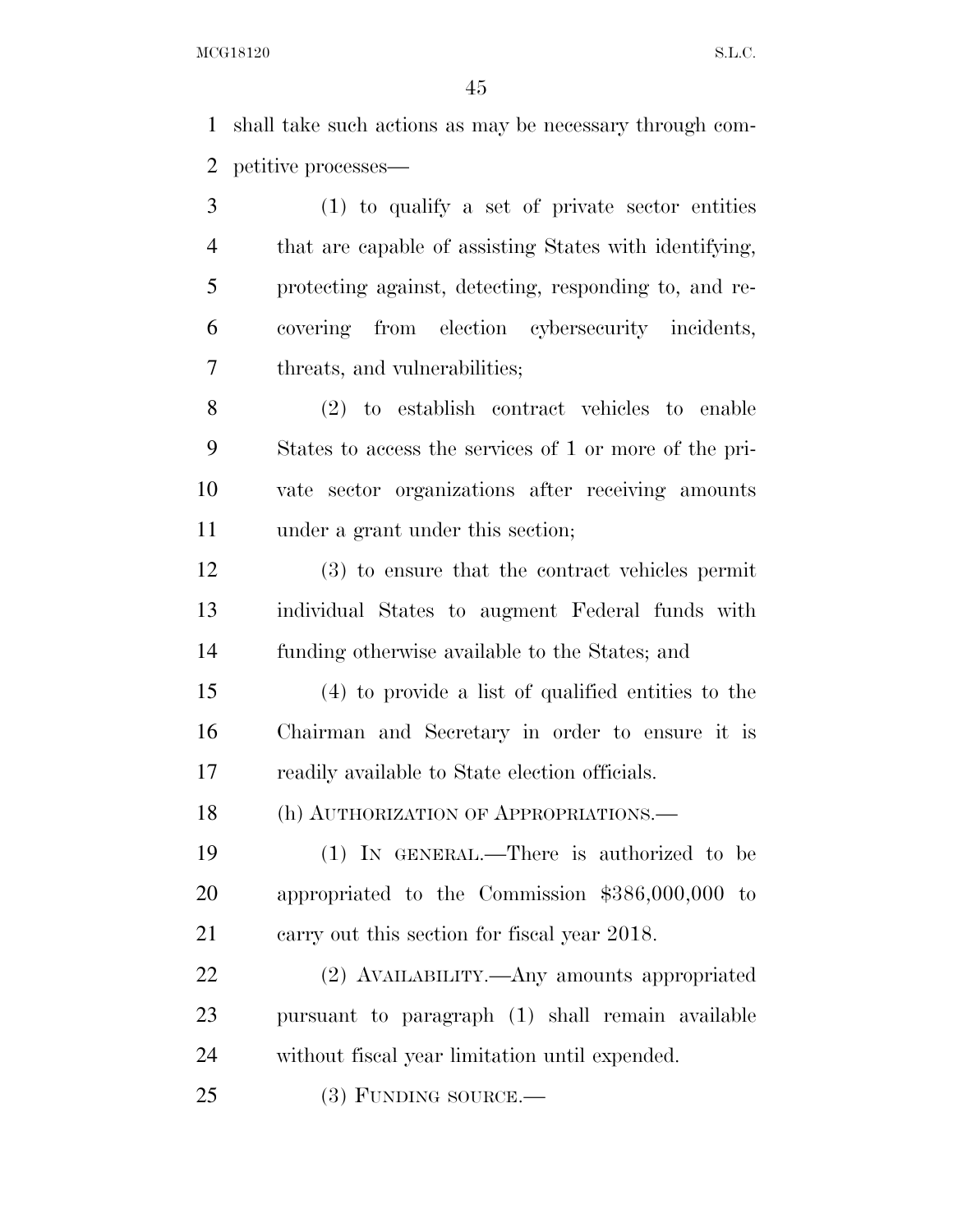$\rm{MCG18120}\qquad \qquad S.L.C.$ 

| $\mathbf{1}$   | (A) DEFINITIONS.—In this paragraph—              |
|----------------|--------------------------------------------------|
| $\overline{2}$ | (i) the terms "agency", "closeout",              |
| 3              | and "Federal grant award" have the               |
| $\overline{4}$ | meanings given those terms in section 2 of       |
| 5              | the Grants Oversight and New Efficiency          |
| 6              | Act (Public Law 114–117; 130 Stat. 6);           |
| $\tau$         | and                                              |
| 8              | (ii) the term "Director" means the               |
| 9              | Director of the Office of Management and         |
| 10             | Budget.                                          |
| 11             | CLOSEOUT OF EXPIRED<br>(B)<br>AND                |
| 12             | UNDISBURSED FEDERAL GRANTS.—Not later            |
| 13             | than 1 year after the date of enactment of this  |
| 14             | Act, the Director shall promulgate procedures    |
| 15             | requiring the head of each agency to promptly    |
| 16             | conduct a close out of each Federal grant award. |
| 17             | (C) RELATED REPORTS.—In promulgating             |
| 18             | the procedures required under subparagraph       |
| 19             | (B), the Director shall consider the<br>rec-     |
| 20             | ommendations and data in the reports required    |
| 21             | to be submitted under section 2 of the Grants    |
| 22             | Oversight and New Efficiency Act (Public Law     |
| 23             | 114–117; 130 Stat. 6) and section 530 of the     |
| 24             | Commerce, Justice, Science, and Related Agen-    |